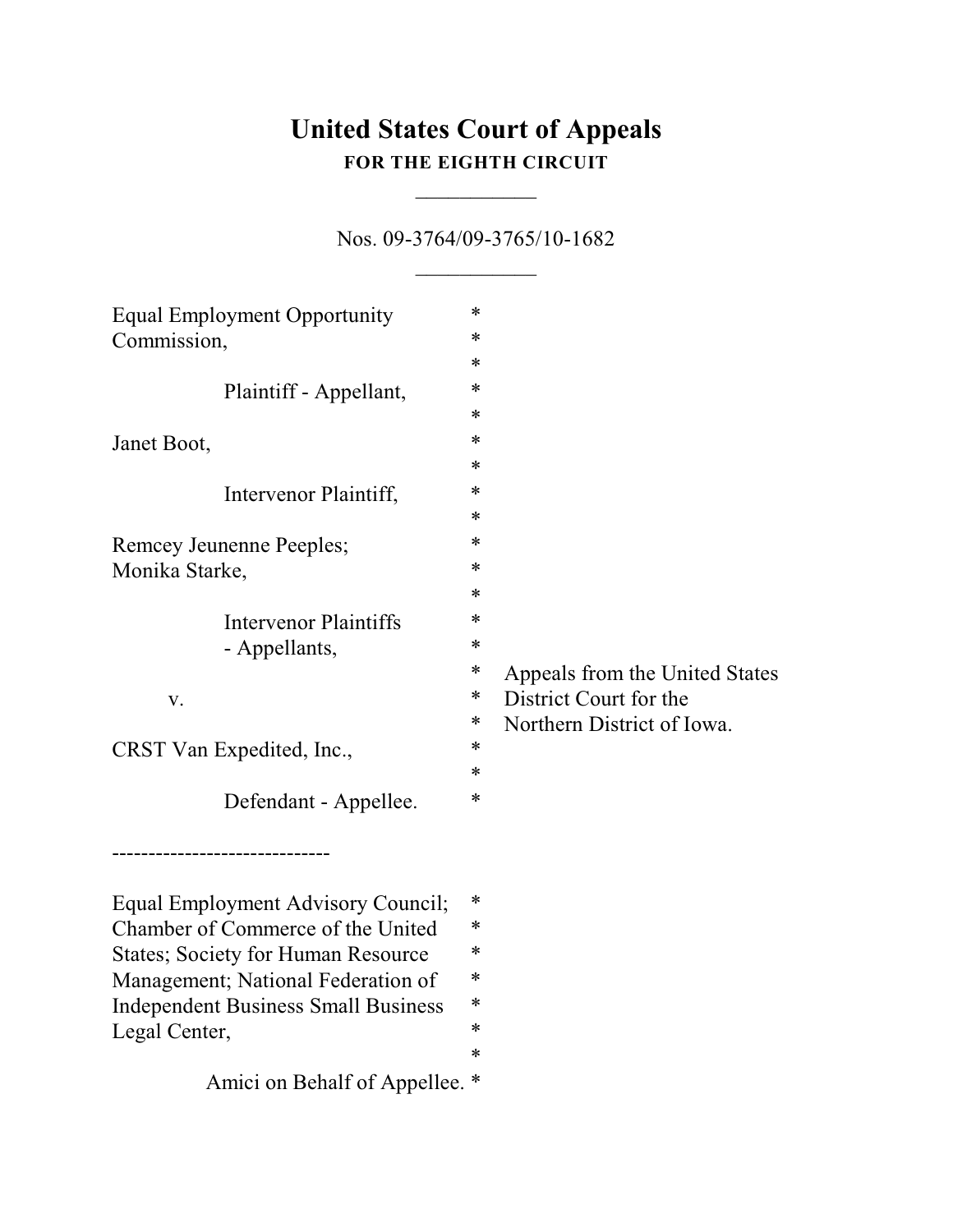Submitted: November 18, 2010 Filed: February 22, 2012

 $\frac{1}{2}$ 

 $\overline{\phantom{a}}$ 

 $\frac{1}{2}$ 

Before MURPHY, SMITH, and BENTON, Circuit Judges.

SMITH, Circuit Judge.

The Equal Employment Opportunity Commission (EEOC) filed suit in its own name against CRST Van Expedited, Inc. (CRST), alleging that CRST subjected Monika Starke "and approximately 270 similarly situated female employees" to a hostile work environment, in violation of Title VII of the Civil Rights Act of 1964 ("Title VII"), 42 U.S.C. § 2000e *et seq*. Starke and Remcey Jeunenne Peeples intervened in the EEOC-instituted action and individually pursued their respective hostile work-environment claims against CRST, as well as claims for unlawful retaliation under Title VII and Iowa state law.

The district court ruled in CRST's favor on a series of dispositive motions that collectively disposed of the entire action. The district court also awarded CRST \$92,842.21 in costs and \$4,467,442.90 in attorneys' fees and expenses, pursuant to 42 U.S.C. § 2000e-5(k) and 28 U.S.C. § 1920, as a sanction for the EEOC's failure to reasonably investigate and conciliate in good faith its claims against CRST.

As set out below, we affirm in part, reverse in part, and remand for further proceedings consistent with this opinion.

#### I. *Background*

This consolidated appeal concerns a sweeping employment-discrimination suit that the EEOC instituted against CRST, one ofthe country's largest interstate trucking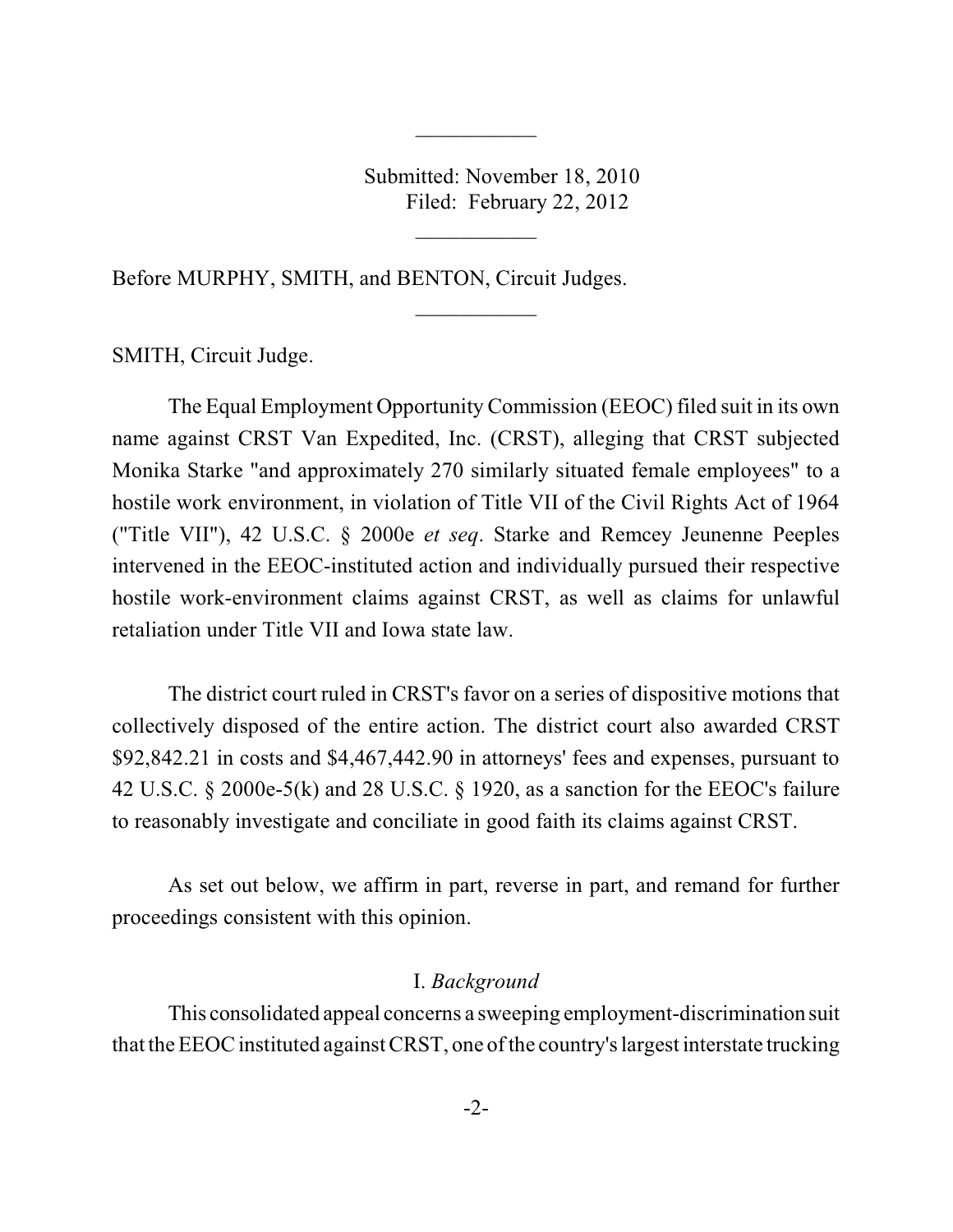companies. The EEOC alleged that CRST was responsible for severe and pervasive sexual harassment in its New-Driver Training Program ("Training Program"). Because "we are reviewing the district court's grant of summary judgment against [EEOC, Starke, and Peeples], we recite the facts in the light most favorable to [them]." *Bonn v. City of Omaha*, 623 F.3d 587, 589 (8th Cir. 2010).

### A. *CRST's Business Model and Training Program*

CRST is an interstate logistics and transit company that employs more than 2,500 long-haul drivers. CRST's business model relies on an efficiency measure known as "Team Driving." CRST operates the trucking industry's largest fleet of team-driven tractor trailers. Specifically, CRST assigns two drivers to a truck who alternate between driving and sleeping on-board in the truck's sleeper cab for as much as 21 days in order to maximize mileage and minimize stops.

Newly hired drivers must successfully complete CRST's Training Program before CRST permits them to drive full time for full pay as certified CRST drivers. The Training Program commences with a three-and-a-half day classroom component ("New-Driver Orientation") to orient the new drivers with CRST's methods and policies.

During new-driver orientation, CRST distributes to each trainee its "Professional Driver's Handbook" ("Driver Handbook"), which contains an entire section devoted to its anti-harassment policy, as well as the procedures for reporting such harassment. Additionally, CRST orientation leaders orally reiterate CRST's written anti-harassment policy, explain to trainees how they can report harassment complaints, and present a video stressing that CRST will not tolerate sexual harassment. The Driver Handbook expressly forbids sexual harassment, as well as any form of retaliation against complainants of sexual harassment. It also instructs employees who endure or witness harassment or discrimination to immediately report the conduct to either an immediate supervisor or the Director of Human Resources.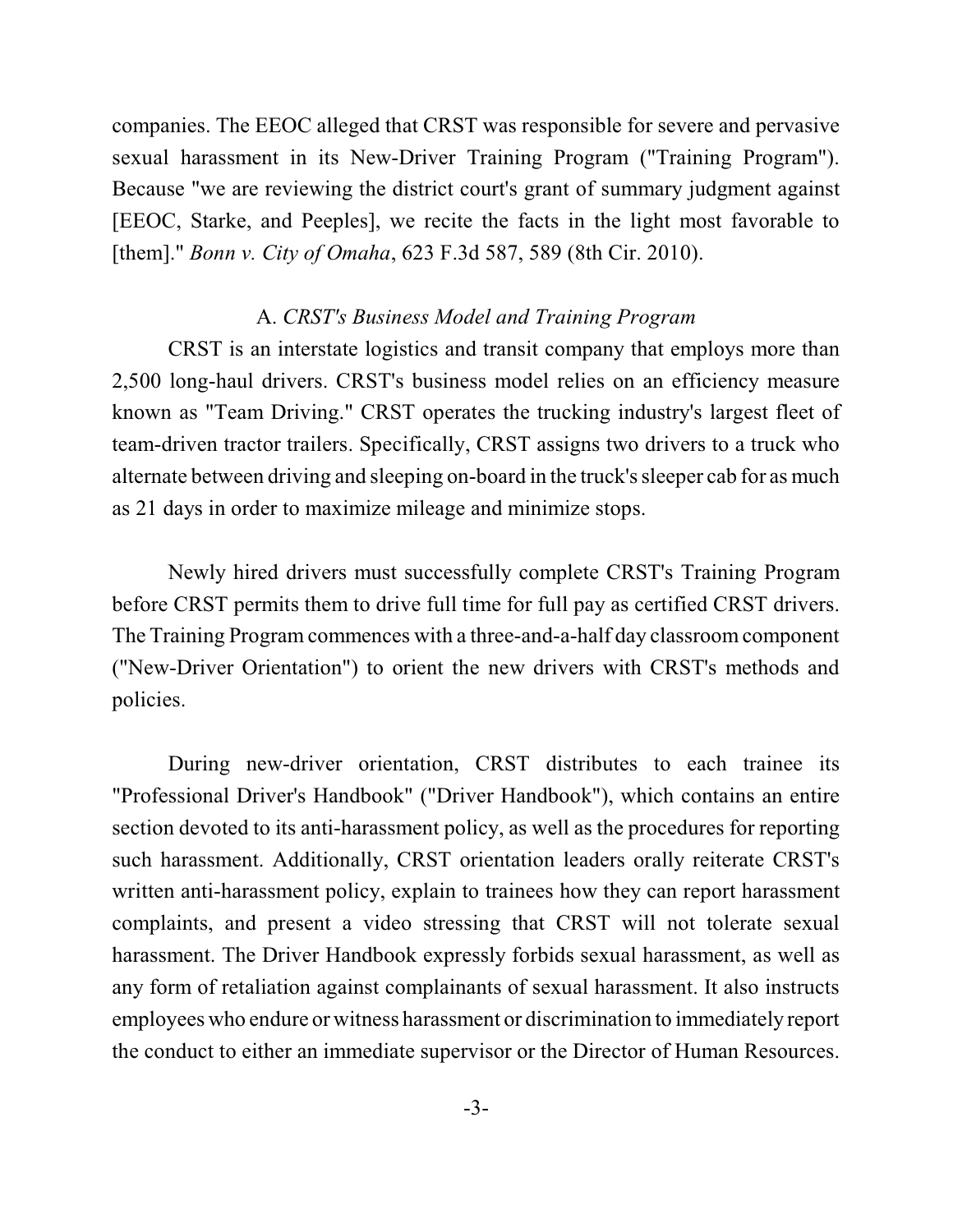The Driver Handbook states that "[a]ll reports of harassment and/or discrimination will be handled in a confidential manner." CRST's charges its Human Resources Department (H.R.) with enforcing this anti-harassment policy. At New-Driver Orientation's conclusion,CRSThas each trainee sign a written "Acknowledgment and Pledge Concerning Harassment and Discrimination," attesting to the facts that the trainee "received and read [CRST's] Policy Against Unlawful Harassment and Discrimination."

Following orientation, each trainee embarks on a 28-day, over-the-road training trip with an experienced, "Lead Driver," who familiarizes the trainee with CRST's Team Driving model and evaluates the trainee's performance on this maiden haul. At the conclusion of the trainee's 28-day training trip, the trainee's Lead Driver gives the trainee "a pass/fail driving evaluation" that superiors consider when determining whether to certify the trainee as a full-fledged CRST driver. But, under CRST's organizational structure, Lead Drivers lack the authority to hire, fire, promote, demote, or reassign trainees; CRST's Safety and Operations Departments make all final decisions concerning the trainees' employment. Still, in a responsive letter to the EEOC correspondence, H.R. Director James Barnes later described the Lead Drivertrainee relationship as "really no different than the role of supervisors in other industries and organizations."

#### B. *CRST's Channels for Reporting Sexual Harassment*

CRST accorded its trainees and team drivers multiple channels for reporting sexual harassment. Those channels included (1) CRST's "open-door policy," which encouraged all of its employees to approach their supervisors, any employee in the Operations or Safety Departments, or any manager about any issue; (2) toll-free phone numbers for fleet managers who were available around the clock; (3) Qualcomm, a device placed in every truck that transmits messages, similar to emails, directly to fleet managers; (4) H.R.'s nationwide toll-free number and local toll phone number, both of which CRST provided in the Driver Handbook's section on how to properly report sexual harassment; and (5) evaluation forms given to all trainees at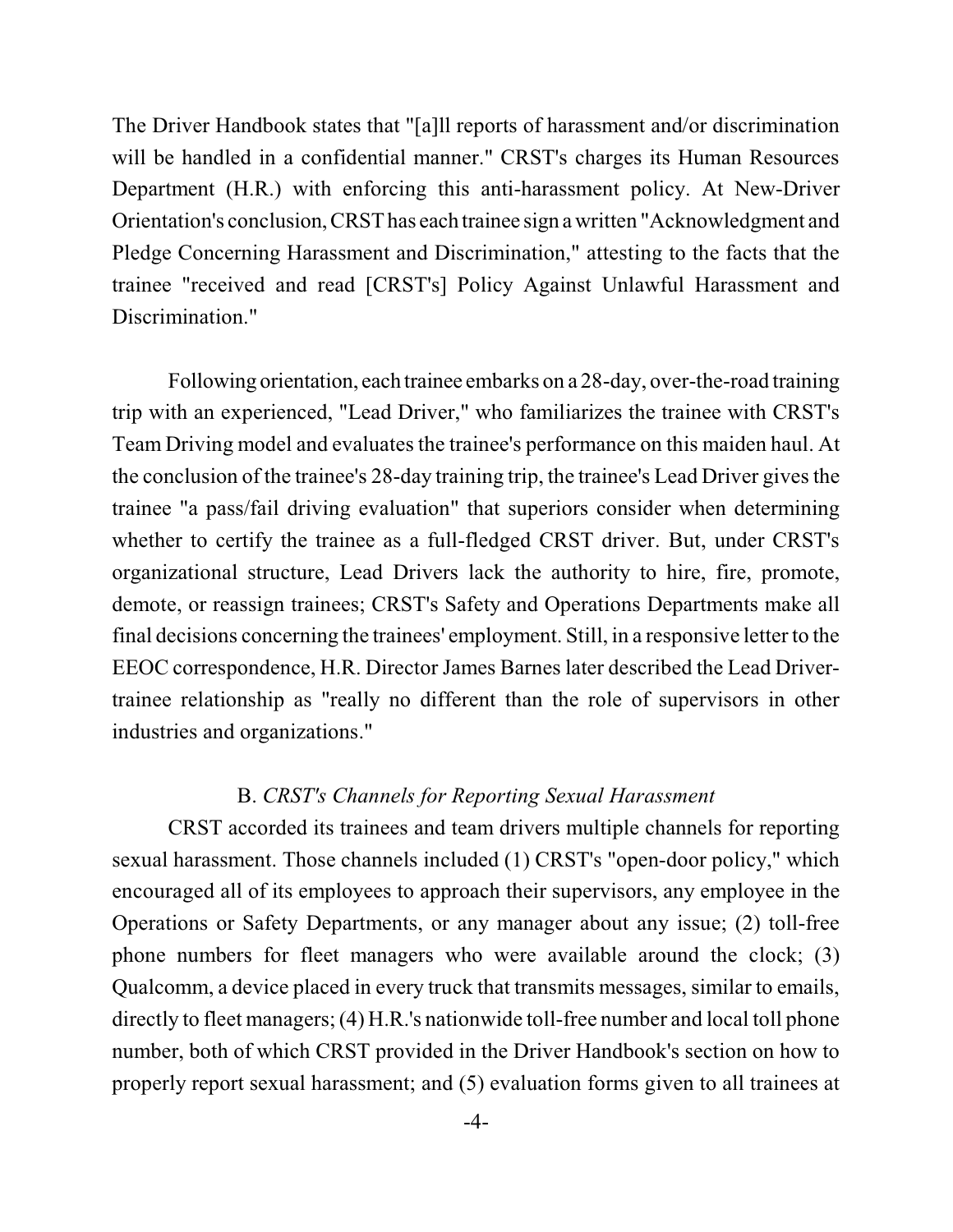the training trip's conclusion soliciting each trainee's feedback concerning his or her lead driver. $<sup>1</sup>$ </sup>

# C. *Starke's Initiating Charge*

On December 1, 2005, Starke filed a charge of discrimination with the EEOC. Therein, Starke alleged that CRST "discriminated against [her] on the basis of [her] sex (female) in that [she] was subjected to sexual harassment, in violation of Title VII of the Civil Rights Act of 1964, as amended." In the "Particulars" section of the charge form, Starke stated:

I was hired by the [CRST] on June 22, 2005[,] in the position of Truck Driver. Since my employment began with the Respondent I have been subjected to sexual harassment on two occasions by my Lead Trainers. On July 7, 2005, Bob Smith, Lead Trainer[,] began to make sexual remarks to me whenever he gave me instructions. He told me that the gear stick is not the penis of my husband, I don't have to touch the gear stick so often. "You got big tits for your size, etc. . . [.]" I informed Bob Smith that I was not interested in a sexual relationship with him. On July 14, 2005, I contacted the dispatcher and was told that I could not get off the truck until the next day. On July 18, 2005[,] through August 3, 2005, David Goodman, Lead Trainer, forcedme to have unwanted sex with him on several occasions while we were traveling in order to get a passing grade.

Upon receiving Starke's Charge, the EEOC notified CRST of the filing and instructed CRST to respond, on or before December 30, 2005, with "a written position statement on each of the allegations of the charge, accompanied by documentary evidence and/or written statements, where appropriate." The EEOC

<sup>&</sup>lt;sup>1</sup>In April 2007, CRST added "ReportLine," an independently administered, tollfree hotline that employees may call to report, openly or anonymously, any illegal or improper conduct; ReportLine forwards all personnel-related complaints to H.R. for further review. Because the majority of the alleged harassment predates ReportLine's inception, it is of limited relevance.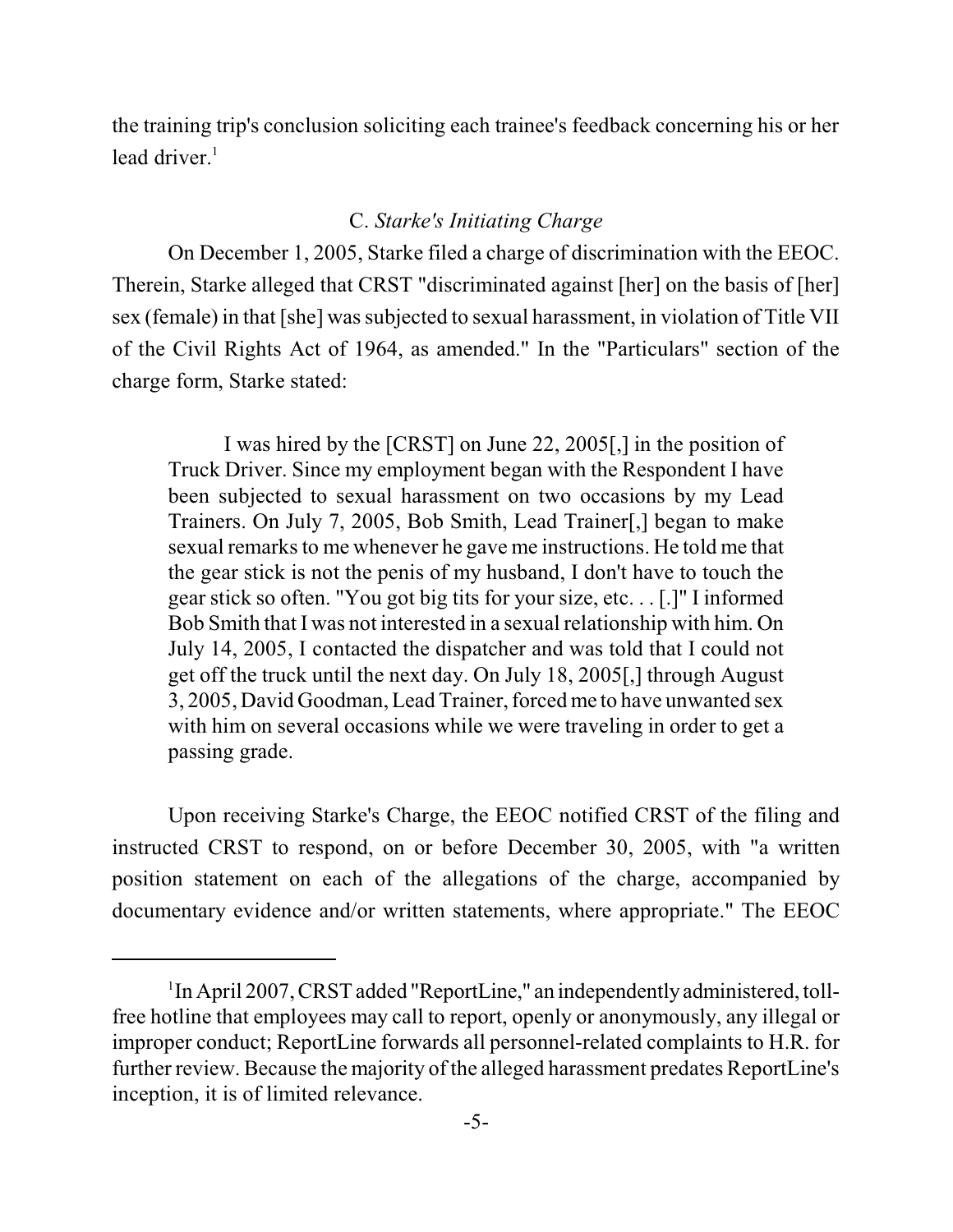advised CRST to "include any additional information and explanation [it] deem[ed] relevant to the [Charge]." The EEOC sent CRST a corresponding, initial "request for information " asking that CRST "submit information and records relevant to the [charge]." The EEOC assured CRST that "[t]he following dates are considered to be the 'relevant period' for the attached [r]equest for [i]nformation: January 2, 2005–November 2, 2005." The EEOC's initial request for information primarily concerned Starke's alleged harassment and did not seek information relating to other potential victims.

On December 21, 2005, CRST submitted its "position statement" to the EEOC and furnished the EEOC with all of the information that the EEOC demanded in the request for information. In its position statement, CRST denied discriminating against or harassing Starke. The company based this denial on its own internal investigation into Starke's claims against Lead Drivers Smith and Goodman.<sup>2</sup> CRST also disclosed the identity of two other female drivers, Lori Essig and Tamara Thiel, who, like Starke, had filed formal charges of discrimination with the EEOC against CRST.

<sup>&</sup>lt;sup>2</sup>Specifically, CRST contended that it interviewed eyewitnesses and the alleged wrongdoers themselves about the matter. With respect to Smith, CRST interviewed Frank Taylor, an eyewitness to some of the alleged harassment, who confirmed that Smith made inappropriate remarks to Starke. Taylor stated that he admonished Starke to abstain from driving with Smith on her training trip if she felt uncomfortable, but that Starke continued driving with Smith anyway. For his part, Smith admitted to uttering inappropriate comments, but hemaintained that "nothing physical" transpired between Starke and himself. Regarding Goodman, H.R. discovered that, on August 3, 2005, Starke reported on her evaluation form that Goodman had treated her "very well." When CRST confronted Goodman about Starke's allegations, Goodman acknowledged having a sexual relationship with Starke but averred that it was consensual. Goodman's co-driver, Timothy Walker, corroborated Goodman's account that the relationship was consensual, asserting that he overheard four "love messages" that Starke had left on Goodman's voicemail.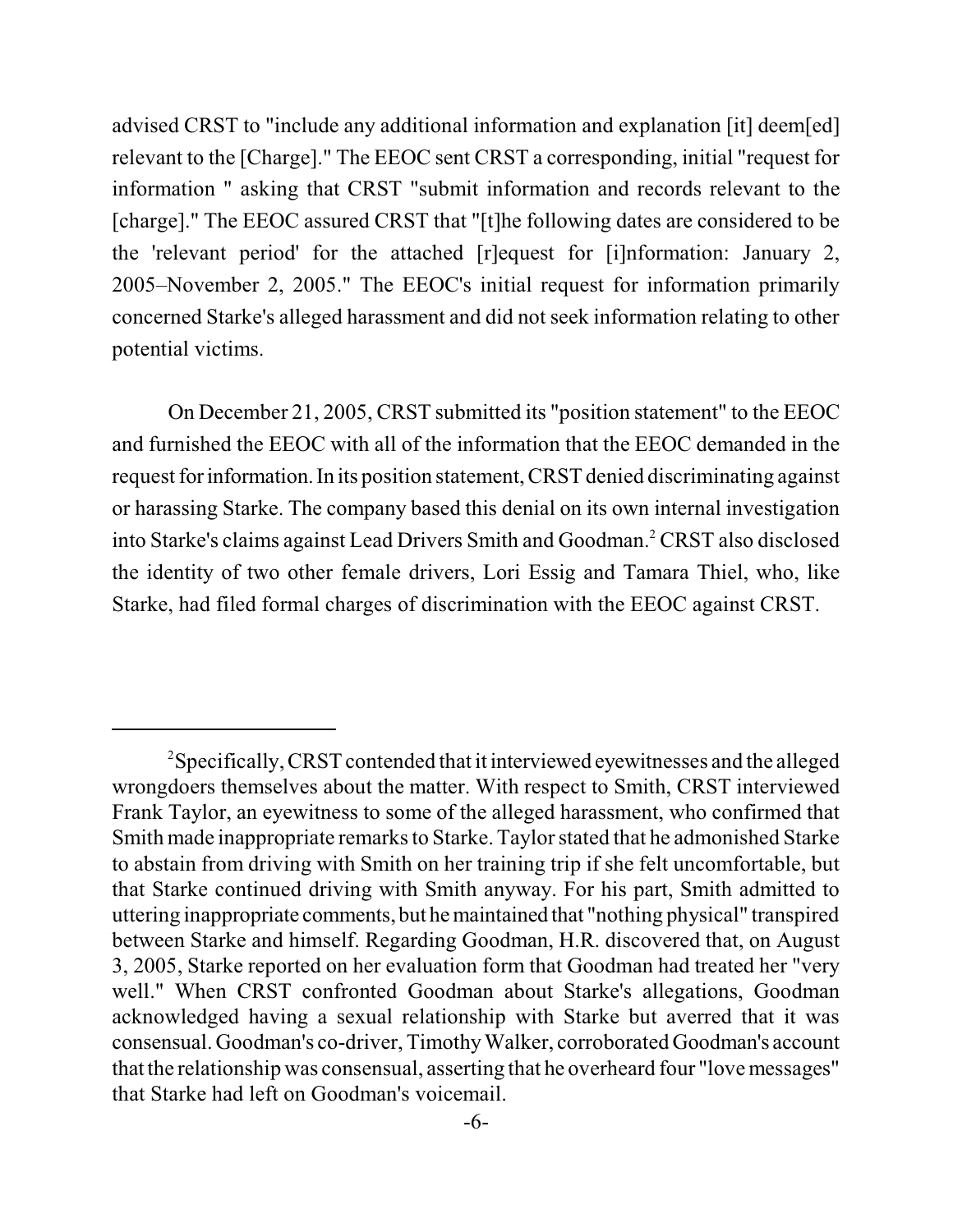#### D. *The EEOC's Investigation and Reasonable Cause Determination*

In the months that followed, the EEOC sent multiple supplemental requests for information to CRST. Over the course of the investigation, the EEOC learned that, in addition to Starke, Essig, and Thiel, female drivers Rhonda Morgan and Peeples had also filed discrimination charges against CRST for alleged sexual harassment. On July 28, 2006, the EEOC submitted a third supplemental Request for Information to CRST. This third request for information asked that CRST furnish "a copy of all other [c]harges of [d]iscrimination that CRST has received in the past five years from any government agency that alleges sexual harassment." Additionally, the EEOC demanded "the name, gender, home address, and home telephone number of all employees that were trained by either [Smith] and/or [Goodman]," including "the dates of the training and documentation of any complaints made against these two trainers by any of these trainees."

On March 22, 2007, the EEOC presented CRST with a fourth supplemental request for information seeking detailed contact information for all of its dispatchers who worked during a complaint-relevant time and for female drivers that began working after January 1, 2005.

On July 12, 2007, the EEOC presented CRST with its "Letter of Determination," which (1) notified CRST that the EEOC had found reasonable cause to believe that CRST subjected Starke and "a class of employees" to sexual harassment on the basis of gender and (2) offered to conciliate the claim.

#### F. *The EEOC's and CRST's Conciliation*

On August 6 and August 7, 2007, CRST counsel Thomas D. Wolle contacted EEOC Investigator Pamela Bloomer to confirm CRST's desire to conciliate with the EEOC. On August 8, 2007, Bloomer left Wolle a voicemail message asking Wolle to send CRST's conciliation proposal by August 16, 2007. Wolle responded that he preferred that the EEOC initiate the proposal process.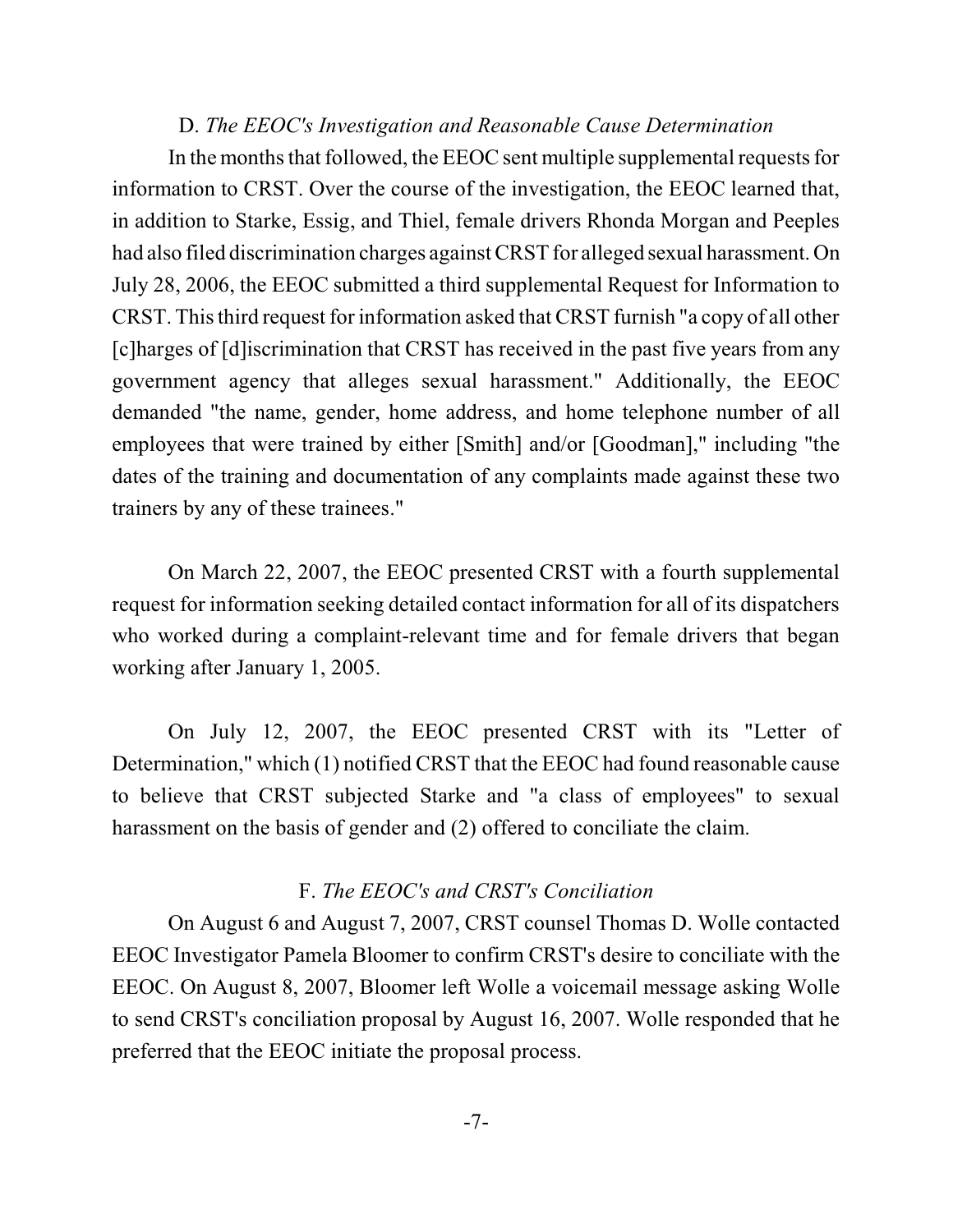On August 17, 2007, Wolle and Bloomer held a telephone conversation during which Bloomer told Wolle that the EEOC would require CRST to send a letter to past and present employees to help identify class members who might be part of a settlement. On August 24, 2007, Wolle telephoned Bloomer to inform her that he had spoken with Starke's counsel and that, from that conversation, CRST had determined that conciliation appeared futile. Wolle promised to send an email confirmingCRST's position regarding the futility of conciliation. Bloomer responded that "the next step after conciliation would be [the] EEOC's internal decision whether to litigate on behalf of [Starke] and the class or provide [Starke] with a [right-to-sue] letter."

The parties could reach no agreement on conciliation and, on August 28, 2007, the EEOC notified CRST that the EEOC had "determined that its efforts to conciliate [the Charge] as required by [Title VII] have been unsuccessful." The EEOC added that because "further conciliation efforts would be futile or non-productive," it would "not make further efforts to conciliate [the Charge]" and was "forwarding the case to [its] legal unit for possible litigation."

### G. *The Instant Lawsuit*

On September 27, 2007, the EEOC filed the instant lawsuit seeking redress for the discrimination that Starke "and a class of similarly situated female employees of [CRST]" allegedly endured. The EEOC brought the suit in its own name, pursuant to § 706 of Title VII, 42 U.S.C. § 2000e-5, "to correct [CRST's] unlawful employment practices on the basis of sex, and to provide appropriate relief to [Starke] and a class of similarly situated female employees of [CRST] who were adversely affected by such practices." The amended complaint alleged, in pertinent part, as follows:

7. . . . two of [CRST's] [L]ead [D]rivers subjected Starke to sexual harassment during their supervision of Starke (including, but not limited to, unwelcome sexual conduct, other unwelcome physical touching, propositions of sex, and sexual comments), which further created a sexually hostile and offensive work environment. CRST is liable for the harm caused by the harassment and the hostile and offensive work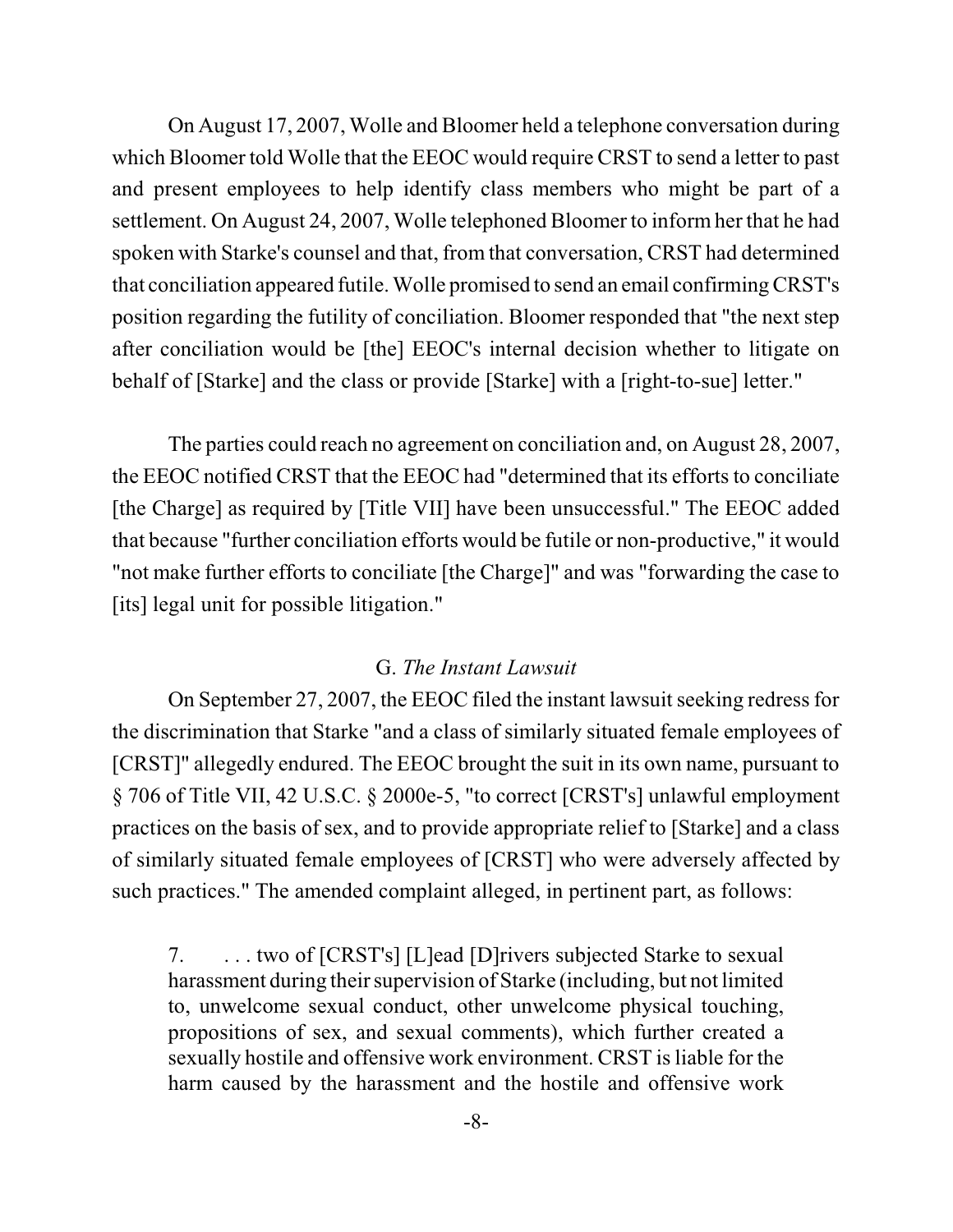environment because of the actions of its [L]ead [D]rivers and because of its failure and refusal to take prompt and appropriate action to prevent, correct, and protect Starke from the harassment and the hostile work environment, culminating in her discharge from employment with CRST.

8. Other similarly situated female employees of CRST were also subjected to sexual harassment and a sexually hostile and offensive work environment while working for CRST . . . .

9. The effect of the practices complained of in Paragraphs 7 and 8 has been to deprive Starke and a class of similarly situated female employees of equal employment opportunities, and to otherwise adversely affect their status as employees, because of sex.

The EEOC alleged that CRST perpetrated these actions intentionally and "with malice" or reckless indifference to the federally protected rights of Starke and the class of similarly situated female employees.

In its prayer for relief, the EEOC sought (1) "a permanent injunction enjoining CRST and its officers, successors, and assigns, and all persons in active concert or participation with them, from engaging in sexual harassment, [and] any other employment practice which discriminates on the basis of sex"; (2) an order compelling "CRST to institute and carry out policies, practices, and programs which provide equal employment opportunities for women, and which eradicate the effects of its past and present unlawful employment practices"; (3) a "make[-]whole" order awarding Starke and the class backpay and benefits with prejudgment interest; (4) an order awarding Starke and the class compensatory damages and punitive damages; and (5) an order awarding the EEOC the costs of this action.

From September 27, 2007, the date that the EEOC filed suit, until nearly two years thereafter, the EEOC did not identify the women comprising the putative class despite the district court's and CRST's repeated requests to do so. According to the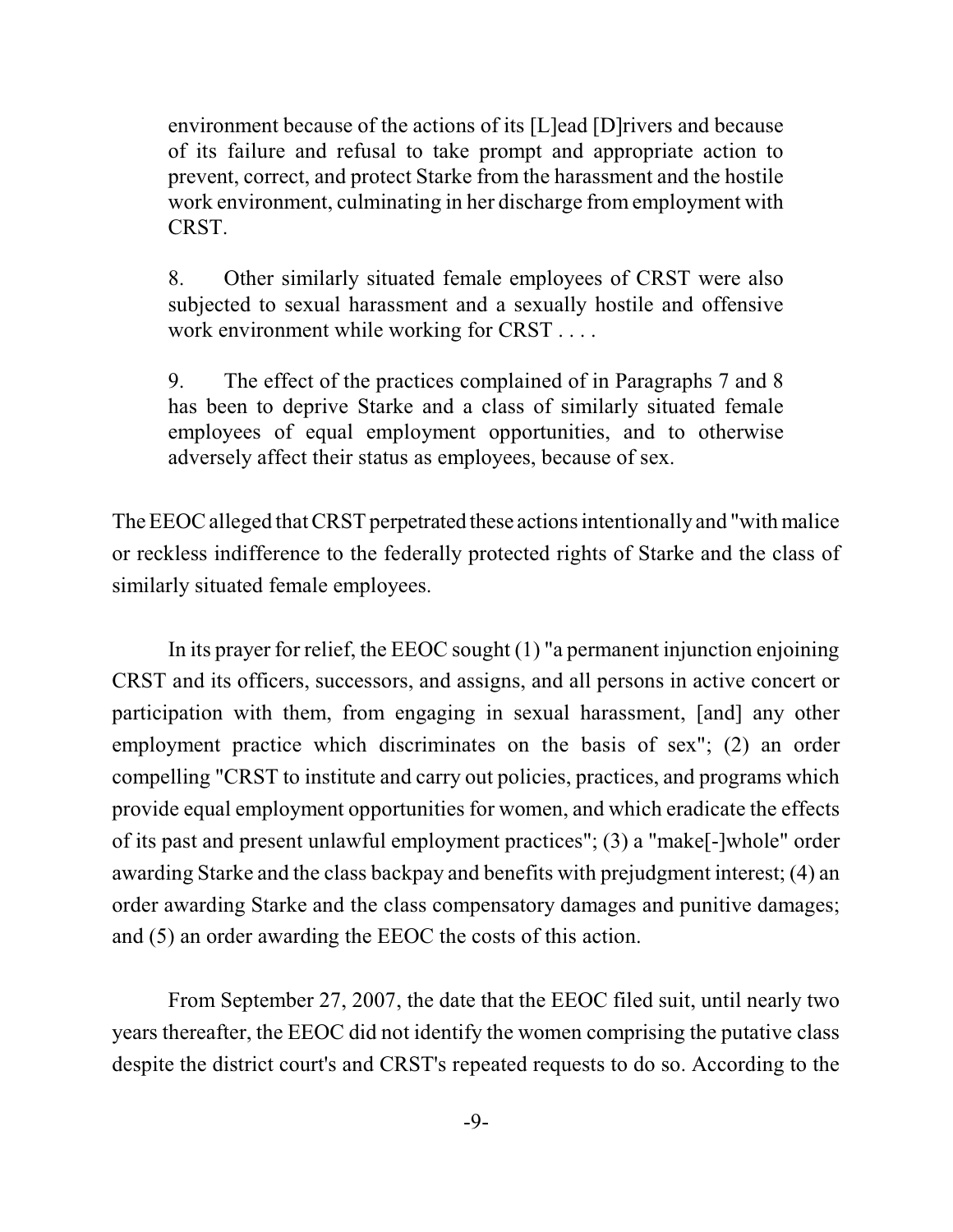district court, "it was unclear whether the instant Section 706 lawsuit involved two, twenty or two thousand 'allegedly aggrieved persons.'" *EEOC v. CRST Van Expedited, Inc.*, No. 07-CV-95-LRR, 2009 WL 2524402, at \*8 (N.D. Iowa Aug. 13, 2009) (quoting 42 U.S.C.  $\S$  2000e-5(f)(1).) The district court concluded that "the EEOC did not know how many allegedly aggrieved persons on whose behalf it was seeking relief," but "[i]nstead  $\ldots$  was using discovery to find them."<sup>3</sup> *Id.* at \*9.

On May 29, 2008, for example, the EEOC sent 2,000 letters to former CRST female employees to solicit their participation in this lawsuit. On September 28, 2008, the EEOC sent another 730 solicitation letters to former CRST female employees. There was a clear and present danger that this case would drag on for years as the EEOC conducted wideranging discovery and continued to identifyallegedlyaggrieved persons. The EEOC's litigation strategy was untenable: CRST faced a continuously moving target of allegedly aggrieved persons, the risk of never-ending discovery and indefinite continuance of trial.

On August 8, 2008, CRST asked the court to establish a date "by which the EEOC completes its identification of class members." Response (docket no. 38), at 4. The EEOC responded that it had identified "a total of 49 class members so far," predicted the "total class will reach between 100 and 150 individuals," indicated it believed it could identify "the bulk of the class members" by October 15, 2008, and suggested a December 7, 2008 deadline for identifying the "class members." Reply (docket no. 42), at 1–3.

On August 20, 2008, the court set a[n] October 15, 2008 deadline for the EEOC "to disclose the identit[ies] of class members." The court also continued the parties' previously agreed-upon discovery deadline to January 15, 2009.

By October 15, 2008, the EEOC identified approximately 270 allegedly aggrieved persons to CRST. The number of "class members" greatly increased in the ten days immediately preceding the deadline.

<sup>&</sup>lt;sup>3</sup>The district court supported this conclusion with the following chronology of discovery in the case: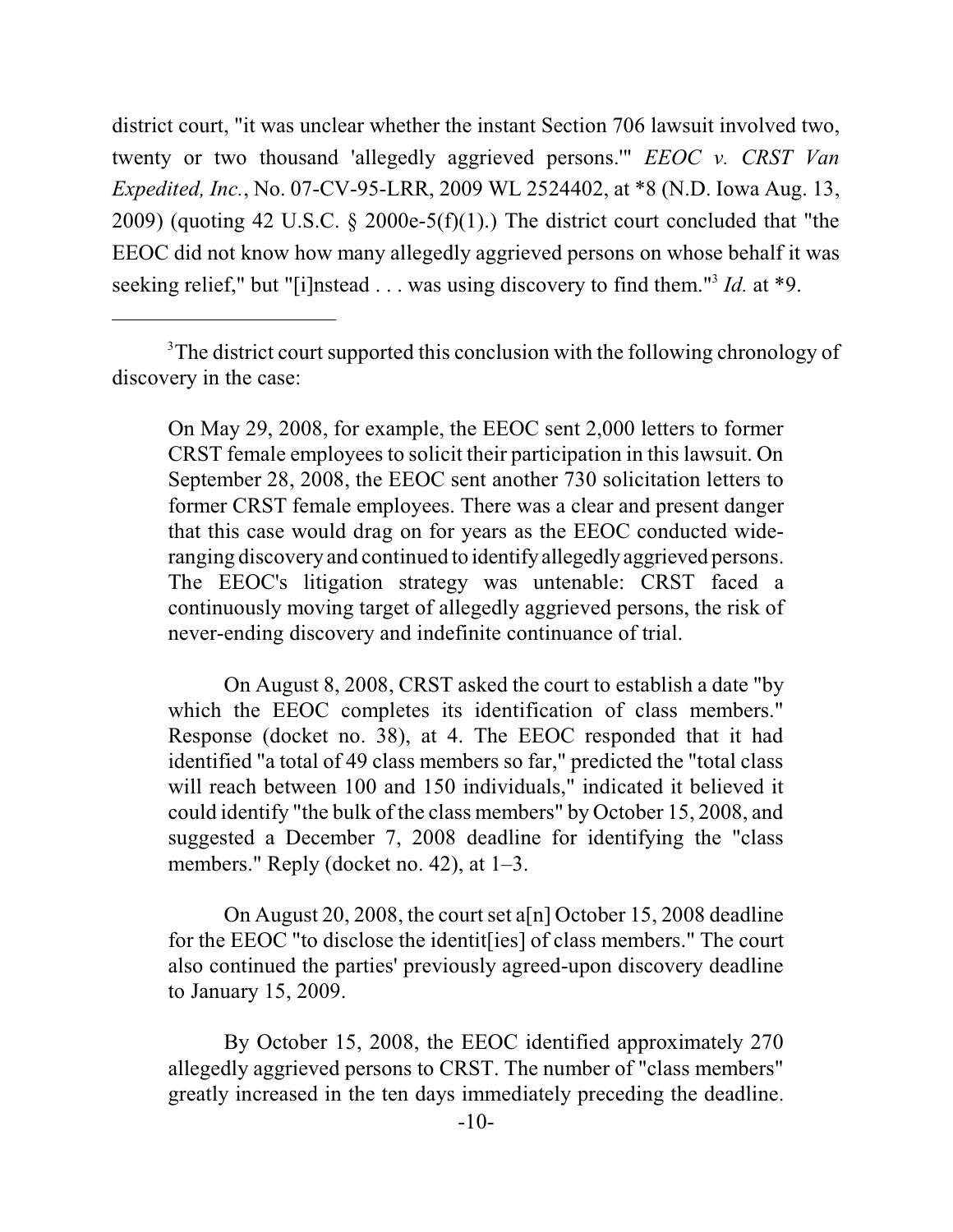Prior to October 7, 2008, the EEOC had identified only seventy-nine "class members" to CRST. On October 7, 2008, the EEOC identified 40 new "class members" and advised CRST that the "[i]nvestigation is continuing." Seventh Supplement to Initial Disclosures(docket no. 243- 5), at 1. On October 15, 2008, the EEOC identified 119 more "class members" and again advised CRST that the "[i]nvestigation is continuing." Eighth Supplement to Initial Disclosures (docket no. 243- 6), at 1; Ninth Supplement to Initial Disclosures (docket no. 243-7), at 1; Tenth Supplement to Initial Disclosures(docket no. 243-8), at 1. Also on October 15, 2008, the EEOC partially identified 66 additional persons and stated [that] "the EEOC expects [that] all [of] these individuals are class members . . . ." Eleventh Supplement to Initial Disclosures (docket no. 243-9), at 1. Again, the EEOC stated that the "[i]nvestigation is continuing." *Id.* at 1.

The total number of allegedly aggrieved persons identified or partially identified by the EEOC by October 15, 2008[,] was much greater than CRST had anticipated based upon the EEOC's prior representations to the court. *See, e.g.*, Response (docket no. 42), at 1–2 (EEOC estimates "the total class will reach between 100 and 150 individuals"); Scheduling Order at 2 (EEOC estimates a twenty-day trial). Therefore, on November 6, 2008, CRST filed a "Motion under Rule 16(f) for an Order to Show Cause Concerning the EEOC's Identification of Class Members." Motion to Show Cause (docket no. 56). CRST alleged that the EEOC did not have a good-faith basis for naming so many allegedly aggrieved persons; CRST accused the EEOC of adopting a policy of "naming everyone and asking questions later" just before the October 15, 2008 deadline. Brief in Support of Motion to Show Cause (docket no. 56-2), at 10. CRST alleged that the EEOC had simply added a large number of names found in CRST's human resources files without ever speaking to those individuals. Further, the EEOC had indicated to CRST that it reserved unto itself the option in the future "to remove some women from this list at a later date." *Id.* at 11.

. . . The court took the EEOC at its word that it had a good-faith belief that each and every one of the approximately 270 women it had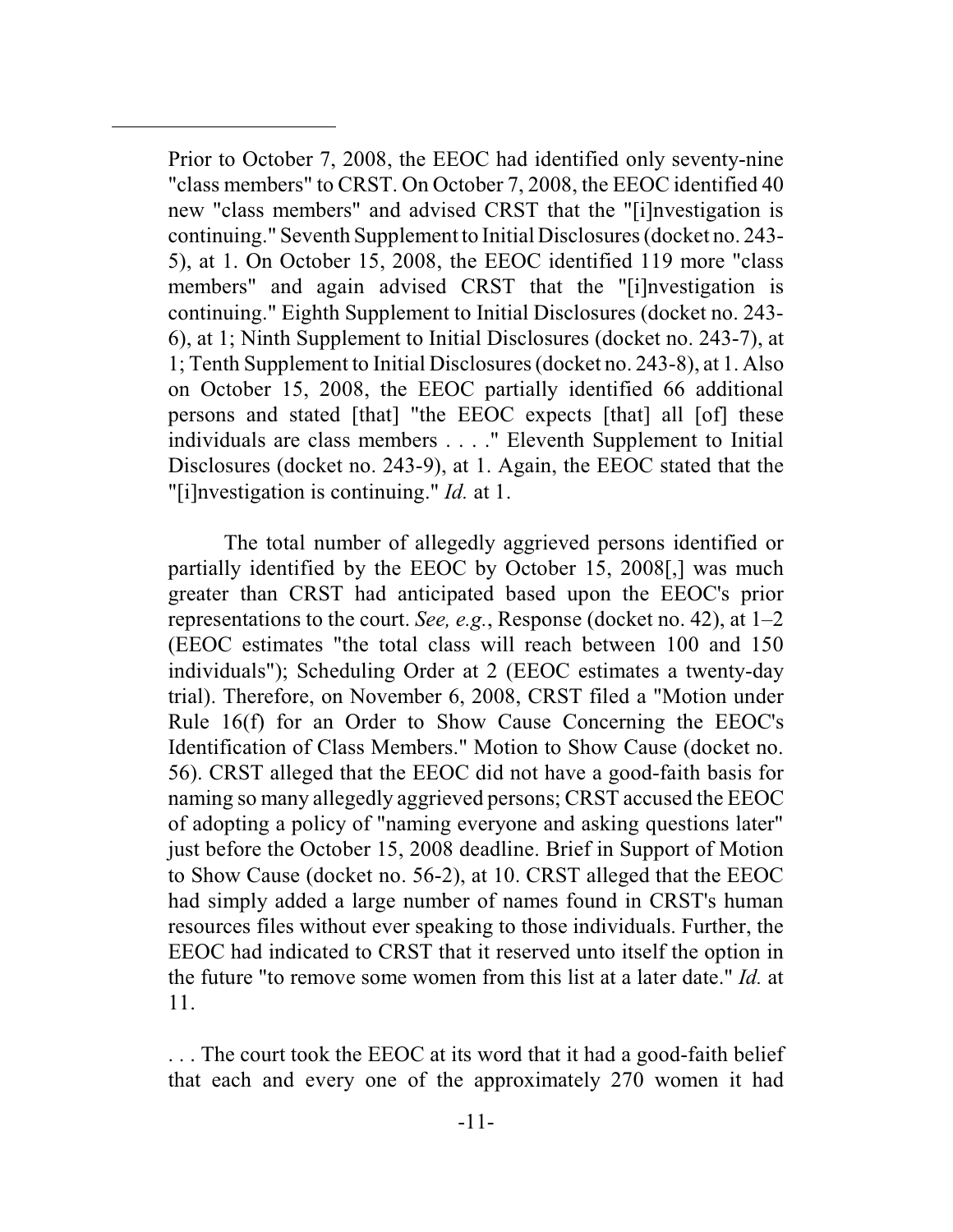The district court issued two orders to the EEOC, compelling the agency to (1) immediately amend its list of 270 women as soon as it learned of any women whose claims it no longer wished to pursue and (2) make all women on whose behalf it sought relief available to CRST for deposition. *Id.* at \*10. The district court warned the EEOC that its failure to present any woman for deposition before discovery's conclusion on January 15, 2009, would result in a "discovery sanction" forbidding that woman from testifying at trial and barring the EEOC from seeking relief on her behalf in the case. *Id.* As authority for this order, the district court "invoked its inherent case[-]management authority" under, *inter alia*, Federal Rules of Civil Procedure 26(f) and 16(b). *Id.* Thereafter, the EEOC made 150 of the 270 women available for deposition, prompting the district court to honor its prior order by precluding the EEOC from pursuing relief for the remaining 120 women. *Id.* at \*11.

The district court, in a series of five orders, dismissed the EEOC's claims relating to over half of these 150 women. We recite only the dismissals that the EEOC currently appeals. In all, the EEOC appeals the district court's dismissal of its claims as to 107 women. First, on May 13, 2009, the district court granted CRST summary judgment against three women,<sup>4</sup> including Starke, reasoning that the women were judicially estopped from prosecuting their claims. *EEOC v. CRST Van Expedited, Inc.*, 614 F. Supp. 2d 968 (N.D. Iowa 2009). The court applied judicial estoppel because each woman failed to disclose on her bankruptcy petition her involvement

Starke, Christina Payne, and Robin Timmons. <sup>4</sup>

disclosed to CRST before the deadline had an actionable claim for sex discrimination. . . . The court expressed concern, however, that "CRST [still] might unfairly face a 'moving target' of prospective plaintiffs as discovery winds down and trial approaches." Order (docket no. 66), at 8.

*Id.* at \*9–10 (footnote omitted and alterations added, in part).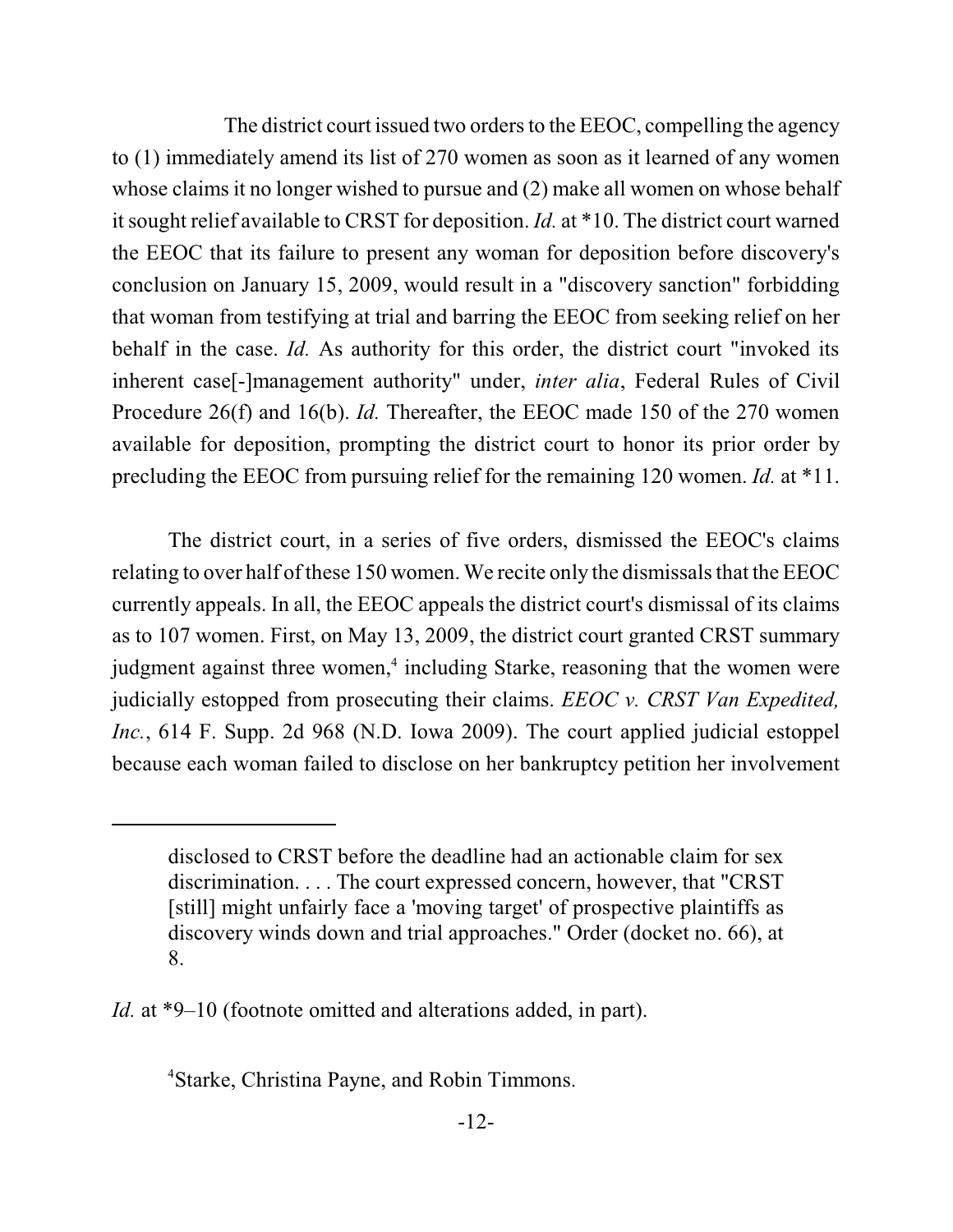or potential involvement in the instant lawsuit. *Id.* at 973–76. As part of this first order, the district court also judicially estopped the EEOC from seeking redress for the three women's alleged harassment. *Id.* at 976–77. Second, on June 2, 2009, the district court granted CRST summary judgment, on the merits, as to Peeples because she (1) failed to report her alleged harassment to CRST in a timely manner and (2) failed to create a genuine issue of material fact as to all of the essential elements of her retaliatory-discharge claim. *EEOC v. CRST Van Expedited, Inc.* No.07-CV-95- LRR, 2009 WL 1586193 (N.D. Iowa June 2, 2009). Third, on June 18, 2009, the district court granted CRST global summary judgment as to the EEOC's claims on behalf of 11 women<sup>5</sup> and partial summary judgment as to the EEOC's claims on behalf of 8 others;<sup>6</sup> the district court premised these rulings on either the individual claimants' failure to timely report alleged sexual harassment or CRST's prompt and effective response to the reports that it actually received. *EEOC v. CRST Van Expedited, Inc.*, No. 07-CV-95-LRR, 2009 WL 1783495 (N.D. Iowa June 18, 2009). Fourth, on July 6, 2009, the district court granted CRST summary judgment as to the EEOC's claims on behalf of three women<sup>7</sup> because the alleged harassment was not sufficiently severe or pervasive. Fifth, on July 9, 2009, the district court granted CRST summary judgment as to the EEOC's claims on behalf of, *inter alia*, 25 women<sup>8</sup>

Victoria Holmes, January Jackson, and Tillie Jones. <sup>7</sup>

<sup>&</sup>lt;sup>5</sup>Bonnie Batyik, Bethany Broeker, Kim Chisholm, Samantha Cunningham, Denise Desonier, Maybi Fernandez-Fabre, Ginger Laudermilk, Verona McIver, Faith Shadden, Rachel Tucker, and Diana Vance.

<sup>&</sup>lt;sup>6</sup>Pamela Barlow, Peggy Blake, Donna Dickson, Nicole Edwards, Zelestine Grant, Martha Griffin, Carole Pettit, and Rhonda Wellman.

<sup>&</sup>lt;sup>8</sup> Antoinette Baldwin, Mary Beaton, Catherine Coronado, Dorothy Dockery, Catherine (Granofsky)-Fletcher, Debra Hindes, Tracy Hughes, January Jackson, Patricia Marzett, Virginia Mason, Lucinda McBlair, Bonnie Moesch, Sherry O'Donnell, Christina Payne, Tammi Pile, Sharon Pinchem, Peggy Pratt, Danette Quintanilla, Kathleen Seymour, Jonne Shepler, Linda Skaggs, Mary "Emily" Smith, Jennifer Susson, Robin Timmons, and Betsy Ybarra.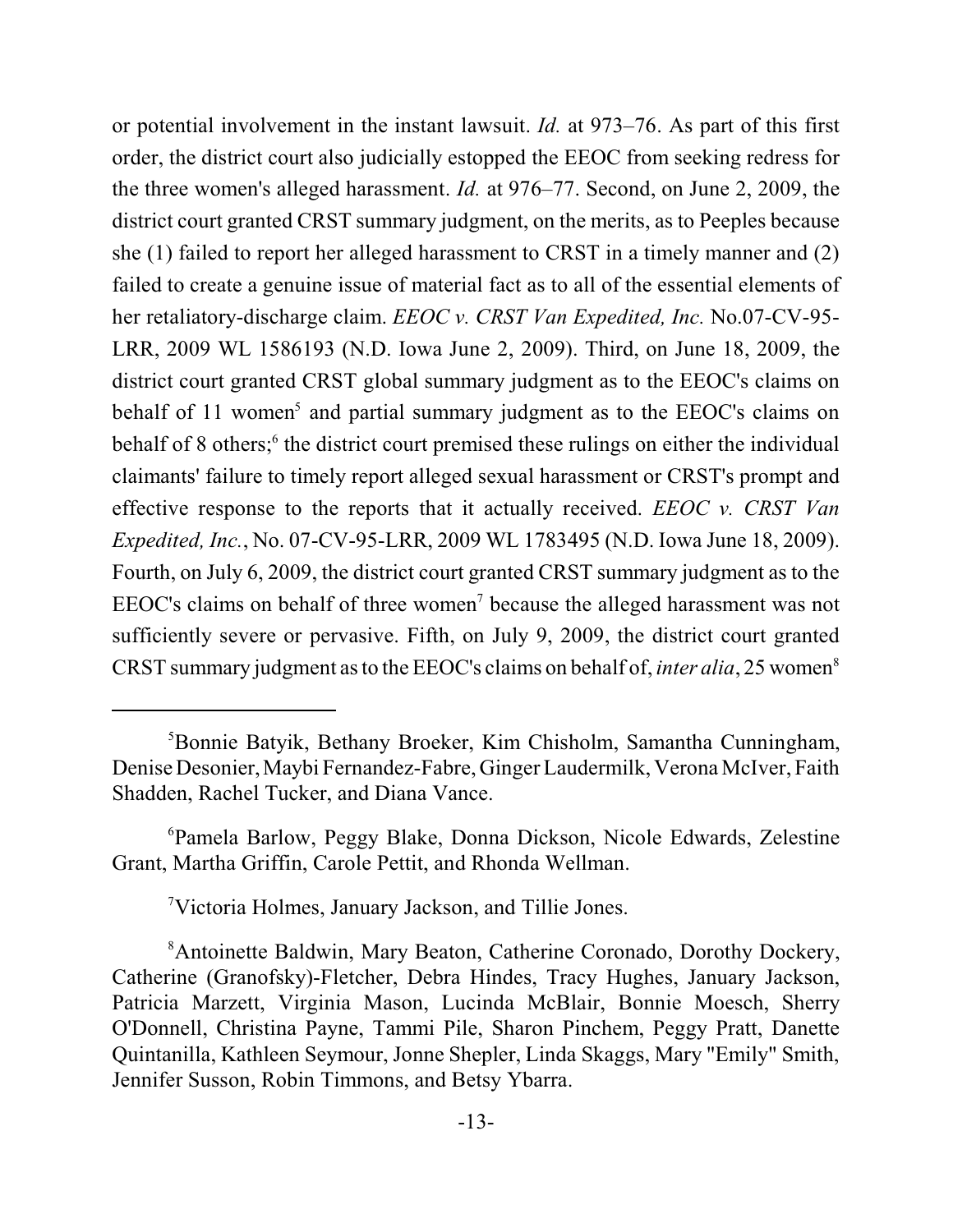for their failure to timely report alleged harassment and/or the lack of severity or pervasiveness of the alleged harassment. *EEOC v. CRST Van Expedited, Inc.*, No. 07- CV-95-LRR, 2009 WL 2068386 (N.D. Iowa July 9, 2009).

Finally, on August 13, 2009, the district court barred the EEOC from seeking relief for the remaining 67 women after concluding that the EEOC had failed to conduct a reasonable investigation and *bona fide* conciliation of these claims—statutory conditions precedent to instituting suit. *EEOC v. CRST Van Expedited, Inc.*, No. 07-CV-95-LRR, 2009 WL 2524402 (N.D. Iowa Aug. 13, 2009). Having disposed of all the allegedly aggrieved women in the EEOC's putative "class," the district court dismissed the EEOC's complaint.

We now consider three consolidated appeals: (1) Starke's and Peeples's joint appeal,<sup>9</sup> in which Starke appeals the summary judgment of her case on judicial estoppel grounds and additionally joins Peeples in appealing summary judgment on the merits; (2) the EEOC's first numbered appeal, $^{10}$  consolidated with Starke's and Peeples's, in which the EEOC appeals the district court's multiple dispositive rulings that we recounted above; and  $(3)$  the EEOC's second numbered appeal,<sup> $11$ </sup> in which it challenges the district court's award of attorneys' fees.

#### II. *Discussion*

### A. *EEOC's Investigation and Conciliation*

In its first point on appeal, the EEOC urges that we reverse the district court's decision to bar the EEOC from pursuing claims as to 67 women based on its failure to reasonably investigate or good-faith conciliate. We hold that the district court did

 $^9$ Appeal No. 09-3764

 $10$ Appeal No. 09-3765

 $11$ Appeal No. 10-1682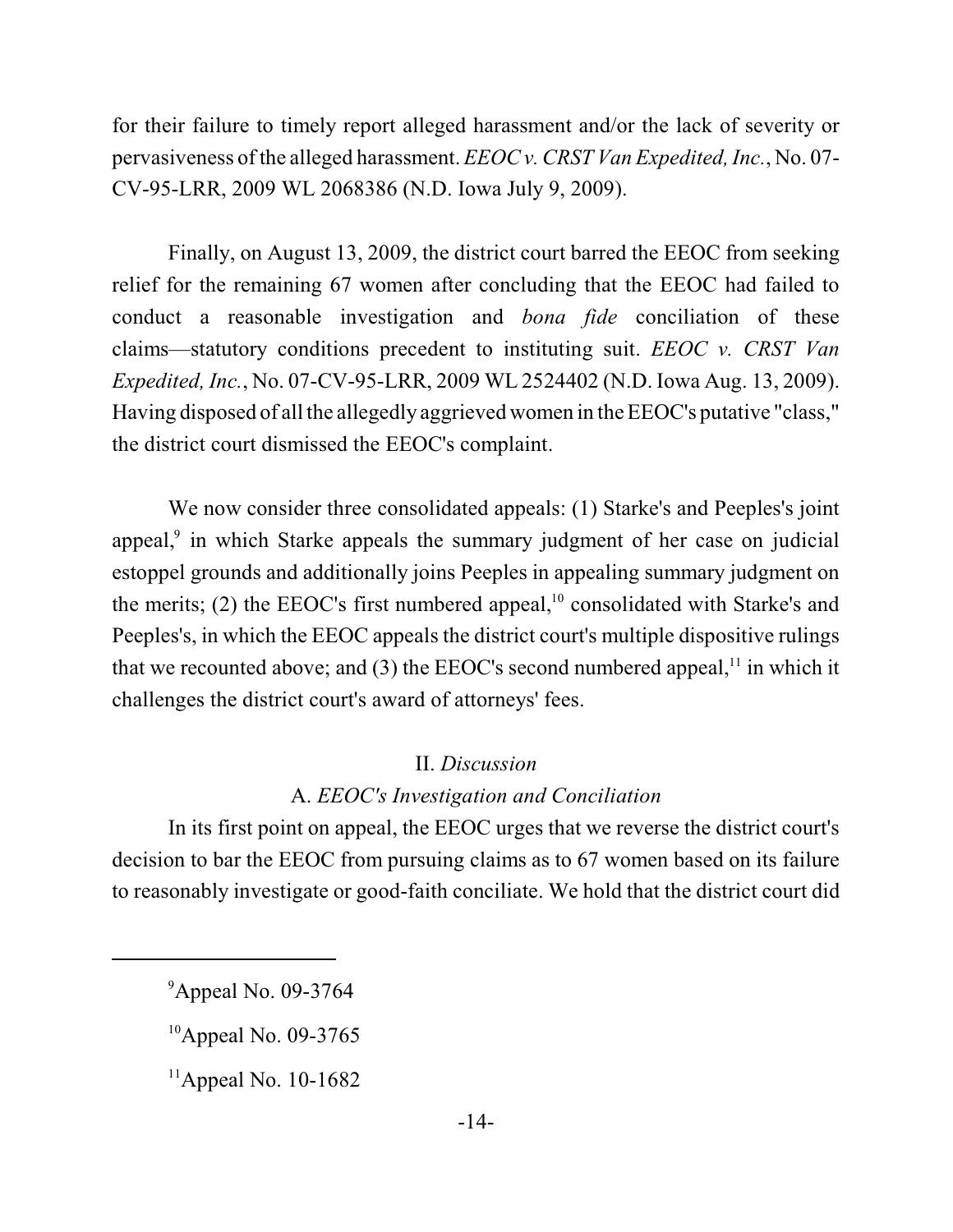not err in dismissing the EEOC's claims as to 67 women for its failure to investigate and conciliate them.

# 1. *Overview of Title VII's Pre-suit Requirements*

Section 706 of Title VII, the provision under which the EEOC sued, authorizes the EEOC to bring suit in its own name, on behalf of a "person or persons aggrieved" by the employer's unlawful employment practice. 42 U.S.C. § 2000e-5(f)(1); *accord Gen. Tel. Co. of Nw. v. EEOC*, 446 U.S. 318, 324 (1980) ("Given the clear purpose of Title VII, the EEOC's jurisdiction over enforcement, and the remedies available, the EEOC need look no further than § 706 for its authority to bring suit in its own name for the purpose, among others, of securing relief for a group of aggrieved individuals."). However, "[a]s originally enacted[,] Title VII did not empower the [EEOC] to sue employers to enforce the Act." *EEOC v. Hickey-MitchellCo.*, 507 F.2d 944, 947 (8th Cir. 1974) (citing Act of July 2, 1964, Pub. L. 88-352, tit. VII, 78 Stat. 253).

Rather, "[c]ooperation and voluntary compliance were selected as the preferred means for achieving" equality of employment opportunities. Voluntary compliance proved elusive, however, as more than half of the EEOC's conciliation efforts were deemed unsuccessful. Consequently, Congress enacted the Equal Employment Opportunity Act of 1972 which amended Title VII to permit the EEOC suits. The statutory mandate that the EEOC attempt conciliation was not abandoned, however, and the Act expressly conditions the EEOC's power of suit on its inability to "secure from the respondent a conciliation agreement acceptable to the EEOC."

*Id.* (internal footnotes omitted); *accord Occidental Life Ins. Co. of Cal. v. EEOC*, 432 U.S. 355, 368 (1977).

Thus, "[i]n the Equal Employment Opportunity Act of 1972, Congress established an integrated, multistep enforcement procedure culminating in the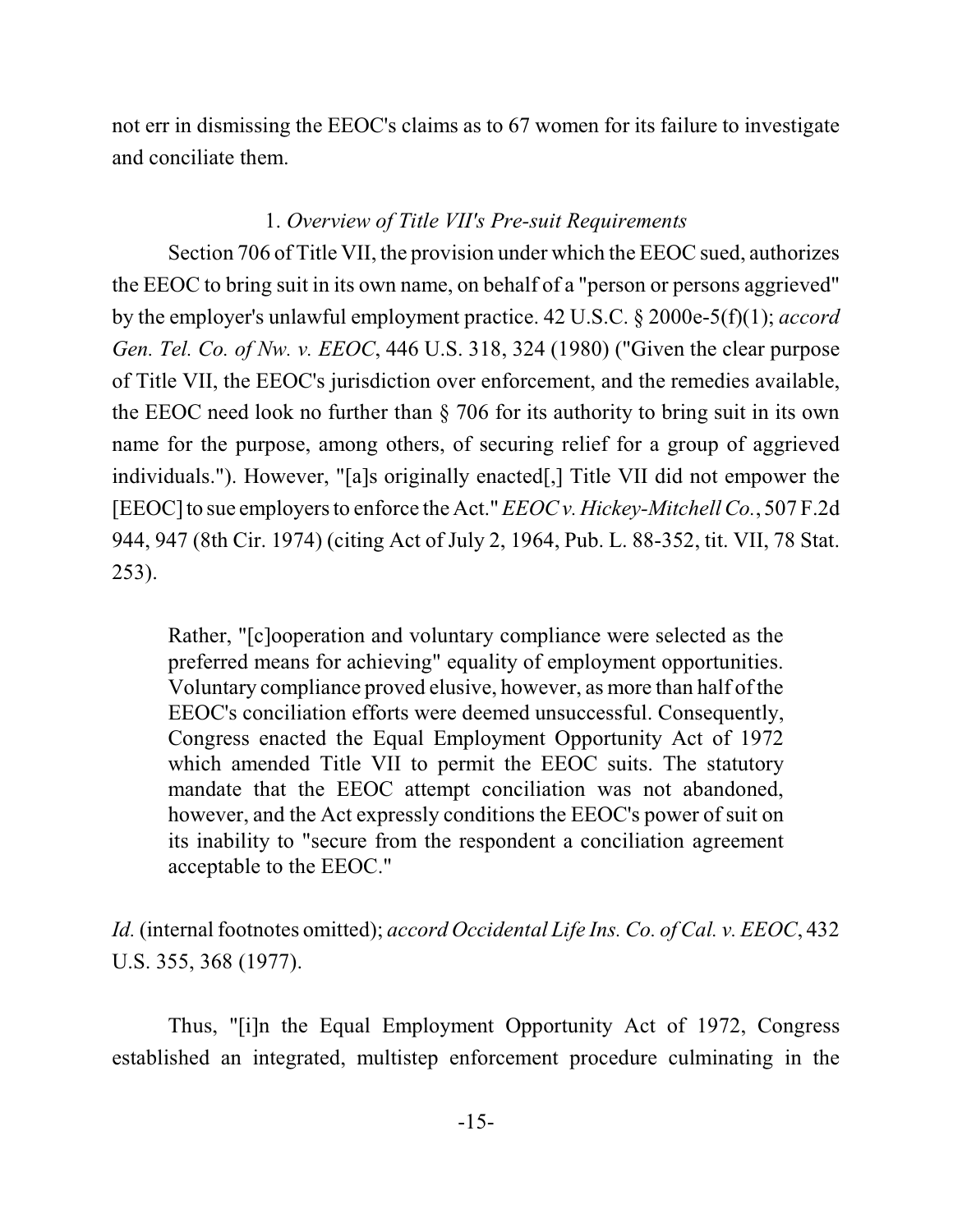EEOC's authority to bring a civil action in a federal court." *Occidental Life Ins. Co.*, 432 U.S. at 359 (internal footnote omitted). First, an employee files with the EEOC a charge "alleging that an employer has engaged in an unlawful employment practice." *Id.* Second, "[t]he EEOC is then required to investigate the charge and determine whether there is reasonable cause to believe that it is true." *Id.* If reasonable cause does exist, the EEOC moves to the third step, which attempts to remedy the objectionable employment practice through the informal, nonjudicial means "'of conference, conciliation, and persuasion.'" *Id.* (quoting 42 U.S.C. § 2000e-5(b)). However, if unsuccessful, the EEOC may move to the fourth and final step and bring a civil action to redress the charge. *Id.* at 359–60 (quoting 42 U.S.C. § 2000e-5(f)(1)).

As we have recognized, the EEOC's "'power of suit and administrative process [are not] unrelated activities, [but] *sequential steps in a unified scheme* for securing compliance with Title VII.'" *Hickey-Mitchell Co.*, 507 F.2d at 948 (alterations in original) (emphasis added) (quoting *EEOC v. E.I. DuPont de Nemours & Co.*, 373 F. Supp. 1321, 1333 (D. Del. 1974)); *accord EEOC v. Am. Nat'l Bank*, 652 F.2d 1176, 1185 (4th Cir. 1981).

# 2. *Adequacy of the EEOC's Investigation and Conciliation*

The district court barred the EEOC frompursuing claims asto 67 women based on its conclusion that "the EEOC did not investigate, issue a reasonable cause determination or conciliate the claims." *CRST Van Expedited, Inc.*, 2009 WL 2524402, at \*19. On appeal, the EEOC aversthat the district court wrongly concluded that the EEOC's investigation, resulting reasonable-cause determination, and conciliation were insufficient to satisfy  $\S$  706. It argues that the district court (1) misconstrued the EEOC's efforts through serial requests for information to investigate discrimination suffered by persons other than Starke; and (2) incorrectly assumed that the "EEOC had to investigate, issue a cause finding [regarding], and conciliate each individual instance of CRST's failure to respond appropriately to a harassment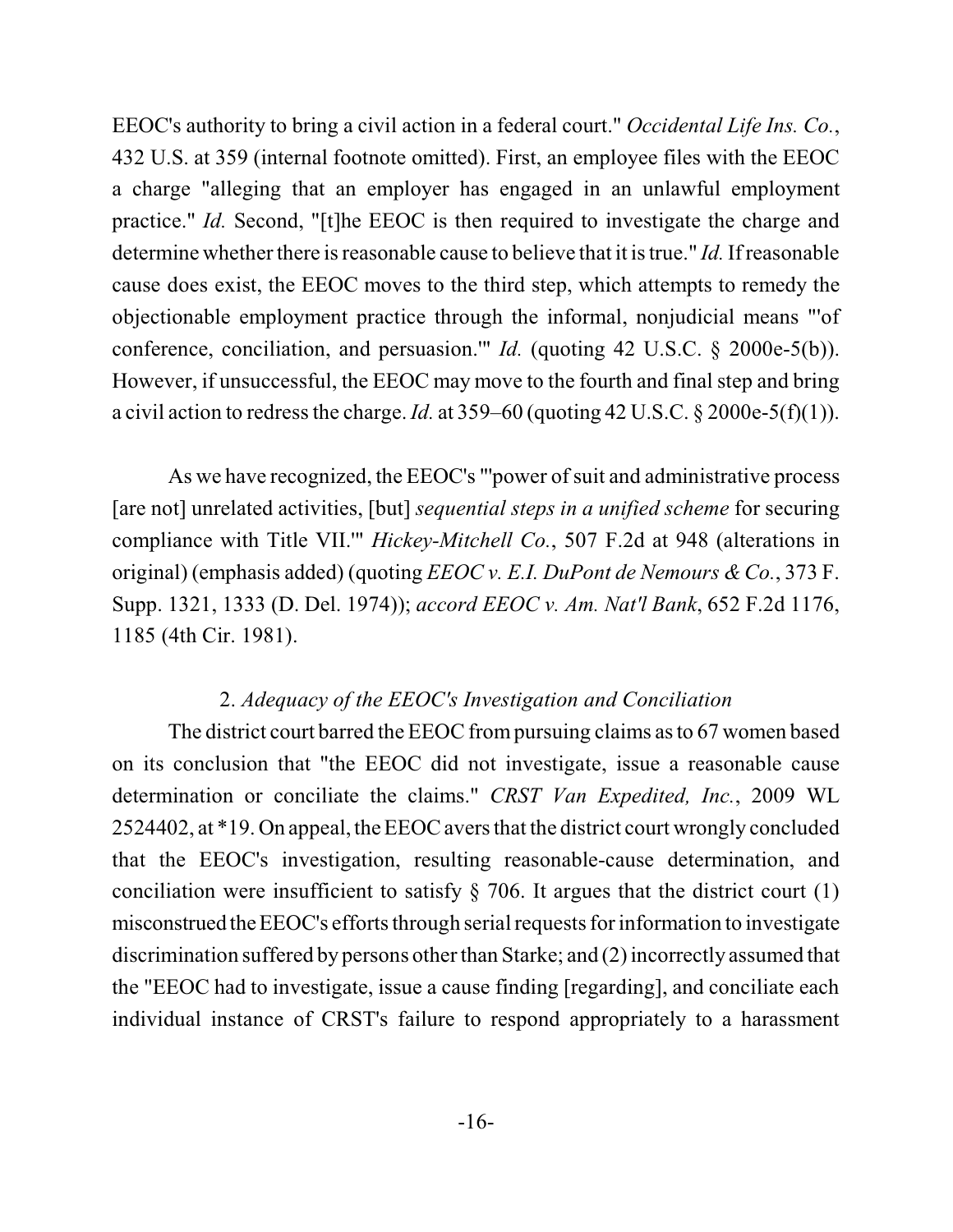complaint." The EEOC contends that it "needed only to investigate, issue a cause finding as to, and conciliate each *type* of discrimination alleged."

In its analysis, the district court acknowledged that "the EEOC was entitled to expand its investigation of Starke's Charge and consider whether CRST had tolerated the sexual harassment of other female drivers." *Id*. at \*15. It noted that, during the course of its investigation, the EEOC did discover "the allegations of a number of other female drivers, including Essig, Morgan, Peeples and Thiel." *Id*. (concluding that these female drivers' allegations of sexual harassment grew out of the EEOC's investigation of Starke's Charge). The court also recognized that it could "not secondguess the EEOC's finding in the Letter of Determination that," *inter alia*, reasonable cause existed "'to believe that [CRST] ha[d] subjected a class of employees and prospective employees to sexual harassment, in violation of Title VII.'" *Id*.

Nevertheless, the court determined that, based on the factual record in this case, "the EEOC did not conduct *any* investigation of the specific allegations of the allegedly aggrieved persons for whom it seeks relief at trial before filing the Complaint—let alone issue a reasonable cause determination as to those allegations or conciliate them." *Id*. at \*16. The district court concluded that the EEOC "wholly abandoned its statutory duties as to the remaining 67 allegedly aggrieved persons for whom the EEOC . . . intend[ed] to seek relief at trial." *Id.* The court based its conclusion upon the following, undisputed facts:

- The EEOC did not investigate the specific allegations of any of the 67 allegedly aggrieved persons until after the Complaint was filed. For example, the EEOC did not interview any witnesses or subpoena any documents to determine whether any of their allegations were true.
- The EEOC did not identify any of the 67 allegedly aggrieved persons as members of the Letter of Determination's "class" until after it filed the Complaint. Indeed, prior to filing the Complaint,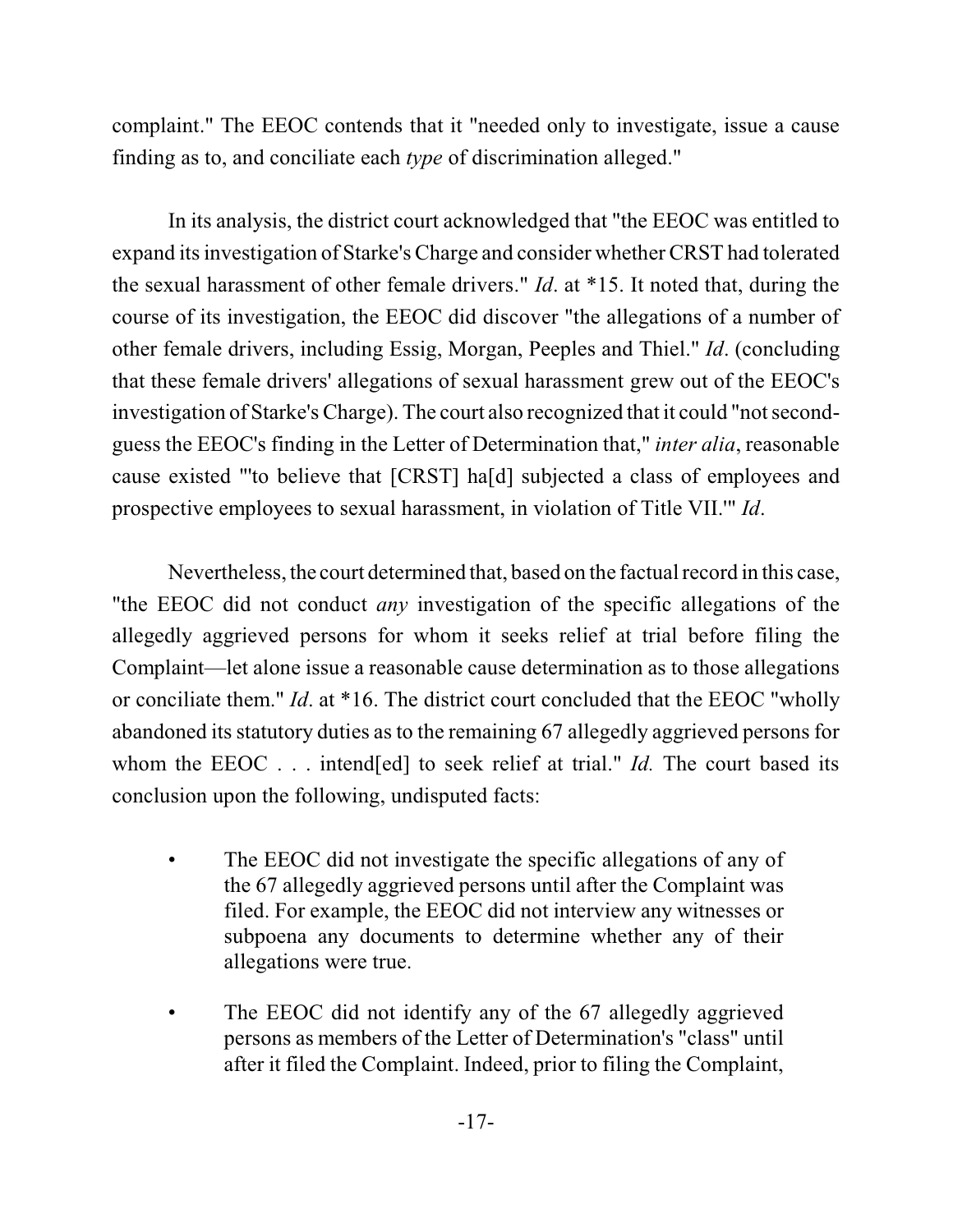CRST enquired as to the size of the "class[,]" and the EEOC responded that it did not know.

- The EEOC did not make a reasonable<sup>[</sup>-]cause determination as to the specific allegations of any of the 67 allegedly aggrieved persons prior to filing the Complaint. Indeed, at the time the EEOC issued the Letter of Determination on July 12, 2007, 27 of the remaining 67 allegedly aggrieved persons *had not yet been sexually harassed*. Indeed, most of these 27 women allege they were sexually harassed *after the instant lawsuit was filed*. Although 38 of the remaining 40 allegedly aggrieved persons allege [that] they were sexually harassed before the EEOC issued the Letter of Determination on July 12, 2007, the EEOC admits that it was not even aware of their allegations until after the filing ofthe Complaint. The EEOC used discovery in the instant lawsuit to find them.
- The EEOC did not attempt to conciliate the specific allegations of the 67 allegedly aggrieved persons prior to filing the Complaint.

*Id.* (internal footnote omitted).

The EEOC's suit alleging multiple acts of discrimination by CRST arose out of Starke'ssingle initiating charge. Relevant precedents permit such an expansion by the EEOC, so long as the EEOC satisfies all of its pre-suit obligations for each additional claim. The Supreme Court has observed that when the EEOC brings suits under § 706 on behalf of a group of aggrieved persons, the EEOC is "master of its own case." *EEOC v. Waffle House, Inc.*, 534 U.S. 279, 291 (2002). And, as a general rule, "the nature and extent of an EEOC investigation into a discrimination claim is a matter within the discretion of that agency." *EEOC v. KECO Indus., Inc.*, 748 F.2d 1097, 1100 (6th Cir. 1984).

Although "the EEOC enjoys wide latitude in investigating and filing lawsuits related to charges of discrimination, Title VII limits that latitude to some degree by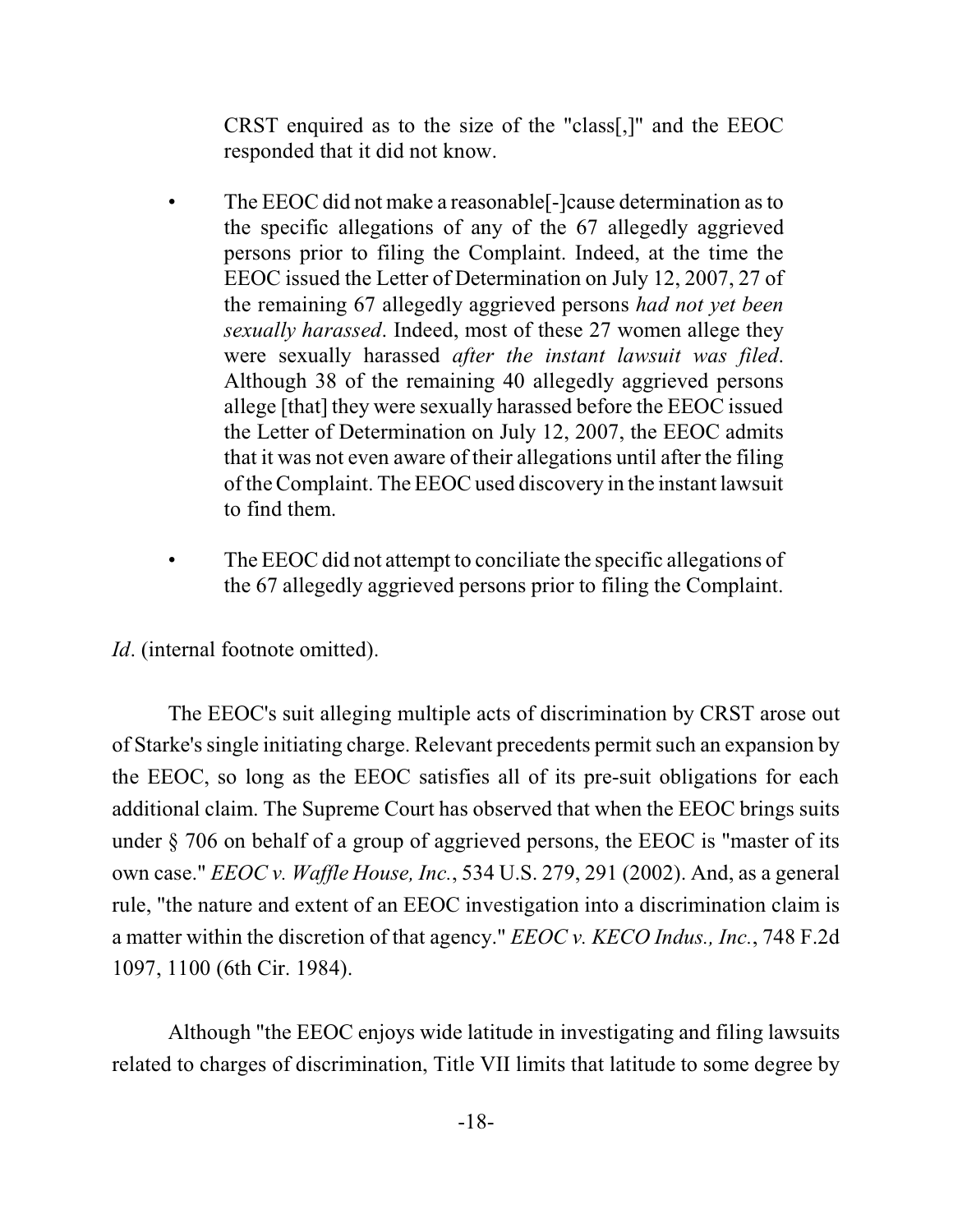'plac[ing] a strong emphasis on administrative, rather than judicial, resolution of disputes.'" *U.S. Equal Opportunity Comm'n v. Dillard's Inc.*, No. 08–CV–1780–IEG (PCL), 2011 WL 2784516, at \*5 (S.D. Cal. July 14, 2011) (slip op.) (quoting *E.E.O.C. v. Jillian's of Indianapolis, Ind.*, *Inc.*, 279 F. Supp. 2d 974, 979 (S.D. Ind.2003)). For our part, we have recognized that

[t]he permissible scope of an EEOC lawsuit is not confined to the specific allegations in the charge; rather, it may extend to any discrimination like or related to the substance of the allegations in the charge and which reasonably can be expected to grow out of the investigation triggered by the charge. The original charge is sufficient to support EEOC action, including a civil suit, for any discrimination stated in the charge or *developed during a reasonable investigation of the charge*, *so long as the additional allegations of discrimination are included in the reasonable cause determination and subject to a conciliation proceeding*.

*EEOC v. Delight WholesaleCo.*, 973 F.2d 664, 668 (8thCir. 1992) (emphasis added). Thus, while "[t]he EEOC may seek relief on behalf of individuals beyond the charging parties and for alleged wrongdoing beyond those originally charged," it "must discover such individuals and wrongdoing *during the course of its investigation*." *Dillard's Inc.*, 2011 WL 2784516, at \*6 (citing *Jillian's*, 270 F. Supp. 2d at 980; *EEOC v. Harvey L. Walner & Assoc*., 91 F.3d 963, 968 (7th Cir. 1996) ("[The] EEOC may allege in a complaint whatever unlawful conduct it has uncovered during the course of its investigation, provided that there is a reasonable nexus between the initial charge and the subsequent allegations in the complaint."); *EEOC v. United Parcel Serv*., 94 F.3d 314, 318 (7th Cir.1996) ("[The EEOC] may, to the extent warranted by an investigation reasonably related in scope to the allegations of the underlying charge, seek relief on behalf ofindividuals beyond the charging parties who are identified during the investigation."); *Weigel v. Baptist Hospital of E. Tenn.*, 302 F.3d 367, 380 (6th Cir. 2002) ("[W]here facts related with respect to the charged claim would prompt the EEOC to investigate a different, uncharged claim, the plaintiff is not precluded from bringing suit on that claim." (internal quotation marks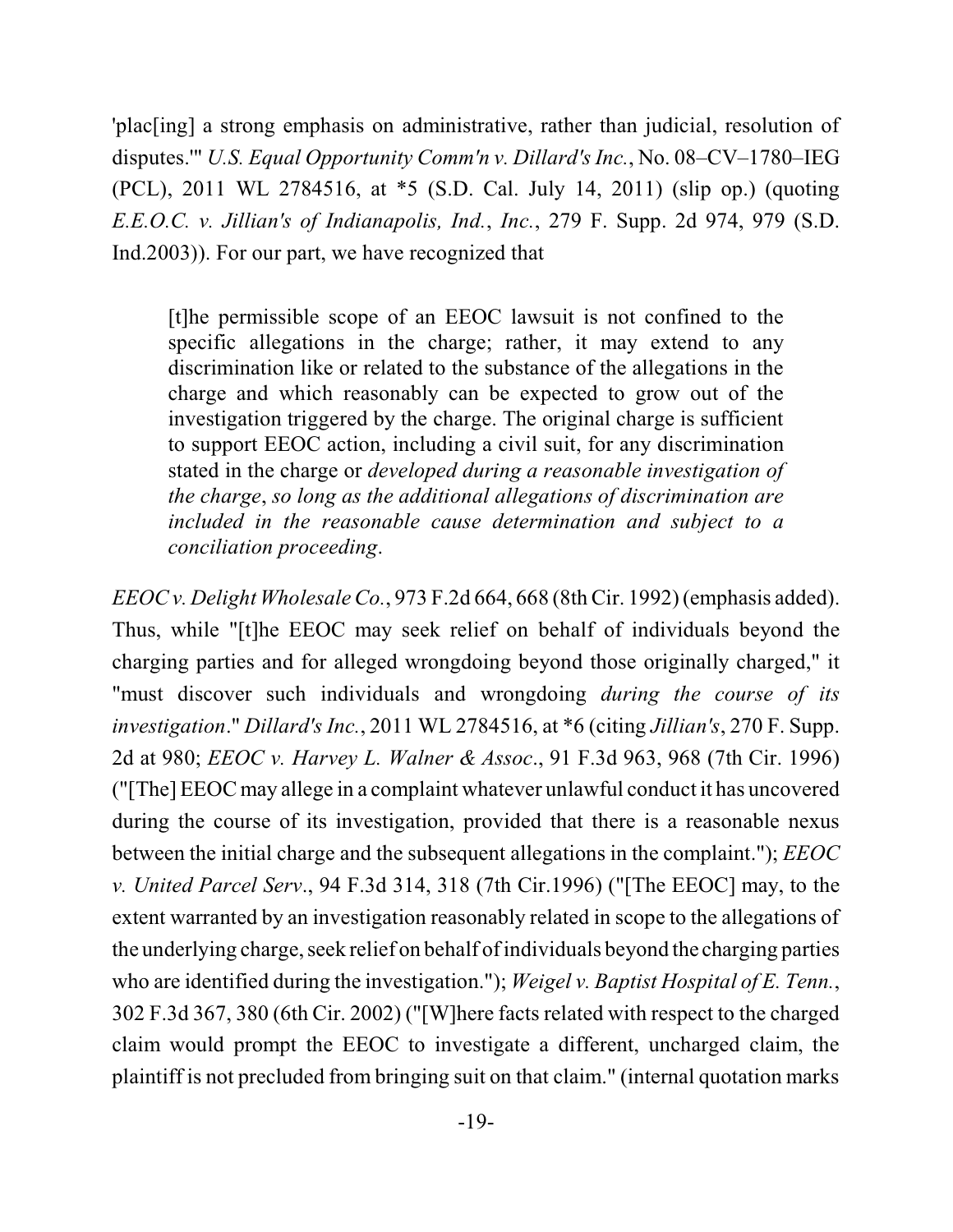omitted); *EEOC v. Farmer Bros. Co.*, 31 F.3d 891, 899 (9th Cir. 1994) ("[T]he jurisdictional scope of [an individual] Title VII claimant's court action depends upon the scope of both the EEOC charge and the EEOC investigation.") (internal quotation marks omitted)). "The relatedness of the initial charge, the EEOC's investigation and conciliation efforts, and the allegations in the complaint is necessary to provide the defendant-employer adequate notice of the charges against it and a genuine opportunity to resolve all charges through conciliation." *Id.* (citing *EEOC v. Outback Steak House of Fla*., Inc., 520 F. Supp. 2d 1250, 1263 (D. Colo. 2007) (citing *EEOC v. Am. Nat'l Bank*, 652 F.2d 2276, 1185 (4th Cir. 1981)).

In summary, while we recognize that "[t]he EEOC enjoys significant latitude to investigate claims of discrimination, and to allege claims in federal court based on the results of its investigations," we find "a clear and important distinction between 'facts gathered during the scope of an investigation and facts gathered during the discovery phase of an already-filed lawsuit.'" *Id*. at \*7 (quoting *Jillian's*, 279 F. Supp. 2d at 982).<sup>12</sup> "Where the scope of its pre-litigation efforts are limited—in terms of

 $12$ In *Jillian's*, the district court explained that

<sup>[</sup>i]t was only after conducting discovery with respect to its original complaint that the EEOC decided to expand its lawsuit to include a nationwide class. The Seventh Circuit approached this issue in *Walner*, where it impliedly distinguished between facts gathered during the scope of an investigation and facts gathered during the discovery phase of an already-filed lawsuit. "We wholeheartedly agree with EEOC's point that it may obtain relief for instances of discrimination that it discovers during an investigation of a timely charge . . . . However, these investigations may not be accomplished through a process of discovery that follows a complaint based upon an insufficient charge of discrimination." *Id*. at 971–972 (emphasis added). We conclude that the same standard must be applied to the relationship between the lawsuit and its underlying investigation as is applied to the relationship between the lawsuit and its underlying charge.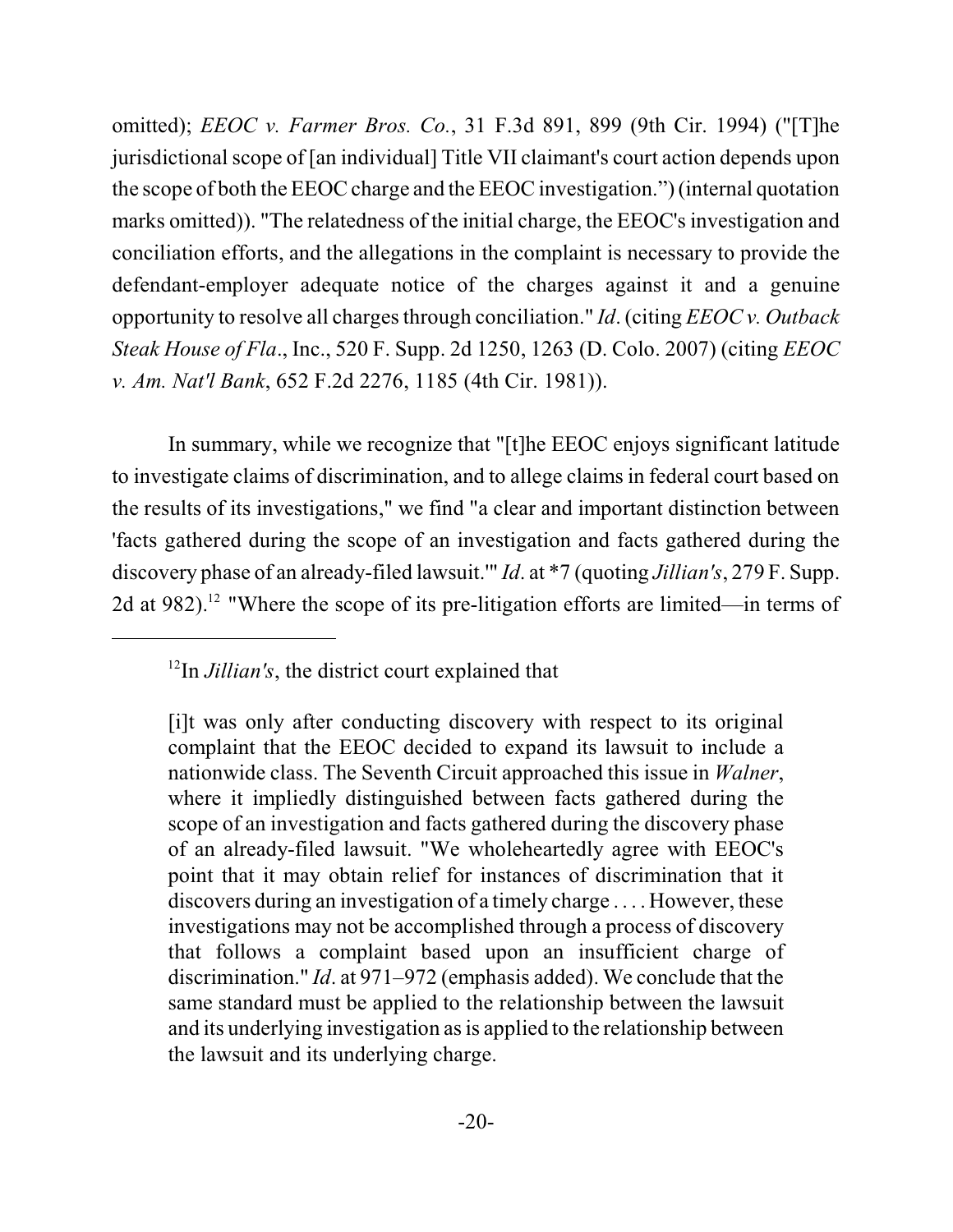geography, number of claimants, or nature of claims—the EEOC 'may not use discovery in the resulting lawsuit 'as a fishing expedition' to uncover more violations.'" *Id*. (quoting *EEOC v. Target Corp.*, No. 02–C–146, 2007 WL 146128 (E.D. Wis. May 16, 2007) (citing *Walner*, 91 F.3d at 971)).

Here, after Bloomer discovered during the course of her investigation that Essig, Morgan, Peeples, and Thiel "had filed formal charges of discrimination against CRST for alleged sexual harassment," the EEOC requested that "CRST provide 'a copy of all other [c]harges of [d]iscrimination that [CRST] has received in the past five years from any government agency that alleges sexual harassment.'" *CRST Van Expedited, Inc.*, 2009 WL 2524402, at \*3. It additionally requested that CRST provide "'the name, gender, home address, and home telephone number of all employees that were trained by either [Smith] and/or [Goodman],' including 'the dates of the training and documentation of any complaints made against these two trainers by any of these trainees.'" *Id*. The EEOC later requested information for "female driver[s] that began [their] employment on or after January 1, 2005." *Id*. at \*4. Although CRST felt that the EEOC's request for such information was "overly broad," it ultimately "mailed the remainder of the information to the EEOC on a computer disc." *Id*. at \*5. Thereafter, the EEOC issued a Letter of Determination to CRST, stating, *inter alia*, that "'there is reasonable cause to believe that [CRST] has subected a class of employees and prospective employees to sexual harassment, in violation of Title VII.'" *Id*. at \*6.

"The Letter of Determination did not provide CRST with any notice as to the size of the 'class of employees and prospective employees [subjected] to sexual harassment." *Id.* at \*8. And, during conciliation, the EEOC was unable "to provide" [CRST] names of all class members . . . , or an indication of the size of the class." *Id*. at \*7. Likewise, "the EEOC's Complaint provides no indication of how many

*Id*. at 981–82.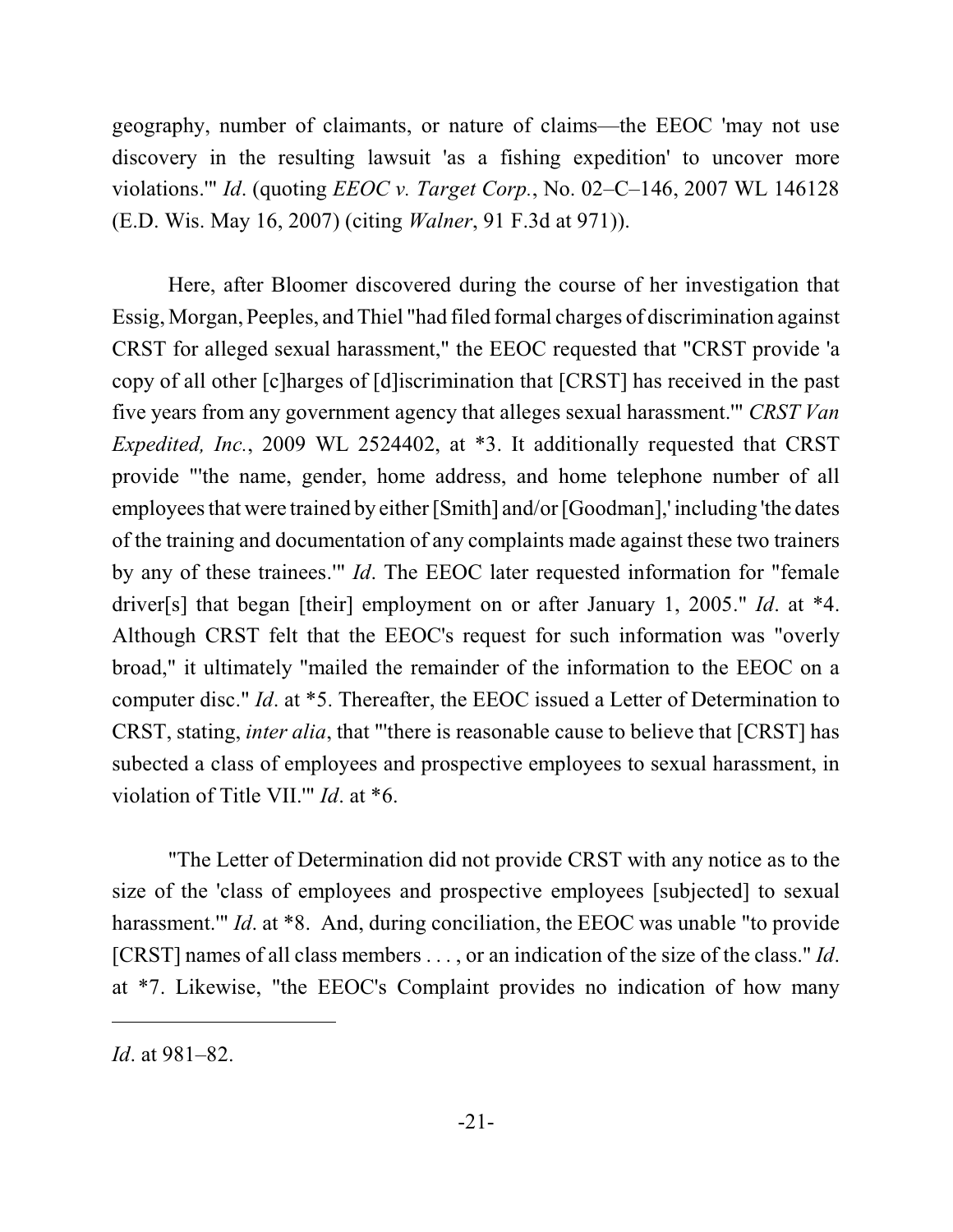'similarly situated female employees' the EEOC alleged to exist." *Id*. at \*8. It was not until *after* the commencement of the instant suit that the EEOC sought to ascertain the size of the class. *See id*. at \*9 ("On May 29, 2008, for example, the EEOC sent 2,000 letters to former CRST female employees to solicit their participation in this lawsuit. On September 28, 2008, the EEOC sent another 730 solicitation letters to former CRST female employees. There was a clear and present danger that this case would drag on for years as the EEOC conducted wide-ranging discovery and continued to identify allegedly aggrieved persons.TheEEOC's litigation strategywas untenable: CRST faced a continuously moving target of allegedly aggrieved persons, the risk of never-ending discovery and indefinite continuance of trial."). The number of purported class members continuously changed throughout the discovery process. *See id*. at \*9–10. Ultimately, the EEOC identified 67 members of the "class." *Id*. at  $*10.$ 

The EEOC's aforementioned conduct demonstrates that it did not reasonably investigate the class allegations of sexual harassment "during a reasonable investigation of the charge." *Delight Wholesale Co.*, 973 F.2d at 668. Instead, it engaged in fact-gathering as to the "class" "during the discovery phase of an alreadyfiled lawsuit." *Dillard's Inc.*, 2011 WL 2784516, at \*7 (quotation and citation omitted). Our review of the undisputed facts demonstrates that the EEOC was "us[ing] discovery in the resulting lawsuit as a fishing expedition to uncover more violations." *Id*. (quotation and citation omitted). "[T]he EEOC did not investigate the specific allegations of *any* of the 67 allegedly aggrieved persons [, i.e., the class members,] until *after* the Complaint was filed." *CRST Van Expedited, Inc.*, 2009 WL 2524402, at \*16 (emphasis added). Tellingly,

at the time the EEOC issued the Letter of Determination on July 12, 2007, 27 of the remaining 67 allegedly aggrieved persons had not yet been sexually harassed. Indeed, most of these 27 women allege they were sexually harassed after the instant lawsuit was filed. Although 38 of the remaining 40 allegedly aggrieved persons allege they were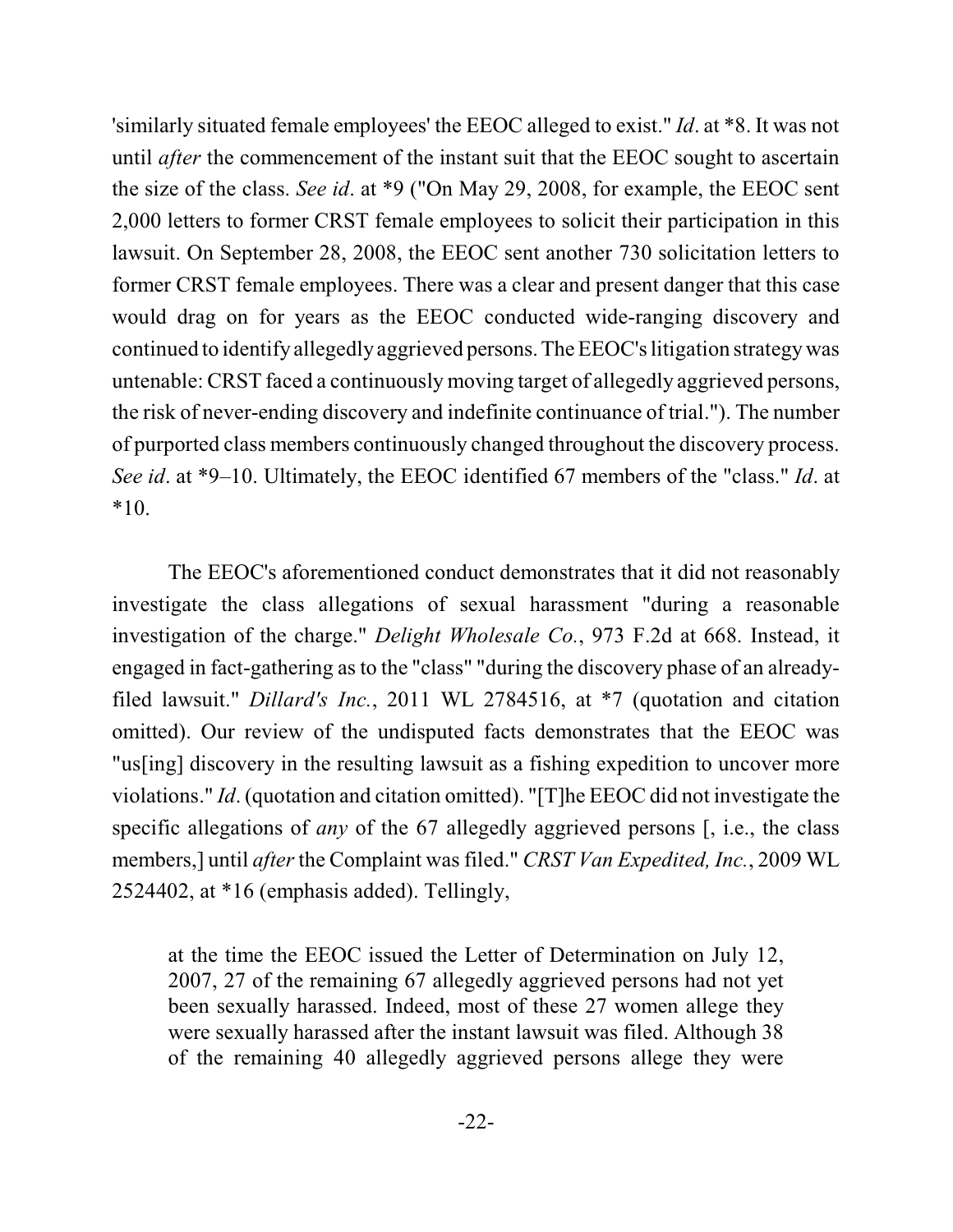sexually harassed before the EEOC issued the Letter of Determination on July 12, 2007, the EEOC admits that it was not even aware of their allegations until after the filing of the Complaint.

*Id*.

Absent an investigation and reasonable cause determination apprising the employer of the charges lodged against it, the employer has no meaningful opportunity to conciliate. *See EEOC v. Gen. Elec. Co.*, 532 F.2d 359, 366 n.14 (4th Cir. 1976) ("Since the determination of reasonable cause defines the framework for conciliation, it follows that the issues to be litigated here must be those which can fairly be said to be encompassed within the determination resulting from the [initiating] charge.") (quotations and citation omitted).<sup>13</sup>

Moreover, contrary to the EEOC's contention, the district court did not abuse its discretion in opting to dismiss, rather than stay, the EEOC's complaint as to these 67 women. Under § 706(f)(1) of Title VII, "[u]pon request, the court *may, in its discretion*, stay further proceedings for not more than sixty days pending . . . further efforts of the EEOC to obtain voluntary compliance." 42 U.S.C.  $\S$  2000e-5(f)(1)

<sup>&</sup>lt;sup>13</sup>"Notably, the EEOC did *not* allege that CRST was engaged in 'a pattern or practice' of illegal sex-based discrimination or otherwise plead a violation of Section 707 of Title VII, 42 U.S.C. § 2000e-6." *CRST Van Expedited, Inc.*, 2009 WL 2524402, at \*7 n.14. The district court had "assumed [that] the EEOC had the right to maintain a pattern-or-practice claim in this case but dismissed it with prejudice. The court held as a matter of law that there was insufficient evidence from which a reasonable jury could find that it was CRST's 'standard operating procedure' to tolerate sexual harassment." *Id*. We, like the district court, "express[] no view as to whether the EEOC's investigation, determination and conciliation of Starke's Charge would be sufficient to support a *pattern[-]or-practice* lawsuit." *Id*. at \*16 n.21 (citing *EEOC v. Dial Corp.*, 156 F. Supp. 2d 926, 934–44 (N.D. Ill. 2001) (permitting the EEOC to use discovery to find more victims of sexual harassment in a pattern-orpractice case)).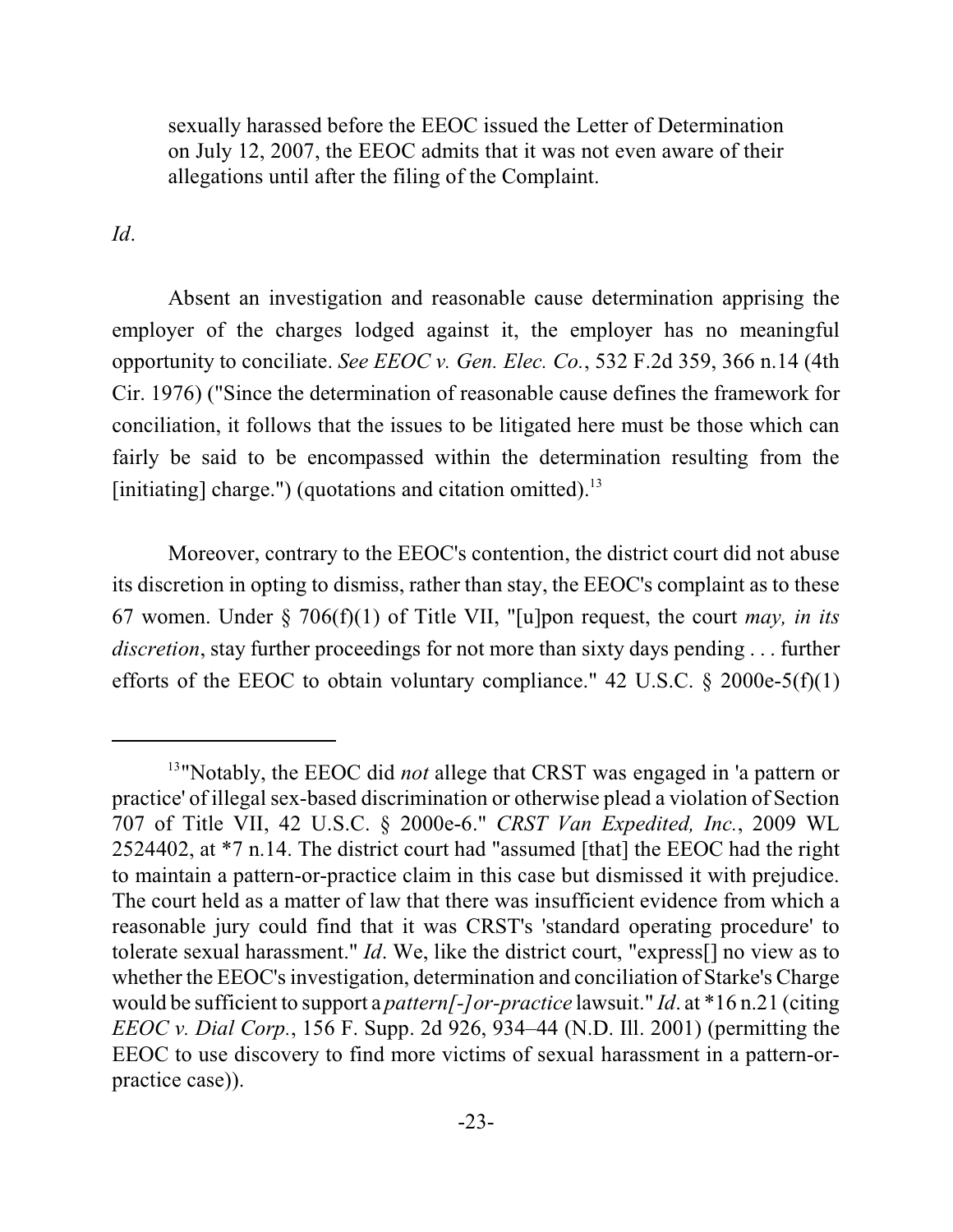(emphasis added). The EEOC concedes in its brief that our review of the district court's decision to stay or dismiss an EEOC suit for failure to satisfy Title VII's presuit requirements is for abuse of discretion. In its order below, the district court concluded that "[h]ere, dismissal is a severe but appropriate remedy," footnoting that it "might have stayed the instant action for further conciliation in lieu of dismissal" "[h]ad the EEOC not wholly abdicated its role in the administrative process." *CRST Van Expedited, Inc.*, 2009 WL 2524402, at \*19 & n.24. The present record confirms that the EEOC wholly failed to satisfy its statutory pre-suit obligations as to these 67 women, thus we cannot conclude that the district court abused its discretion in dismissing the EEOC's suit.

#### B. *Judicial Estoppel*

# 1. *Judicial Estoppel as Applied to Starke, Payne, and Timmons*

The district court also granted summary judgment on the individual claims of Starke, Payne, and Timmons, and also on the EEOC's claims on their behalf. *CRST Van Expedited, Inc.*, 614 F. Supp. 2d at 973–77. Specifically, the district court concluded that, because each of the three women failed to disclose her involvement in the instant lawsuit as a potential source of income on her bankruptcy petition, she is judicially estopped from seeking relief. *Id.* Likewise, the district court also applied judicial estoppel to the EEOC, precluding the EEOC from seeking redress in its own § 706 suit for harassment that Starke, Payne, or Timmons allegedly suffered. *Id.* at 973.

In October 2005, Starke and her husband filed, in the federal bankruptcy court for the Northern District of Texas, a voluntary petition as joint debtors praying for protection under Chapter 7 of the Bankruptcy Code. They did not include a claim for sexual harassment among their contingent assets in their petition, nor did they amend their petition at anytime between December 2005, when Intervener Starke initially filed her administrative charge of discrimination with the EEOC, or March 2006, when the bankruptcy court fully discharged their debts. In December 2008, three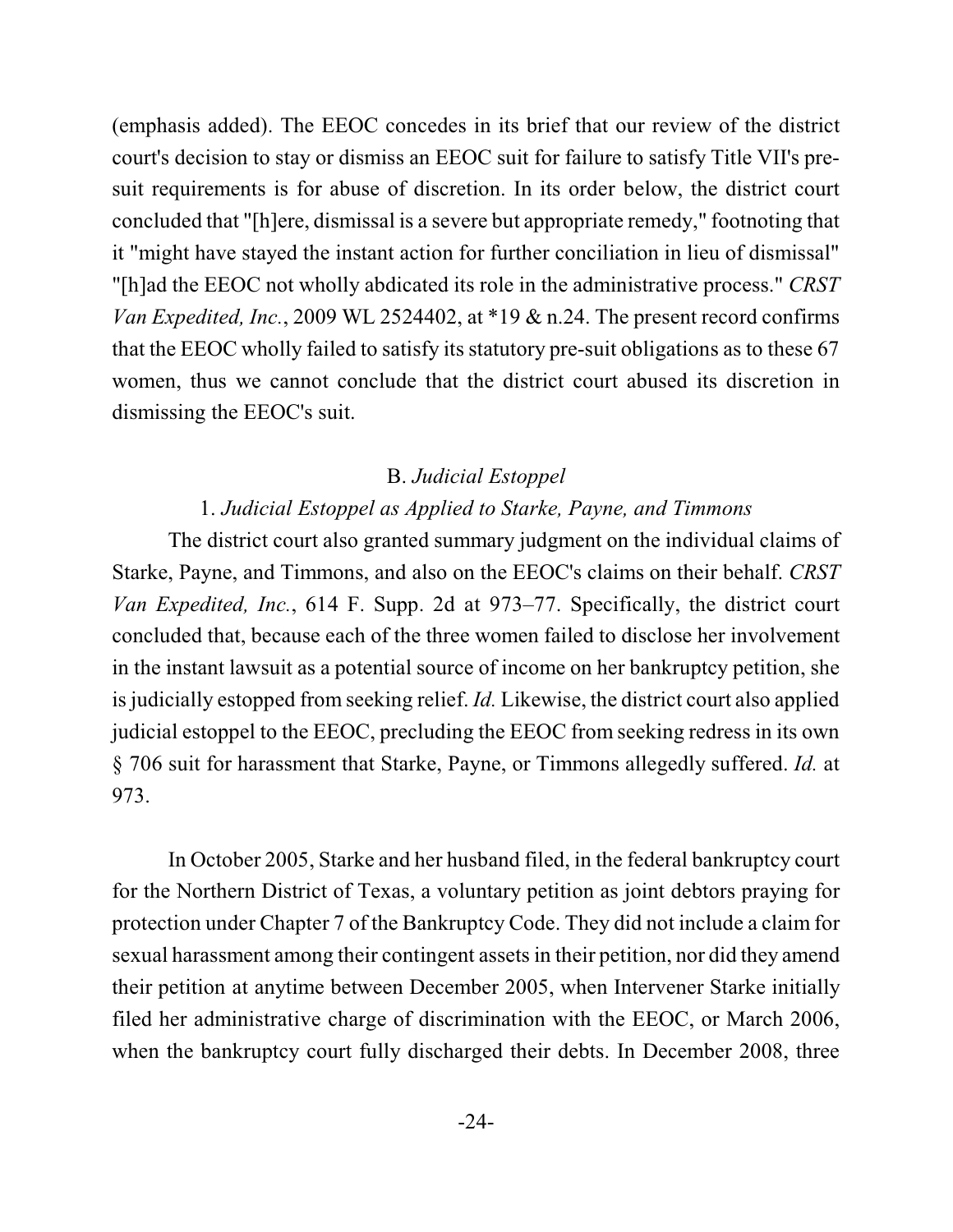months after intervening in the instant lawsuit and over one year after the EEOC filed it, Starke moved to reopen her and her husband's joint bankruptcy to add the claim as a potential asset.

Similarly, in October 2005, Payne filed, in federal bankruptcy court for the Southern District of Ohio, a voluntary petition under the name of "Christina Sprinkle" for protection under Chapter 13 of the Bankruptcy Code. Payne omitted from her list of assets any potential claim against CRST for sexual harassment. After the EEOC filed the instant lawsuit in September 2007, Payne did not amend her petition's asset schedules to include the claim. On May 24, 2010, Payne received a full discharge.

In March 2008, Timmons and her husband filed, in federal bankruptcy court for the Western District of Missouri, a voluntary petition as joint debtors seeking protection under Chapter 7 of the Bankruptcy Code. Timmons did not disclose any potential cause of action against CRST and, in June 2008, she and her husband received a full discharge.

We review for abuse of discretion a district court's invocation of judicial estoppel. *Triple H Debris Removal, Inc. v. Companion Prop. & Cas. Ins. Co.*, 647 F.3d 780, 785 (8th Cir. 2011) (citing *Capella Univ., Inc. v. Exec. Risk Specialty Ins. Co.*, 617 F.3d 1040, 1051 (8th Cir. 2010)). We apply this deferential standard of review based on our acknowledgment that the district court is best equipped to decide judicial estoppel's applicability "because determining whether a litigant is playing fast and loose with the courts has a subjective element and its resolution draws upon the trier's intimate knowledge of the case at bar and his or her first-hand observations of the lawyers and their litigation strategies." *Stallings v. Hussman Corp.*, 447 F.3d 1041, 1046 (8th Cir. 2006) (quotation, alteration, and citation omitted). We will uphold the district court's decision to apply judicial estoppel "unless it plainly appears that the court committed a clear error of judgment in the conclusion it reached upon a weighing of the proper factors." *Id.* at 1046–47 (quotations and citation omitted).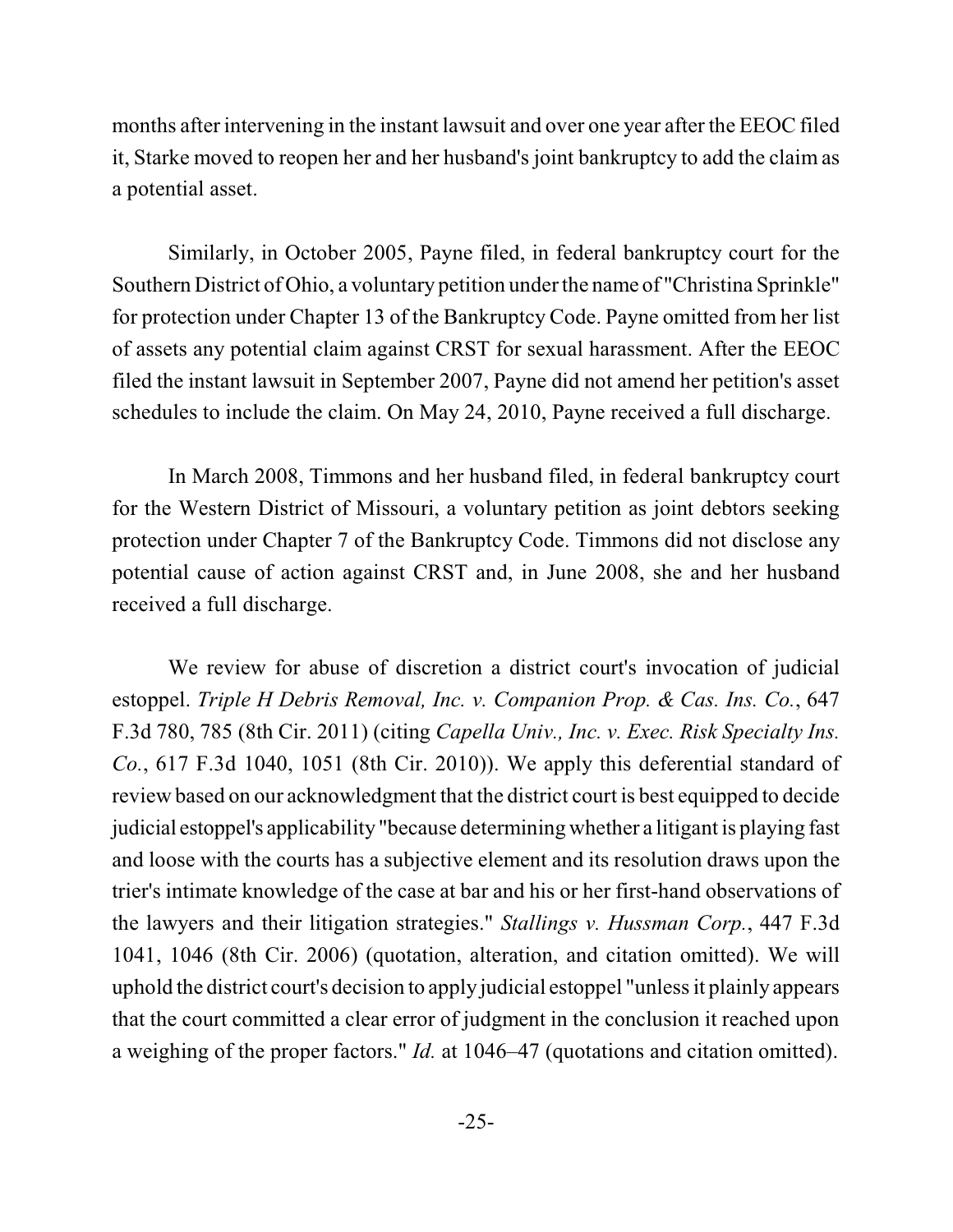As an initial matter, we need not address Starke's contention that the district court abused its discretion in judicially estopping her fromprosecuting her intervener claims against CRST. Starke alleges in her brief that the district court failed to consider certain mitigating factors counseling against judicial estoppel's application. Specifically, Starke maintains that she inadvertently failed to include her intervener claim in his bankruptcy petition. She claims that the language barrier created by her German birth and consequent lack of fluency in English limited her ability to assist her bankruptcy counsel. Starke also notes that, "as soon as [she] learned that her claim against CRST should have been disclosed, [she] took immediate steps to have the bankruptcy reopened and her filings amended to contain the claim against CRST." However, Starke's counsel conceded at oral argument that, under the Supreme Court's and our precedents, Starke is judicially estopped from asserting her Title VII claim. In light of this concession, we need not address Starke's appeal of the district court's decision to judicially estop Starke frompursuing her intervener claims against CRST, and we instead consider only whether the district court abused its discretion in judicially estopping Payne and Timmons. *See United States v. Amerson-Bey*, 898 F.2d 681, 681 n.2 (8th Cir. 1990) (ignoring defendant-appellant's contention in his brief that the district court had erroneously allowed the prosecutor to misstate the law because, "[a]t oral argument, counsel conceded that this contention was without merit").

As the Supreme Court has explained, the doctrine of judicial estoppel "'generally prevents a party from prevailing in one phase of a case on an argument and then relying on a contradictory argument to prevail in another phase.'" *New Hampshire v. Maine*, 532 U.S. 742, 749 (2001) (quoting *Pegram v. Herdrich*, 530 U.S. 211, 227 n.8 (2000)). By logical extension, "[j]udicial estoppel [also] prevents a person who states facts under oath during the course of a trial from denying those facts in a second suit, even though the parties in the second suit may not be the same as those in the first." *Stallings*, 447 F.3d at 1047 (quotations and citation omitted). This doctrine "protects the integrity of the judicial process." *Id.* (quotations and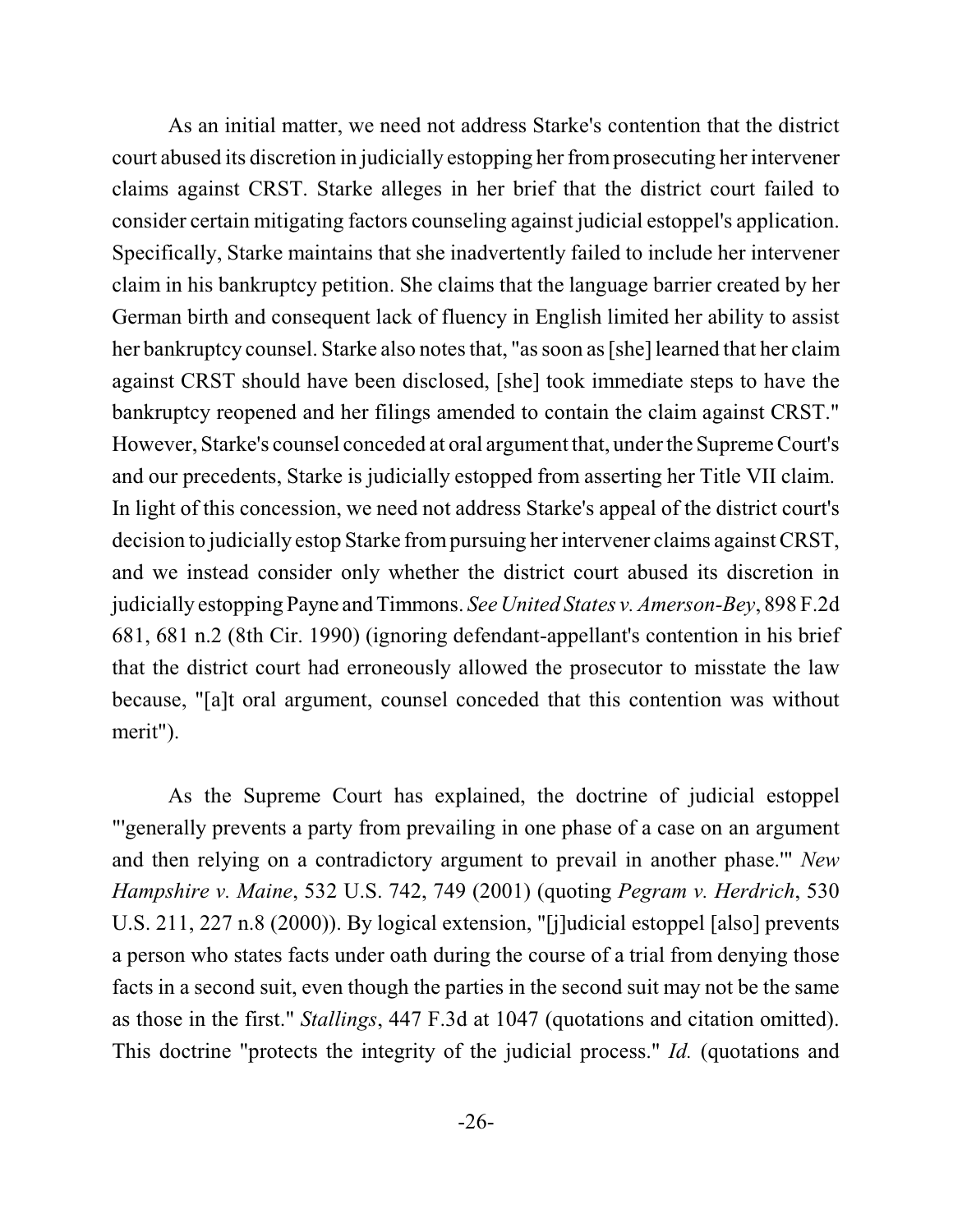citation omitted). Although "[t]he circumstances under which judicial estoppel may appropriately be invoked are probably not reducible to any general formulation of principle," *id.* (citing *New Hampshire*, 532 U.S. at 750), the Supreme Court, in *New Hampshire v. Maine*, articulated a non-exhaustive list of "[t]hree factors . . . [to] aid a court in determining whether to apply the doctrine," *id.*(citing *New Hampshire*, 532 U.S. at 751).

"First, a party's later position must be clearly inconsistent with its earlier position. Second, courts regularly inquire whether the party has succeeded in persuading a court to accept that party's earlier position, so that judicial acceptance of an inconsistent position in a later proceeding would create the perception that either the first or the second court was misled. Absent success in a prior proceeding, a party's later inconsistent position introduces no risk ofinconsistent court determinations, and thus poses little threat to judicial integrity. A third consideration is whether the party seeking to assert an inconsistent position would derive an unfair advantage or impose an unfair detriment on the opposing party if not estopped."

*Id.* (quoting *New Hampshire*, 532 U.S. at 750–51).

Taking each factor in turn, we conclude that the district court did not abuse its discretion by judicially estopping Payne and Timmons frompursuing their respective claims insofar as they may seek to subsequently intervene in the EEOC's action or otherwise seek relief individually. Notably, with respect to the first factor concerning a clear inconsistency between former and subsequent positions, we have observed that, "[i]n the bankruptcy context, a party may be judicially estopped from asserting a cause of action not raised in a reorganization plan or otherwise mentioned in the debtor's schedules or disclosure statements." *Id.* Estoppel may apply because "a debtor's failure to list a claim in the mandatory bankruptcy filings is tantamount to a representation that no such claim existed." *Id.* (quotations and citation omitted). As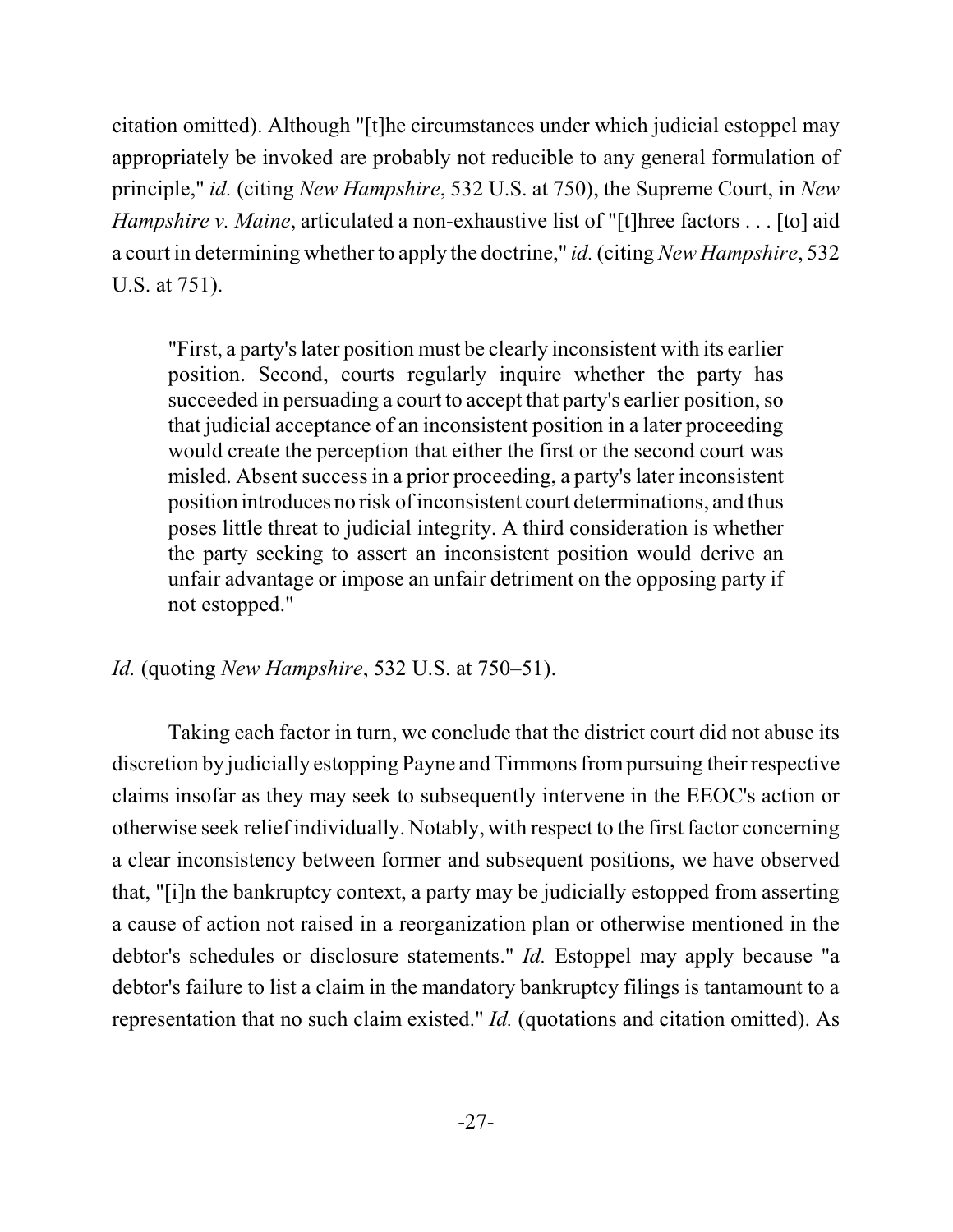recounted above, none of the women disclosed their involvement or potential involvement in this action.

"The second *New Hampshire* factor requires that the bankruptcy court have adopted the debtor's position." *Id.* at 1048. This factor might be satisfied "where the bankruptcy court issues a 'no asset' discharge," thereby evidencing that "the bankruptcy court has effectively adopted the debtor's position." *Id.* Again, as already noted, Payne, and Timmons each procured a full discharge without disclosing her potential claim against CRST. In contrast, in *Stallings*, we found "no judicial acceptance of Stallings's inconsistent position" because "the bankruptcy court never discharged Stallings's debts based on the information that Stallings provided in his schedules." *Id.* at 1149. Payne filed her bankruptcy petition in 2005, prior to the institution of suit, but that does not spare her from possible judicial estoppel. Under the principles of judicial estoppel, she was still obliged to amend her petition to disclose her involvement or potential involvement in the post-petition lawsuit. *Id.* at 1148. As we stated in *Stallings*,

a debtor who files h[er] bankruptcy petition, subsequently receives a right-to-sue letter from the EEOC, and then fails to amend h[er] bankruptcy petition to add h[er] lawsuit against h[er] employer as a potential asset is estopped from bringing the lawsuit because the debtor "knew about the undisclosed claims and had a motive to conceal them from the bankruptcy court." *DeLeon v. Comcar Indus., Inc.*, 321 F.3d 1289, 1291 (11th Cir. 2003).

### *Id.*

"Under the final *New Hampshire* factor, the debtor's non-disclosure of the claim must not be inadvertent and must result in the debtor gaining an unfair advantage." *Id.* We have stressed that, pursuant to this third factor, a district court should not judicially estop a debtor whose prior inconsistent position was attributable to "a good-faith mistake rather than as part of a scheme to mislead the court." *Id.*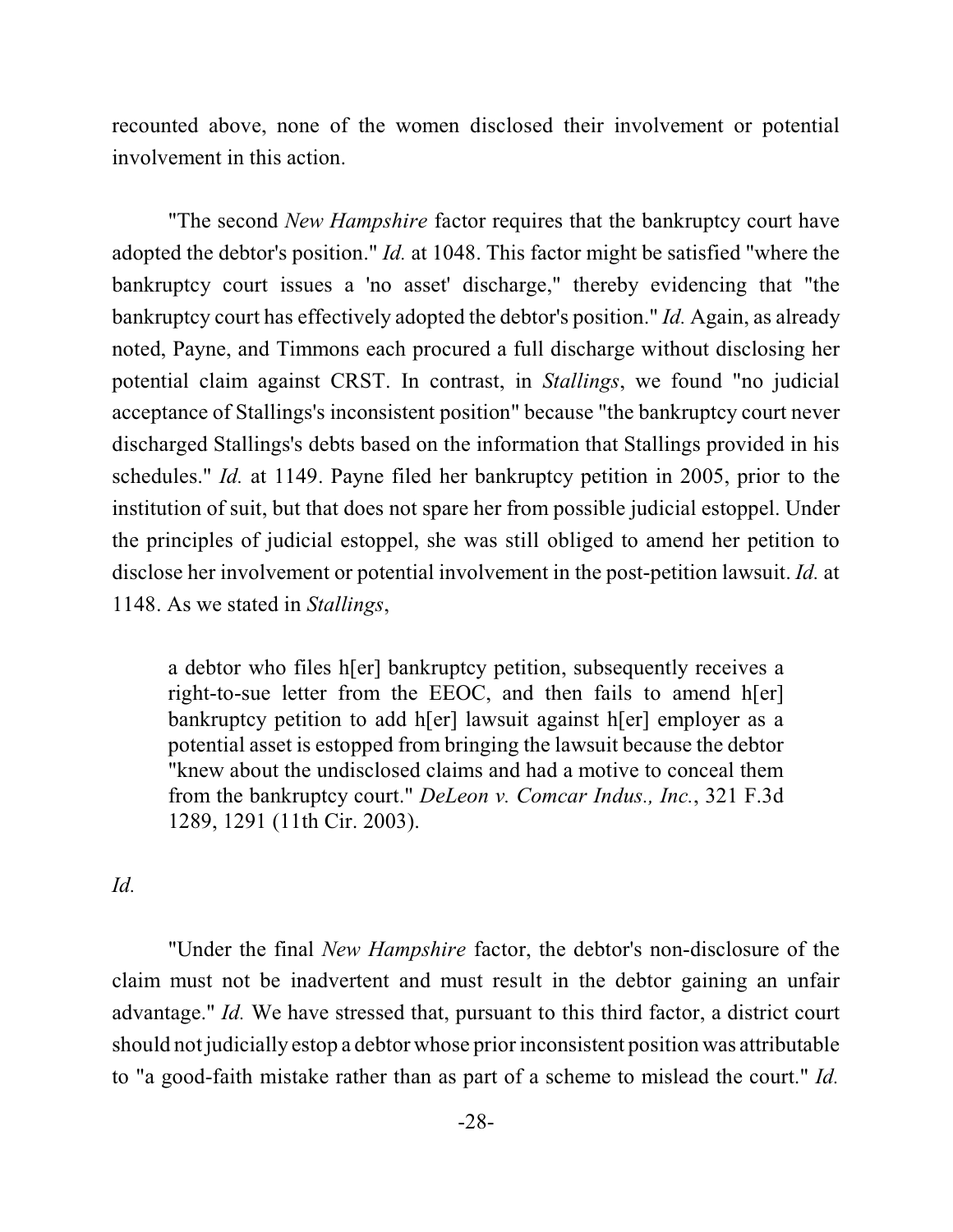(quotations and citation omitted); *accord New Hampshire*, 532 U.S. at 753 ("We do not question that it may be appropriate to resist application of judicial estoppel when a party's prior position was based on inadvertence or mistake." (quotations and citation omitted)). That said, no evidence of any such good-faith error or omission is present in this case. In fact, some evidence suggests otherwise. As already noted, Starke herself concedes that the district court correctly judicially estopped her. Also, Timmons and her husband filed their joint petition an entire year after the EEOC instituted suit in this matter, indicating, at the very least, that they had notice of Timmons's potential claim.

Finally, as the district court noted, "[t]he actions of . . . Ms. Timmons are especially galling" because she "used the bankruptcy process to discharge or reduce debts *owed to CRST* and now seek[s] to recover funds from CRST free and clear of the bankruptcy process." *CRST Van Expedited, Inc.*, 614 F. Supp. 2d at 975 (citing *New Hampshire*, 532 U.S. at 750. "'Where a party assumes a certain position in a legal proceeding, and succeeds in maintaining that position, he may not thereafter, simply because his interests have changed, assume a contrary position, *especially if it be to the prejudice of the party who has acquiesced in the position formerly taken by him*.'" *New Hampshire*, 532 U.S. at 749 (emphasis added) (quoting *Davis v. Wakelee*, 156 U.S. 680, 689 (1895))).

Accordingly, based on this record, we cannot conclude that the district court abused its discretion in judicially estopping Payne or Timmons from individually pursuing their respective claims against CRST for sexual harassment.

# 2. *Judicial Estoppel as Applied to EEOC*

The district court also invoked judicial estoppel to bar the EEOC from seeking any remedy on Starke's, Payne's, and Timmons's behalf. Specifically, the district court asserted that "[t]he judicial estoppel doctrine applies part-and-parcel to the EEOC, notwithstanding the fact that it is the "master of its own case" and "does not merely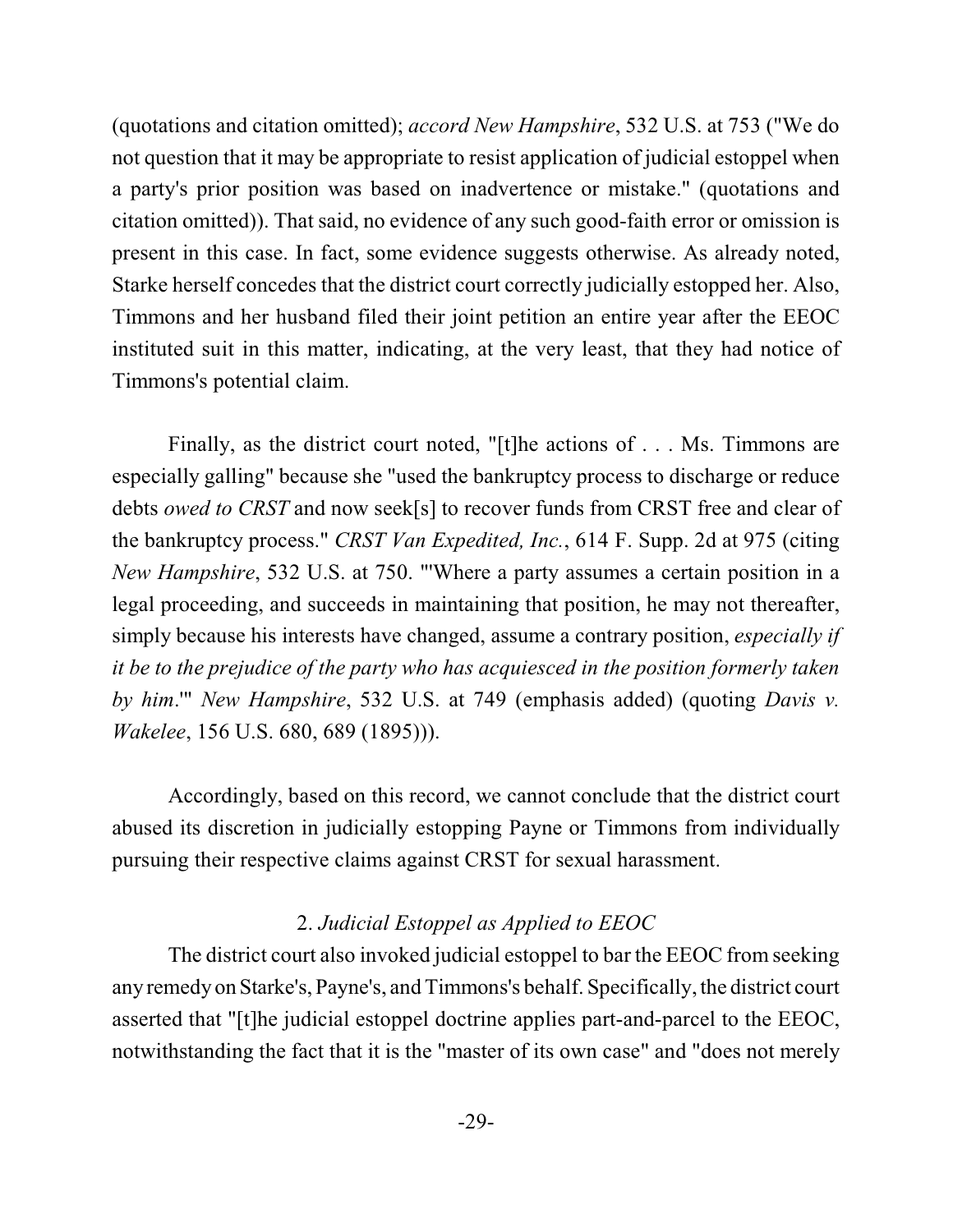stand in the shoes of the allegedly aggrieved persons for whom it seeks relief in this action under [§ 706 of Title VII]." *Id.* at 976.

On appeal, the EEOC argues that the district court abused its discretion in applying judicial estoppel to the EEOC because *the EEOC* did not assert an inconsistent position in a prior proceeding. Rather, the EEOC maintains, the past representations of Intervener Starke, Payne, and Timmons, do not bind the EEOC because, in its present posture as a plaintiff suing in its own name under § 706, "[the] EEOC does not merely stand in their shoes, and [the] EEOC's litigation does not exist simply to seek relief on their behalf." (Citing *Waffle House*, 534 U.S. at 296–98.) According to the EEOC, it "filed this litigation not for the personal benefit of any particular claimant, but for the broader public interest in enforcing Title VII and ensuring CRST maintains a workplace free from discrimination."

In response, CRST concedes that "[n]o federal appellate court has yet ruled on this issue" of whether a court can judicially estop the EEOC from bringing suit in its own name to remedy allegedly unlawful employment practices because those practices were perpetrated against an employee who herself is judicially estopped. CRST urges, nevertheless, that the district court did not abuse its discretion in judicially estopping the EEOC. Noting that judicial estoppel's chief purpose "is to protect the integrity of the judicial process," CRST avers that, "[w] hile the individual claimants in an EEOC enforcement action may not technically be parties to the case, their prior inconsistent representations to another court pose no less of a threat to the integrity of the judicial process."

Upon review, we concur with the EEOC that the district court abused its discretion in judicially estopping the EEOC fromsuing *in its own name* to correct any discriminatory employment practices that CRST allegedly perpetrated against the three women. The district court's and CRST's contrary position is inconsistent with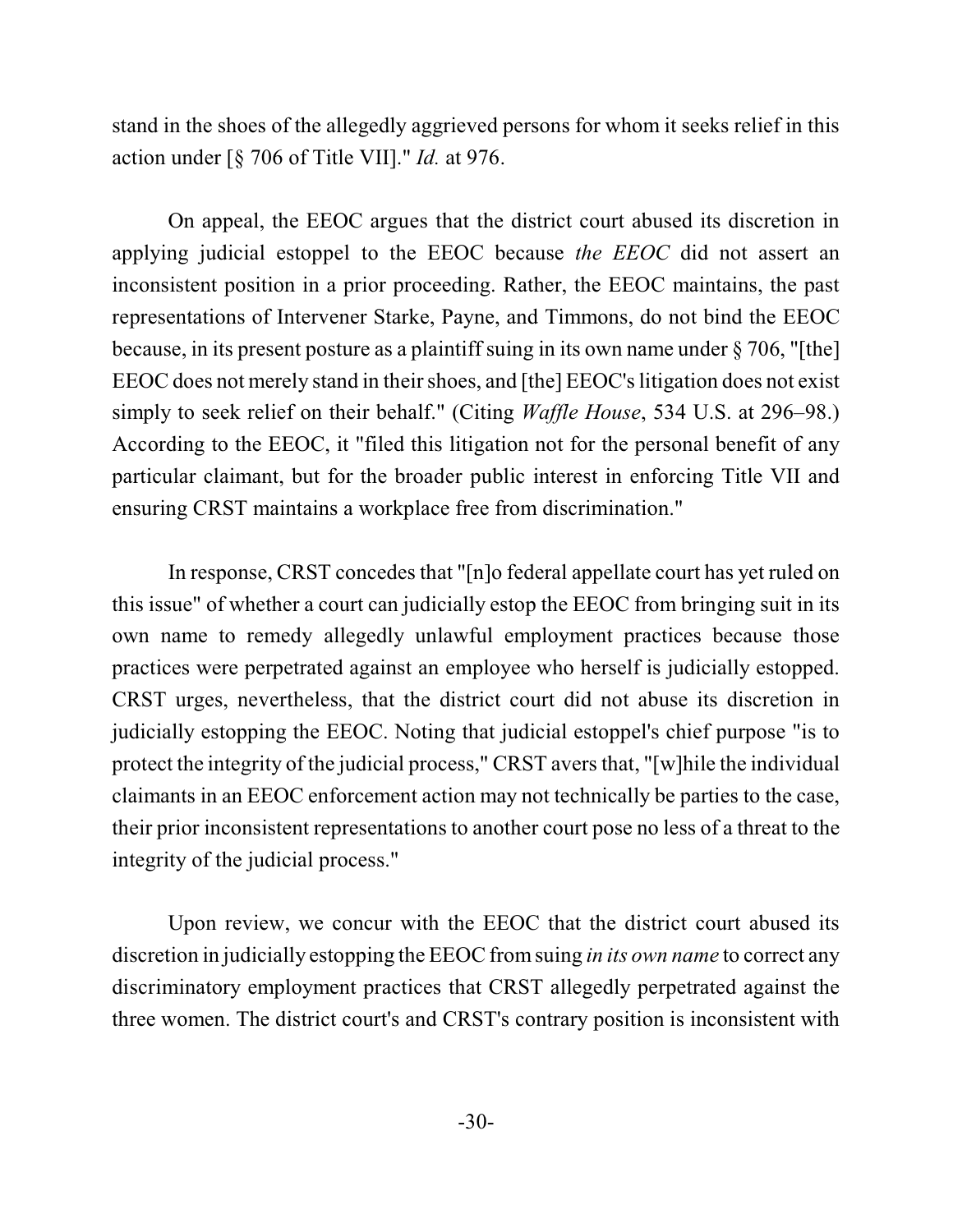the realities of the EEOC's role as a plaintiff in its own name under § 706 and with the basic principles of the judicial estoppel doctrine.

As the Supreme Court has emphasized, "[g]iven the clear purpose of Title VII, the EEOC's jurisdiction over enforcement, and the remedies available, the EEOC need look no further than § 706 for its authority to bring suit in its name for the purpose, among others, of securing relief for a group of aggrieved individuals." *Gen. Tel. Co.*, 446 U.S. at 324; *see also Occidental Life Ins. Co.*, 432 U.S. at 368 ("The EEOC does not function simply as a vehicle for conducting litigation on behalf of private parties . . . ."). In *Waffle House,* the Supreme Court considered "whether an agreement between an employer and an employee to arbitrate employment-related disputes bars the EEOC from pursuing victim-specific judicial relief, such as backpay, reinstatement, and damages, in an enforcement action alleging that the employer has violated Title I of the  $\dots$  ADA."<sup>14</sup> 534 U.S. at 282. The Fourth Circuit had held that, insofar as the EEOC was suing in its own capacity under § 706 to vindicate the public interest in discrimination-free workplaces, the EEOC waslimited to seeking general injunctive relief and could not also seek victim-specific relief on behalf of a victim who himself was subject to a binding arbitration agreement. *Id.* at 290. The Supreme Court reversed, concluding that such an arbitration agreement between the employer and employee did not preclude the EEOC fromsuing in federal court to seek victim-specific relief relating to the employee's injury. *Id.* at 298. Specifically, the Supreme Court reasoned that "[t]here is no language in the statutes or in either of these cases suggesting that the existence of an arbitration agreement between private parties materially changes the EEOC's statutory function or the

<sup>&</sup>lt;sup>14</sup> Although *Waffle House* is technically an ADA case, the Court observed at the outset of its opinion that "Congress has directed the EEOC to exercise the same enforcement powers, remedies, and procedures that are set forth in Title VII . . . when it is enforcing the ADA's prohibitions against employment discrimination on the basis of disability." 534 U.S. at 285 (citing 42 U.S.C. § 12117(a) (1994)). Thus, the Court determined that "the provisions of Title VII defining the EEOC's authority provide[d] the starting point for [its] analysis." *Id.* at 285–86.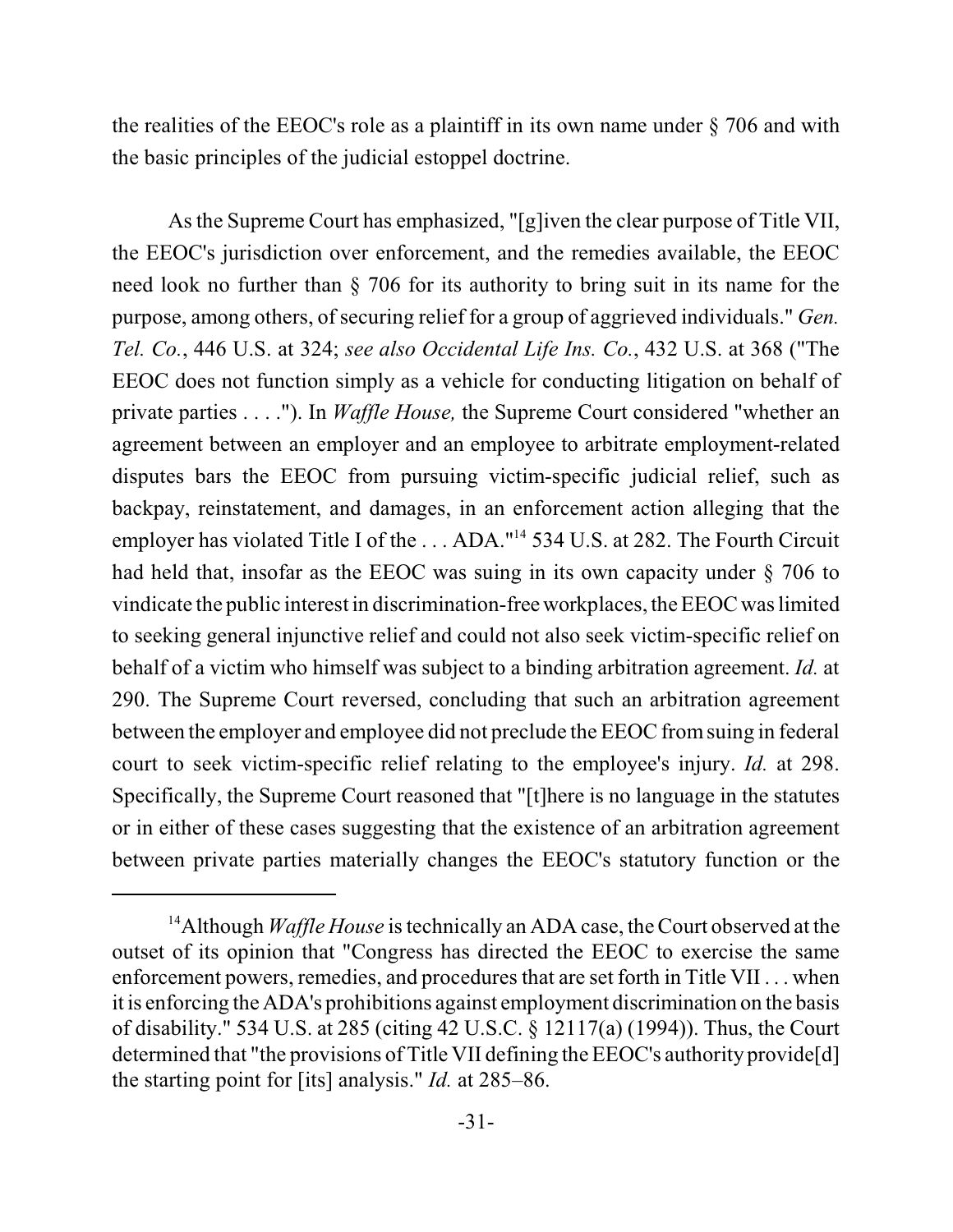remedies that are otherwise available." *Id.* at 288. Moreover, in rejecting the Fourth Circuit's conclusion that the EEOC could not recover victim-specific relief because the employee himself would be ineligible for such recovery by virtue of the binding arbitration agreement, the Supreme Court stated as follows:

If it were true that the EEOC could prosecute its claim only with [the employee]'s consent, or if its prayer for relief could be dictated by [the employee], the court's analysis might be persuasive. But once a charge is filed, the exact opposite is true under the statute—the EEOC is in command of the process. . . . If . . . the EEOC files suit on its own, the employee has no independent cause of action, although the employee may intervene in the EEOC's suit. . . . The statute clearly makes the EEOC the master of its own case and confers on the agency the authority to evaluate the strength of the public interest at stake.

*Id.* at 291.

Under *Waffle House* a court cannot judicially estop the EEOC from bringing suit in its own name to remedy employment discrimination simply because the defendant-employer happened to discriminate against an employee who, herself, was properly judicially estopped. Indeed, under Title VII, "whenever the EEOC chooses from among the many charges filed each year to bring an enforcement action in a particular case, the agency may be seeking to vindicate a public interest, not simply provide make-whole relief for the employee, even when it pursues entirely victimspecific relief." *Id.* at 296.

Accordingly, the district court abused its discretion in judicially estopping the EEOC from suing in its own name under § 706 to remedy sexual harassment that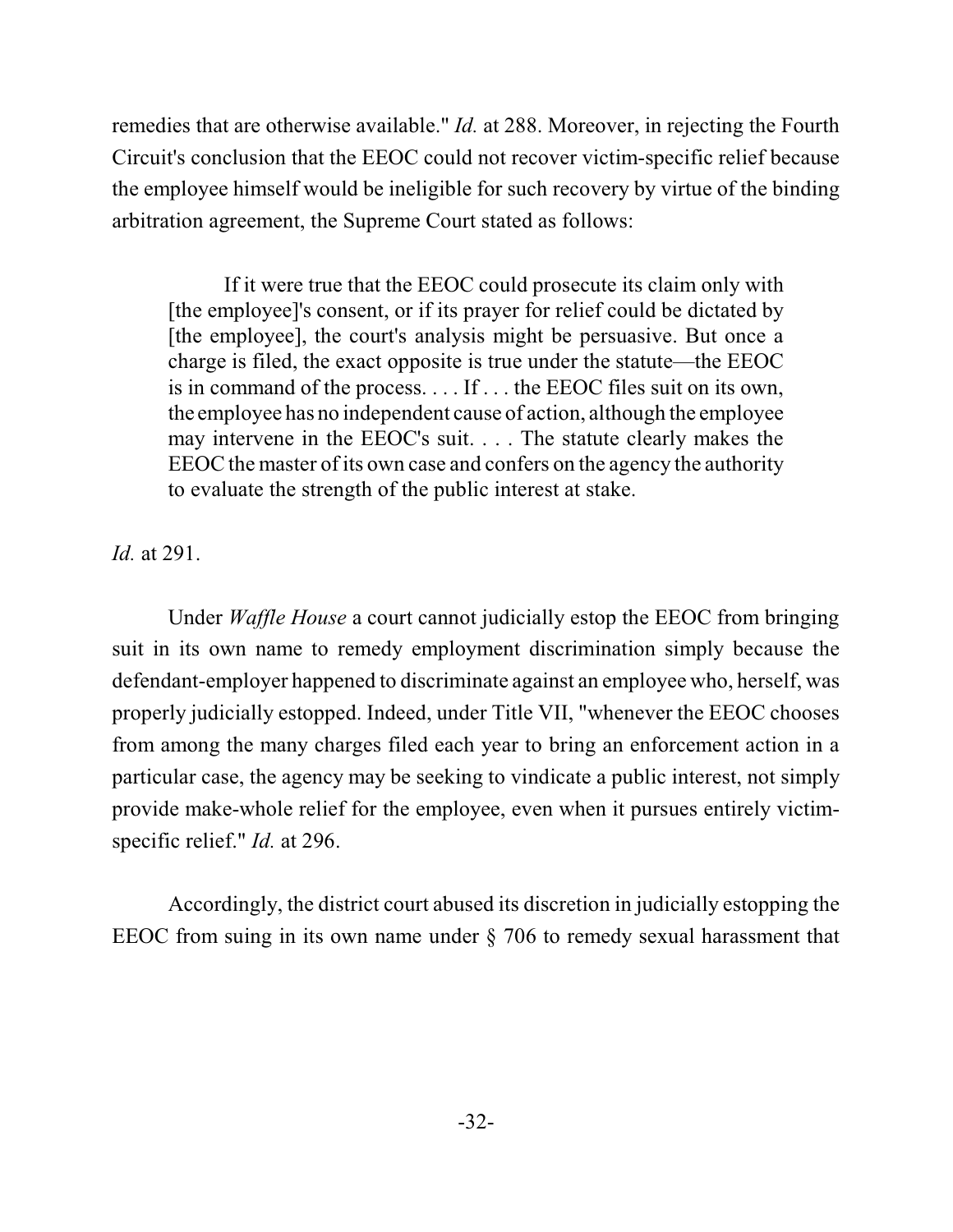CRST allegedly perpetrated against Starke, Payne, and Timmons, and we reverse the district court's grant of summary judgment on that ground accordingly.<sup>15</sup>

# C. *Merits of EEOC's Hostile Work-Environment Claims* 1. *Governing Legal Standard*

The EEOC also appeals several of the district court's dispositive rulings concerning the merits of its hostile work-environment claims against CRST. "Title VII . . . makes it 'an unlawful employment practice for an employer . . . to discriminate against any individual with respect to his compensation, terms, conditions, or privileges of employment, because of such individual's . . . sex.'" *Harris v. Forklift Sys., Inc.*, 510 U.S. 17, 21 (1993) (quoting 42 U.S.C. § 2000e- $2(a)(1)$ ). Importantly, "this language is not limited to 'economic' or 'tangible' discrimination." *Id.* (citation and internal quotations omitted). Rather, as the Supreme Court has observed, "[t]he phrase 'terms, conditions, or privileges of employment' evinces a congressional intent to strike at the entire spectrum of disparate treatment of men and women in employment, which includes requiring people to work in a discriminatorily hostile or abusive environment." *Id.* (citation and internal quotations omitted); *accord Carter v. Chrysler Corp.*, 173 F.3d 693, 700 (8th Cir. 1999). Thus, "[w]hen the workplace is permeated with discriminatory intimidation, ridicule, and insult that is sufficiently severe or pervasive to alter the conditions of the victim's employment and create an abusive working environment, Title VII is violated." *Id.* (internal citations and quotations omitted).

<sup>&</sup>lt;sup>15</sup> Although the district court abused its discretion in judicially estopping the EEOC from suing in its own name under § 706 to remedy sexual harassment that CRST allegedly perpetrated against, *inter alia*, Payne and Timmons, we nevertheless affirm (1) the district court's grant of summary judgment, in CRST's favor, on the EEOC's hostile work-environment claim on Payne's behalf, *see infra* Part II.C.2. & n. 23, and (2) the district court's grant of summary judgment, in CRST's favor, based on its conclusion that, as a matter of law, CRST promptly and effectively remedied the sexual harassment once it became aware of it, as to Timmons, *see infra* Part II.C.3. & n. 30.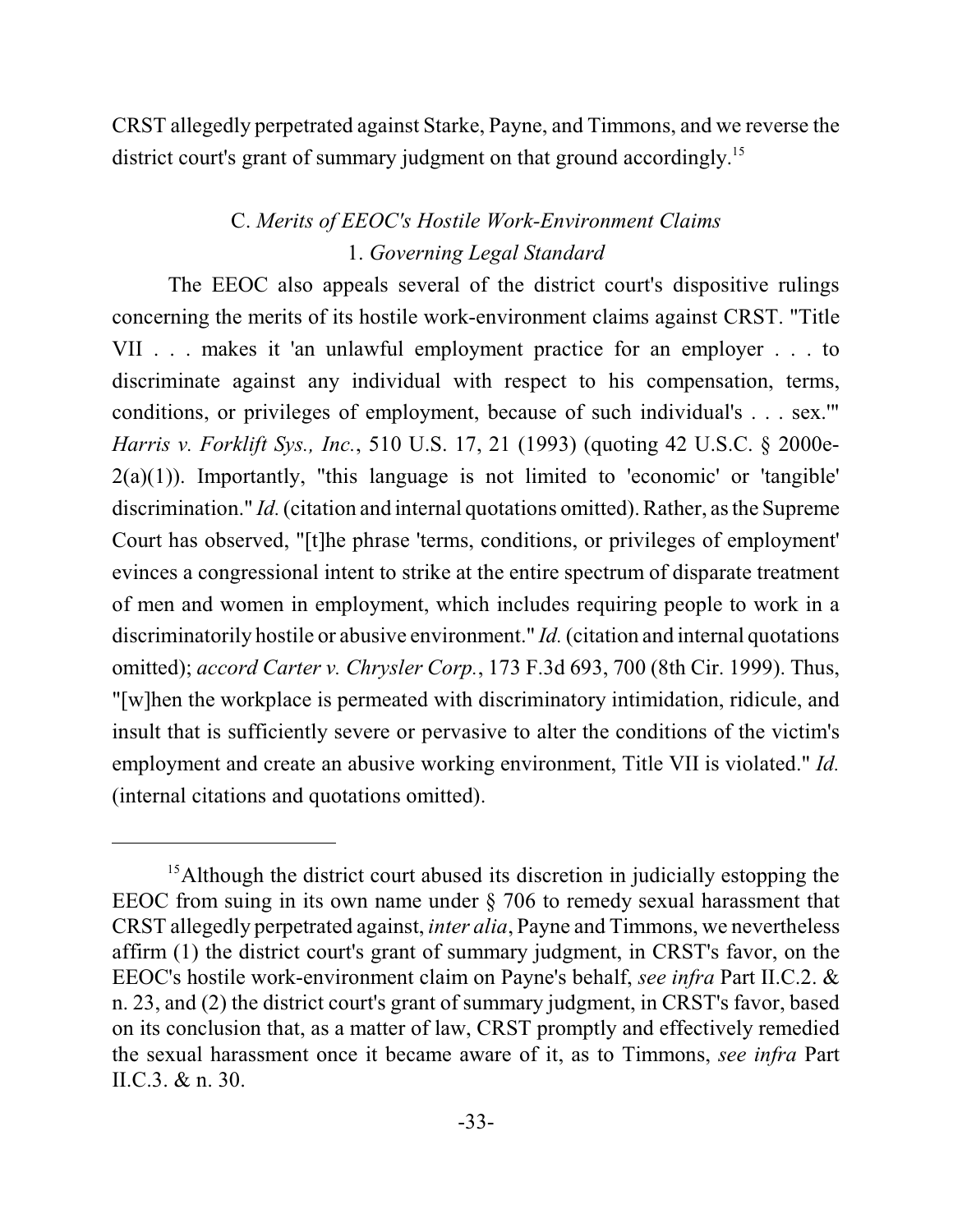As we have explained,

[h]ostile work environments created by supervisors or coworkers have the following elements in common: (1) the plaintiff belongs to a protected group;  $(2)$  the plaintiff was subject to unwelcome harassment; (3) a causal nexus exists between the harassment and the plaintiff's protected group status; and (4) the harassment affected a term, condition, or privilege of employment. *Al-Zubaidy v. TEK Indus., Inc.*, 406 F.3d 1030, 1038 (8th Cir. 2005). In addition, for claims of harassment by non-supervisory personnel, [the plaintiff] must show that [her] employer knew orshould have known of the harassment and failed to take proper action.

*Gordon v. Shafer Contracting Co.*, 469 F.3d 1191, 1194–95 (8th Cir. 2006). Critically, "[CRST] cannot be vicariously liable for sexual harassment [perpetrated] by non-supervisory coworkers." *Alvarez v. Des Moines Bolt Supply, Inc.*, 626 F.3d 410, 419 (8th Cir. 2010).

On the other hand, if the harassment was committed by an employee who supervised [the plaintiff], [CRST] as her employer is vicariously liable for the harassment unless it can establish the affirmative defense defined in *Burlington Indus., Inc. v. Ellerth*, 524 U.S. 742, 765, 118 S.Ct. 2257, 141 L.Ed.2d 633 (1998), and *Faragher v. City of Boca Raton*, 524 U.S. 775, 807–08, 118 S.Ct. 2275, 141 L.Ed.2d 662 (1998) [(hereinafter, the "*Ellerth*-*Faragher* Defense")].

*Joens v. John Morrell & Co.*, 354 F.3d 938, 940 (8th Cir. 2004). Under the *Ellerth*-*Faragher* Defense, CRST may avoid vicarious liability for a supervisory employee's harassment if it satisfies "'two necessary elements: (a) that [it] exercised reasonable care to prevent and correct promptly any sexually harassing behavior[ ] and (b) that the plaintiff employee unreasonably failed to take advantage of any preventative or corrective opportunities provided by the employer or to avoid harm otherwise.'"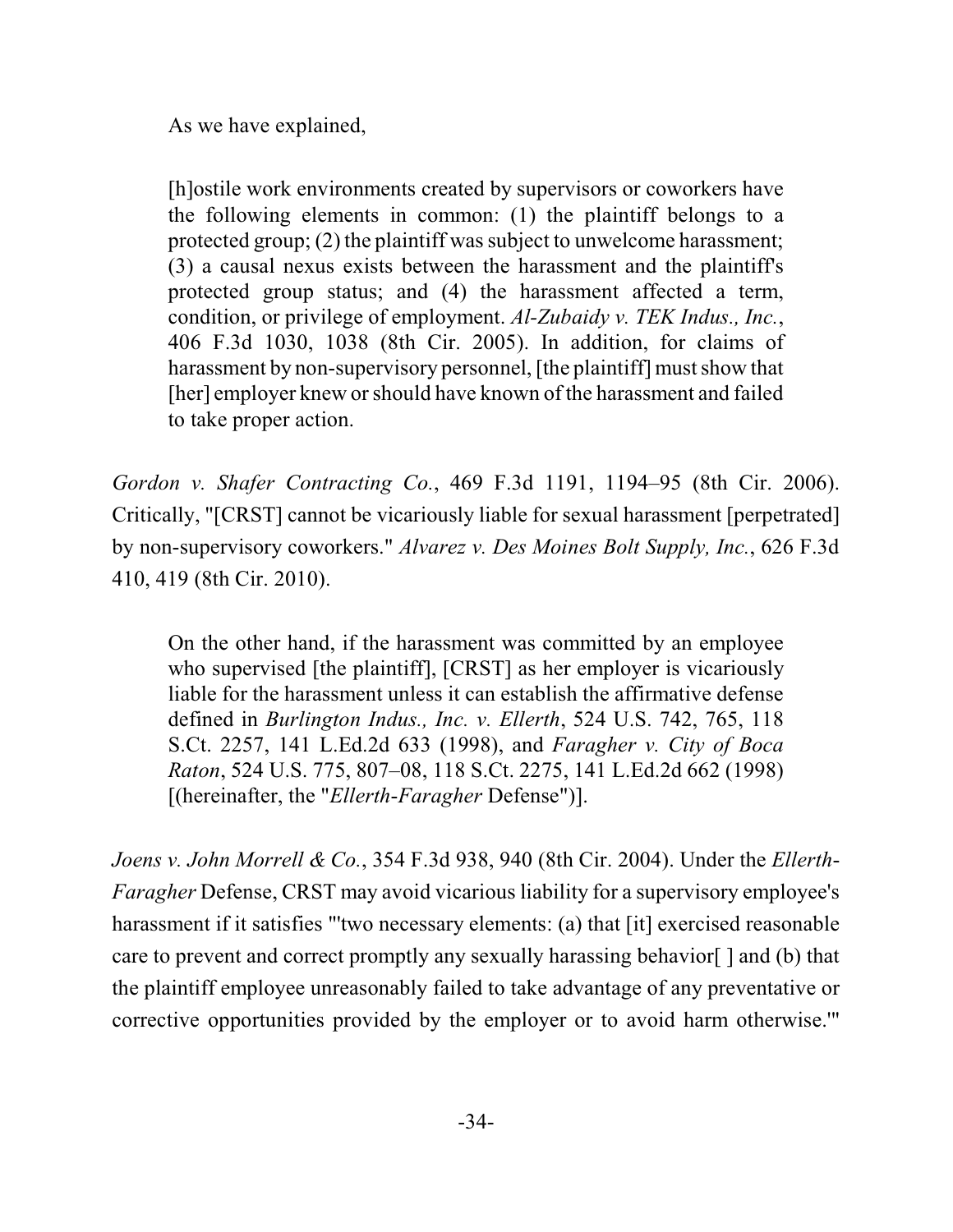*Weger v. City of Ladue*, 500 F.3d 710, 718 (8th Cir. 2007) (quoting *Williams v. Mo. Dep't of Mental Health*, 407 F.3d 972, 976 (8th Cir. 2006)).

Thus, we must determine, as a threshold matter, whether CRST's Lead Drivers served as supervisors for CRST's trainees or were merely the trainees' coworkers. See *Alvarez*, 626 F.3d at 419. The district court determined that Lead Drivers did not serve asthe trainees' supervisors. In contrast, the EEOC maintained before the district court, as it does here on appeal, that a CRST Lead Driver is a "supervisor" in every practical sense of the word. Specifically, the EEOC avers that "CRST gives [Lead Drivers] virtually unchecked authority and control over all aspects of a trainee's daily activities, as well as authority to recommend whether a trainee is ready for full-driver status, and their recommendations are virtually always followed."CRST countersthat "the functions and powers that [the] EEOC attributes to [L]ead [D]rivers are no greater than those of the team leaders and foreman that this court has held are not supervisors."

Applying our precedent, we agree with the district court that CRST's Lead Driver is not a supervisory employee. Therefore, CRST is not vicariously liable for any harassment that its Lead Drivers allegedly perpetrated against female trainees. "[T]o be considered a supervisor, 'the alleged harasser must have had the power (not necessarily exercised) to take tangible employment action against the victim, such as the authority to hire, fire, promote, or reassign to significantly different duties.'" *Weyers v. Lear Operations Corp.*, 359 F.3d 1049, 1057 (8th Cir. 2004) (quoting *Joens*, 354 F.3d at 940). It is undisputed that none of CRST's Lead Drivers wielded any such power. On the contrary, the record reflects that, at best, CRST's Lead Drivers could only (1) dictate minor aspects of the trainees' work experience, such as scheduling rest stops during the team drive and (2) issuing a non-binding recommendation to superiors at the training program's conclusion concerning whether CRST should upgrade the trainee to full-driver status. Under our case law, neither of these prerogatives makes a Lead Driver the trainee's "supervisor."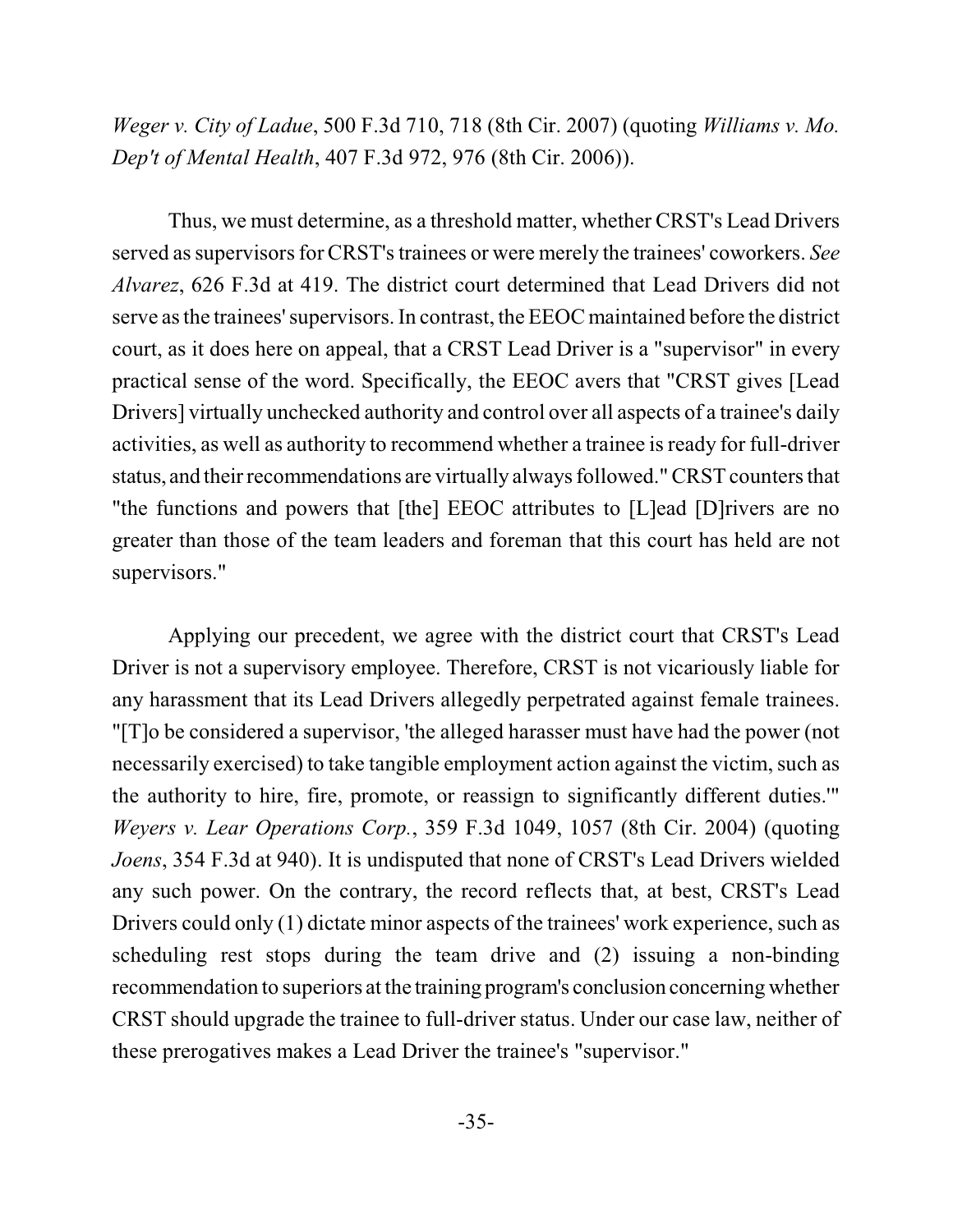First, our circuit has held that "[t]he fact that an alleged harasser may have been a 'team leader' with the authority to assign employees to particular tasks will not be enough to make that person a supervisor." *Merritt v. Albemarle Corp.*, 496 F.3d 880, 883 (8th Cir. 2007) (quotations and citation omitted). Thus, in *Weyers*, we declined to designate a "team leader" a supervisor because, "[a]lthough [the alleged harasser] had the authority as team leader to assign employees to particular tasks, he could not reassign them to significantly different duties." *Weyers*, 359 F.3d at 1057. Similarly, in *Meritt*, we refused to recognize the allegedly harassing "reliability technician," 496 F.3d at 881, as a supervisor because "[h]is authority was restricted to assigning [the plaintiff] to work on various tasks that were part of her work duties," *id.* at 884. The same holds true here. The EEOC has adduced no evidence suggesting that a CRST Lead Driver possessed the power to do anything more than assign a trainee to specific tasks already within that trainee's normal, day-to-day duties.

Second, CRST's reliance, in part, on a Lead Driver's evaluation of a trainee's performance to decide whether to promote that trainee to full-driver status is insufficient to render a Lead Driver a supervisor. Although the Supreme Court declined, in *Ellerth* and *Faragher*, to "answer the question, 'who is a supervisor?,'" *Joens*, 354 F.3d at 940, it did observe that a "tangible employment decision . . . may be subject to review by higher level supervisors," *Ellerth*, 524 U.S. at 762. Indeed, the EEOC relies on this very observation in *Ellerth* to support its own assertion that "[i]t is immaterial that CRST may, on occasion, not follow a trainer's recommendation." However, the EEOC's argument in this regard fails for two reasons. First, aside from its bare assertion, the EEOC offers no evidence that CRST simply "rubber stamped" its Lead Drivers' recommendations. *See Staub v. Proctor Hosp.*, U.S., 131 S. Ct. 1186, 1194 (2011) (holding that if a non-decisionmaker performs an act motivated by a discriminatory bias that is intended to cause, and that does proximately cause, an adverse employment action, then the employer has "cat's paw" liability). Second, we have concluded, under almost identical circumstances, that a coworker's authority to make mere *recommendations* or evaluations to a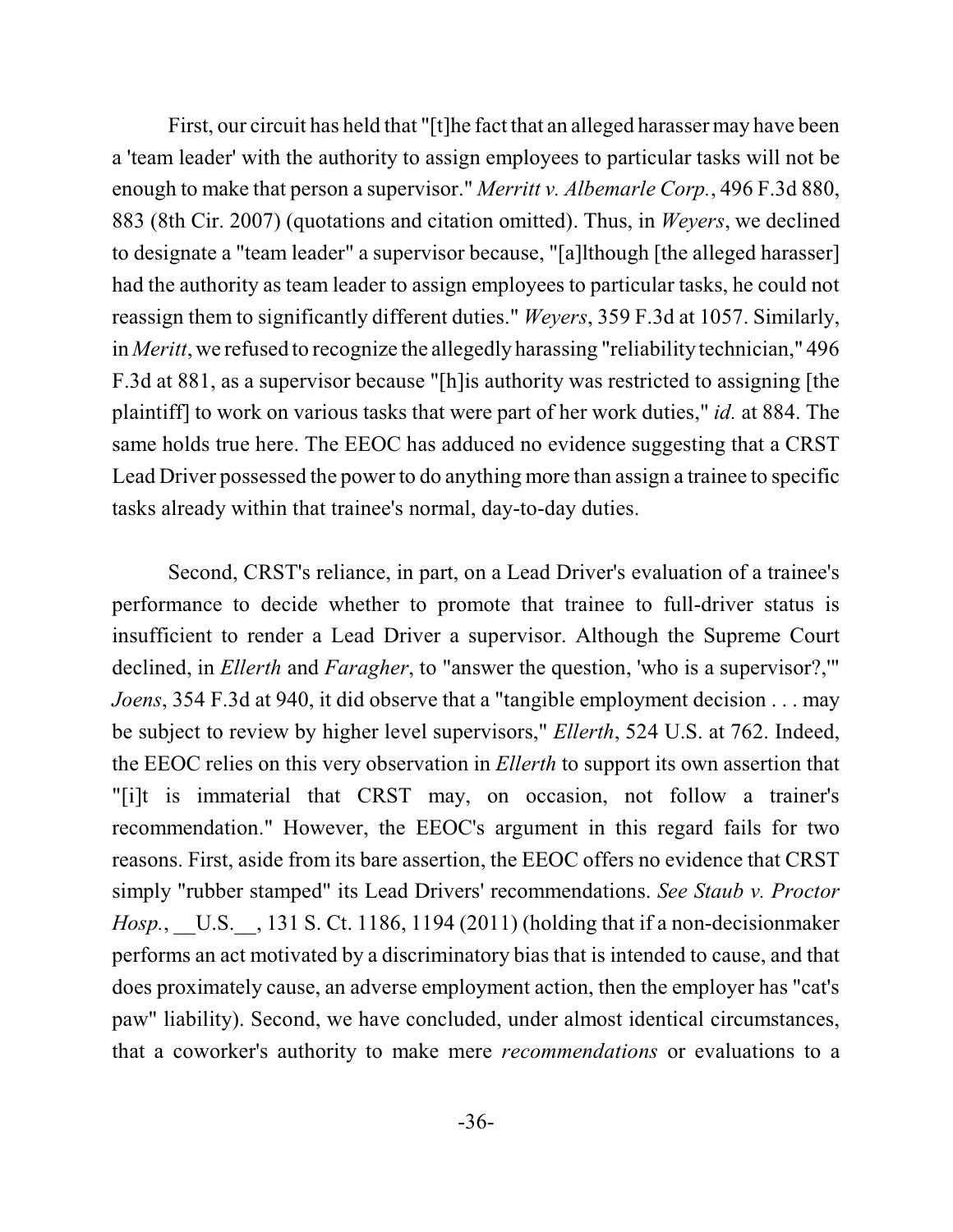superior about tangible employment decisions pertaining to a fellow employee does not constructively promote that coworker to a supervisor for purposes of vicarious Title VII liability. *See, e.g.*, *Cheshewalla v. Rand & Son Constr. Co.*, 415 F.3d 847, 851 (8th Cir. 2005) (holding that a harassing foreman was merely his victim's coworker, and not the victim's supervisor, because the foreman's own supervisor possessed the authority to hire, fire, and promote the laborers, and "although [the foreman's supervisor] may have consulted with [the harassing foreman] on such matters, the record [was] clear that [the harassing foreman] lacked any such authority"); *Weyers*, 359 F.3d at 1057 ("While it is true that [the alleged harasser] signed at least three of [the plaintiff's] initial performance evaluations and that [the supervisor] acknowledged that he had based his decision to terminate [the plaintiff] at least in part on [the plaintiff's] job[-]evaluation scores, [the alleged harasser] himself did not have the authority to take tangible employment action against [the plaintiff].").

Finally, we reject the EEOC's suggestion that, "[a]t a minimum, the authority CRST vests in its trainers creates a basis for liability under the apparent authority doctrine." This court has consistently affirmed that a harassing coworker's "apparent authority would be an insufficient basis to support a finding of supervisor status." *Weyers*, 359 F.3d at 1057 n.7; *accord Cheshewalla*, 415 F.3d at 851 (reaffirming that "[an employee's] belief that [her harassing coworker] possessed the authority of a supervisor does not alter our conclusion" that the harasser is a coworker nonetheless (citing *Weyers*, 359 F.3d at 1057 n.7)).

Thus, we concur with the district court that CRST's Lead Drivers were their trainees' coworkers, not their supervisors.Consequently, CRST cannot be vicariously liable for any sexual harassment in which its Lead Drivers engaged, and the *Ellerth*-*Faragher* Defense is inapplicable to the instant case. *See Alvarez*, 626 F.3d at 419.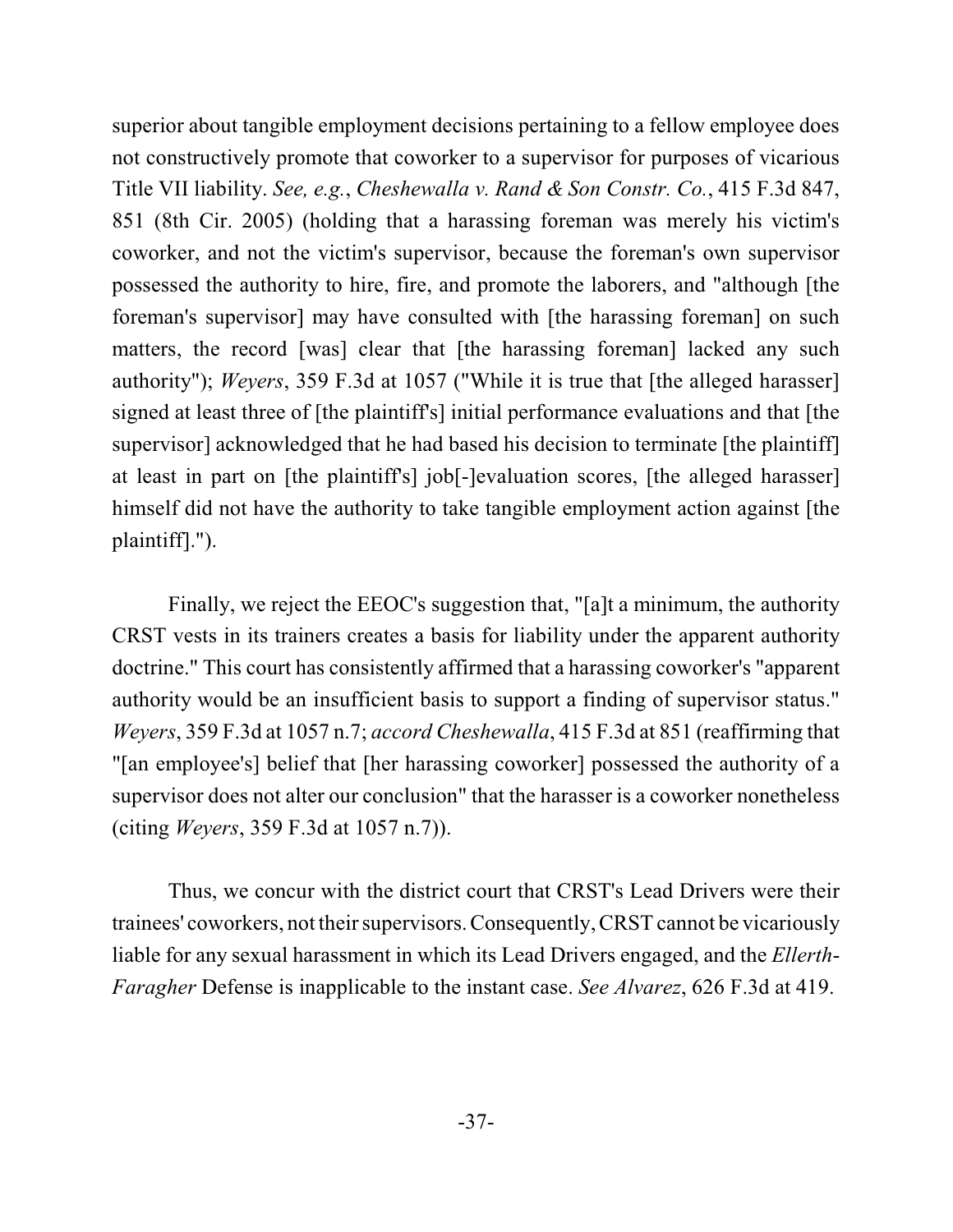In order to withstand summary judgment on its hostile work-environment claims against CRST, the EEOC must create genuine issues of material fact as to the following elements regarding each allegedly aggrieved female trucker:

"(1) [that she belongs to] a protected group; (2) [that she suffered] unwelcome harassment; (3) [that there was] a causal nexus between the harassment and her membership in the protected group; (4) that the harassment affected a term, condition, or privilege of [her] employment; and (5) that the employer knew orshould have known of the harassment and failed to take prompt and effective remedial action."

*Sheriff v. Midwest Health Partners, P.C.*, 619 F.3d 923, 929 (8th Cir. 2010) (alterations in original) (quoting *Carter*, 173 F.3d at 700). Given these elements, we next address the district court's summary-judgment rulings against the EEOC on its hostile work environment claims.

### 2. *The Severity or Pervasiveness of Certain Harassment*

The district court granted CRST summary judgment on the EEOC's hostile work-environment claims on behalf of three women,  $\frac{1}{6}$  concluding that, as a matter of law, each alleged harassment that was neither sufficiently severe nor pervasive to support a hostile work-environment claim. The district granted CRST summary judgment on the EEOC's claims on behalf of 11 additional women, $17$  again citing, *inter alia*,<sup> $18$ </sup> insufficient severity or pervasiveness as a matter of law. The EEOC

<sup>16</sup>Victoria Holmes, January Jackson, and Tillie Jones.

<sup>17</sup> Dorothy Dockery, Debra Hindes, Tracy Hughes, Patricia Marzett, Virginia Mason, Lucinda McBlair, Sherry O'Donnell, Christina Payne, Peggy Pratt, Jonne Shepler, and Linda Skaggs.

<sup>18</sup>The district court alternatively concluded, as a matter of law, that nine of these 11 additional women, *see supra* n.12—all except Payne and Skaggs—either (a) failed to timely and properly notify CRST of the harassment that they suffered, thereby depriving CRST of the opportunity to remedy it, or (b) did timely and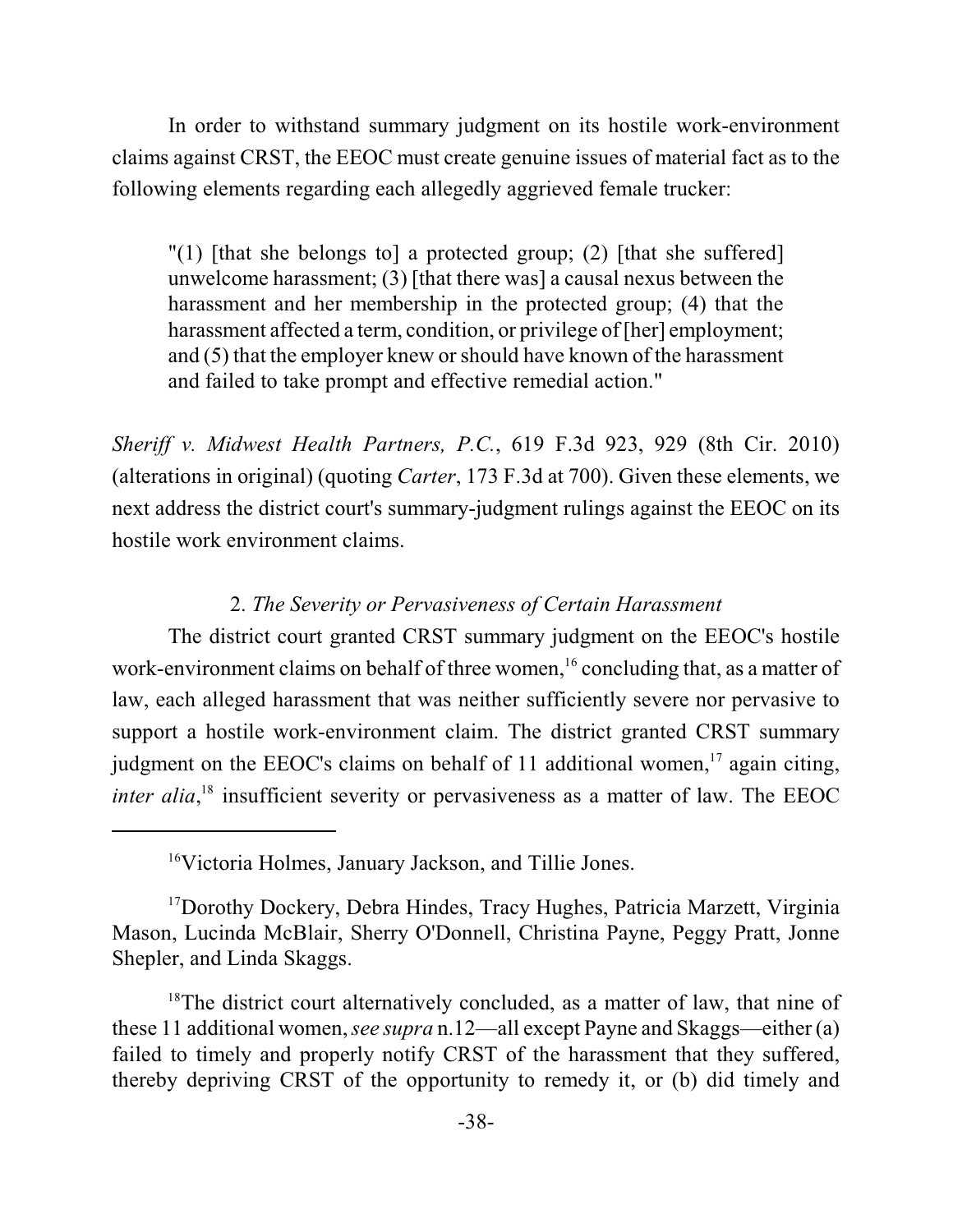appeals these rulings, maintaining that the summary-judgment record contains enough evidence to create a fact question regarding the severity or pervasiveness of the harassment that each woman suffered.

A district court "shall grant summary judgment if the movant shows that there is no genuine dispute as to any material fact and the movant is entitled to judgment as a matter of law." Fed. R. Civ. P. 56(a). "We review *de novo* the district court's grant of summary judgment, viewing the evidence and the inferences that may be reasonably drawn from the evidence in the light most favorable to the nonmoving party." *Mayer v. Countrywide Home Loans*, 647 F.3d 789, 791 (8th Cir. 2011).

On each female trucker's behalf, the EEOC must create a genuine issue of material fact concerning whether "the harassment affected a term, condition, or privilege of [her] employment." *Carter*, 173 F.3d at 700. "Such discrimination extends beyond terms and conditions in the 'narrow contractual sense' and includes discriminatory harassment *so severe or pervasive* as to alter the conditions of employment and create a hostile working environment." *Id.* (emphasis added) (citing *Faragher*, 524 U.S. at 786; *Meritor Sav. Bank, FSB*, 477 U.S. at 67). "There can be no doubt federal harassment standards are demanding. . . . Indeed, the Supreme Court has 'made it clear that conduct must be extreme to amount to a change in the terms and conditions of employment.'" *Al-Zubaidy*, 406 F.3d at 1038 (quoting *Faragher*, 524 U.S. at 788) (internal citation omitted). Only "[w]hen the workplace is permeated with discriminatory intimidation, ridicule, and insult that is sufficiently severe or pervasive to alter the conditions of the victim's employment and create an abusive working environment [is] Title VII violated." *Harris*, 510 U.S. at 21 (internal quotations and citations omitted). Conversely, "[c]onduct that is not severe or pervasive enough to create an objectively hostile or abusive work environment—an

properly notify CRST of the harassment, but the company promptly and effectively remedied it.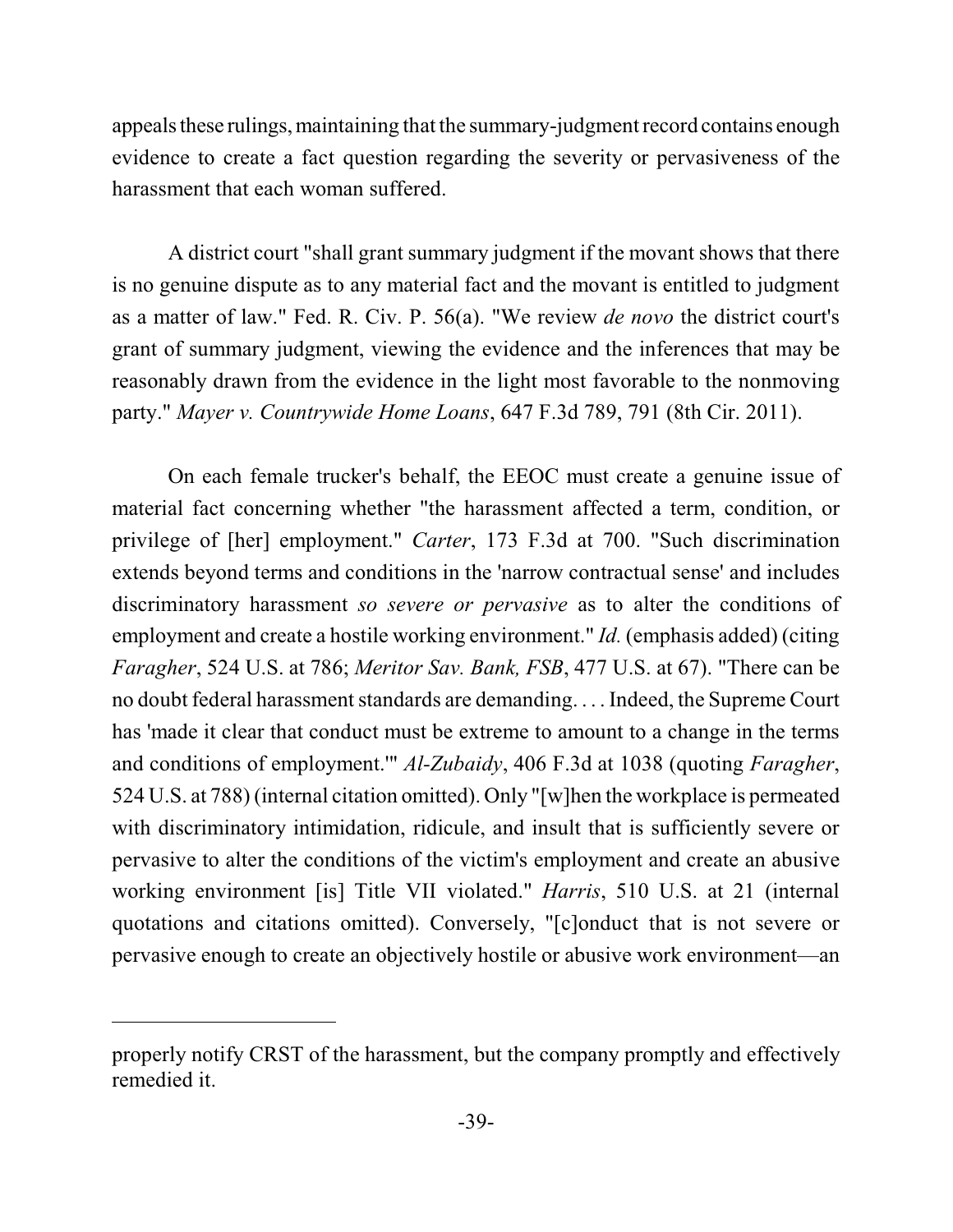environment that a reasonable person would find hostile or abusive—is beyond Title VII's purview." *Id.*

"A number of factors are relevant in assessing the magnitude of harassment, including the frequency and severity of the discriminatory conduct, whether it is physically threatening or humiliating or only an offensive utterance, [and] whether it unreasonably interferes with the employee's work performance. . . ." *Carter*, 173 F.3d at 702. We also consider a harassment victim's "physical proximity to the harasser<sup>[]</sup> and the presence or absence of other people." *Id.* (internal citations omitted). Proximity and the absence of others are relevant here given the confined quarters and remote setting in whichCRST'strainees worked with their Lead Drivers. "Once there is evidence of improper conduct and subjective offense, the determination of whether the conduct rose to the level of abuse is largely in the hands of the jury." *Sheriff*, 619 F.3d at 931.

Applying these standards we conclude that, except as to two women—Sherry O'Donnell and Tillie Jones—the district court did not err in granting CRST summary judgment after determining that the women complained of harassment that was neither sufficiently severe nor pervasive. The record reveals complaints about their Lead Drivers' poor personal hygiene,  $\frac{19}{9}$  boasting about past sexual exploits, sporadic remarks of sexual vulgarity, and highly offensive but isolated instances of propositioning for sex. None of the relevant factors listed above, including the women's "physical proximity to [their] harasser[s] and the presence or absence of other people," *Carter*, 173 F.3d at 702, meet the applicable standard that the alleged harassment was so severe or pervasive that it "alter[ed] the conditions of the [women's] employment." *Harris*, 510 U.S. at 21 (internal quotations and citations omitted). Regarding the Lead Drivers' poor hygienic practices, we have noted that

 $^{19}$ By way of example, several women complained that, to minimize stops while in transit, their male Lead Drivers habitually urinated in plastic bottles with no regard for their female trainee, who often heard or even smelled the foul activity.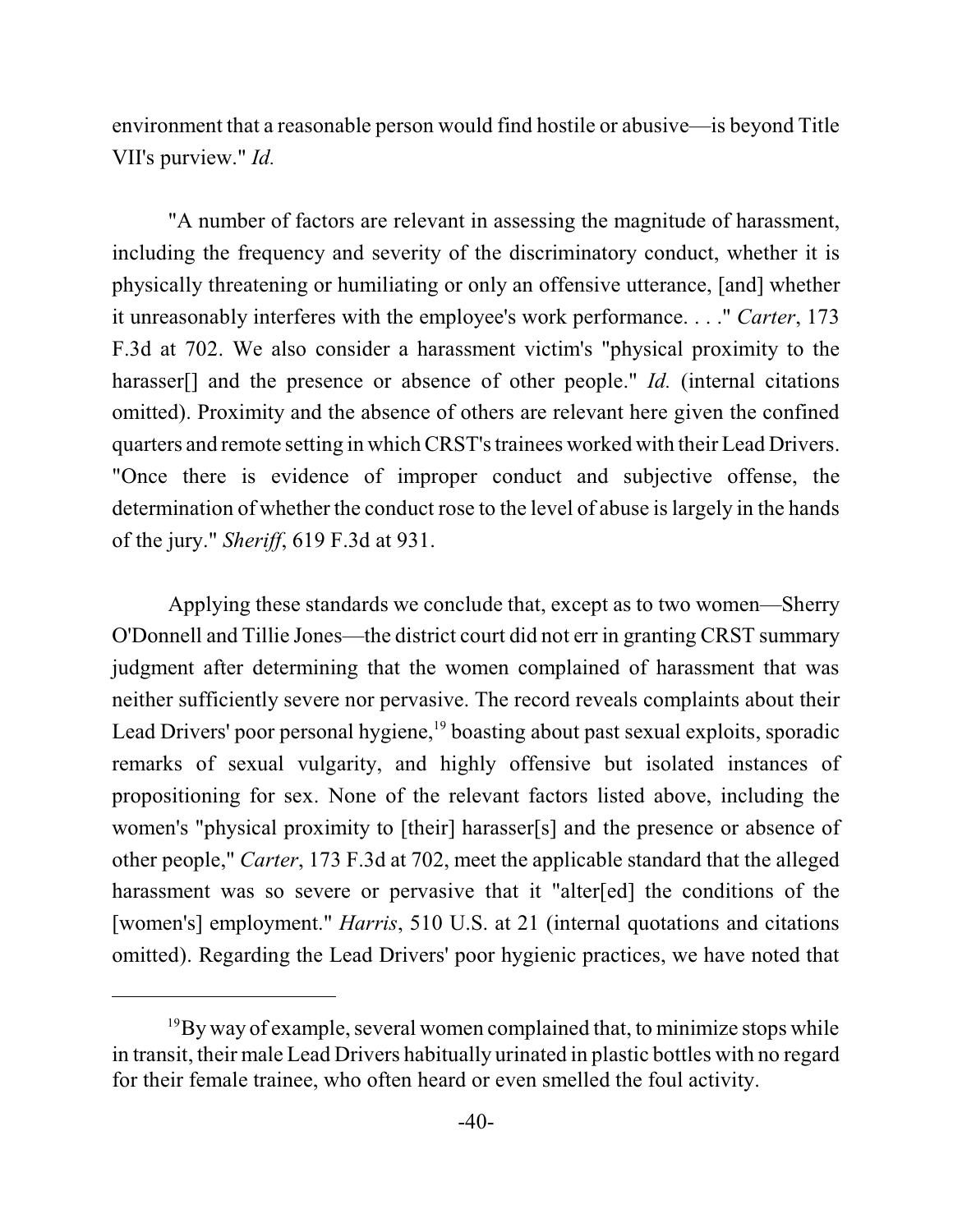"Title VII . . . is not a general civility code for the American workplace." *Wilkie v. Dep't of Health and Human Servs.*, 638 F.3d 944, 953 (8th Cir. 2011) (quotations and citation omitted); *accord Faragher*, 524 U.S. at 788. Although a Lead Driver's poor hygiene undoubtedly made for an unpleasant work environment, this "[m]erely rude or unpleasant conduct is insufficient to support a claim" for hostile work environment. *Id.* (quotations and citation omitted). As for the boasting about past sexual exploits and sporadic, sexually vulgar remarks, a de novo review reveals that theymostly constituted "mere offensive utterance[s]," *Clearwater v. Indep't Sch.Dist. No. 166*, 231 F.3d 1122, 1127 (8th Cir. 2000) (quotations and citation omitted), and we have cautioned that "[s]poradic or casual comments are unlikely to support a hostile environment claim," *Carter*, 173 F.3d at 702. With respect to the isolated propositioning, this court and the Supreme Court have stated that "'[m]ore than a few isolated incidents are required'" to support a hostile work-environment claim. *Clearwater*, 231 F.3d at 1127 (quoting *Meritor Sav. Bank*, 477 U.S. at 67). Consequently, the district court did not err in concluding, as a matter of law, that 12 women did not suffer sufficiently severe or pervasive harassment to survive summary judgment.

The EEOC did, however, establish material issues of fact regarding the harassment that O'Donnell and Jones allegedly suffered. We hold that the district court erred in concluding, as a matter of law, that the harassment they suffered was insufficiently severe or pervasive. O'Donnell testified in her deposition that, among others, co-driver Anthony Sears subjected her to persistent sexual harassment during the seven days that she spent with him over the road. Specifically, O'Donnell testified that, over the course of that seven-day trip, Sears (1) asked her, on "three to five" occasions, to drive naked; (2) refused O'Donnell's repeated requests to exit at a truck stop so she could go to the bathroom, ordering her to urinate in a parking lot instead; and (3) in a culminating incident, grabbed O'Donnell's face while she was driving and began screaming that "all he wanted was a girlfriend." Regarding this third incident, O'Donnell testified that Sears grabbed her face so vigorously that it caused one of her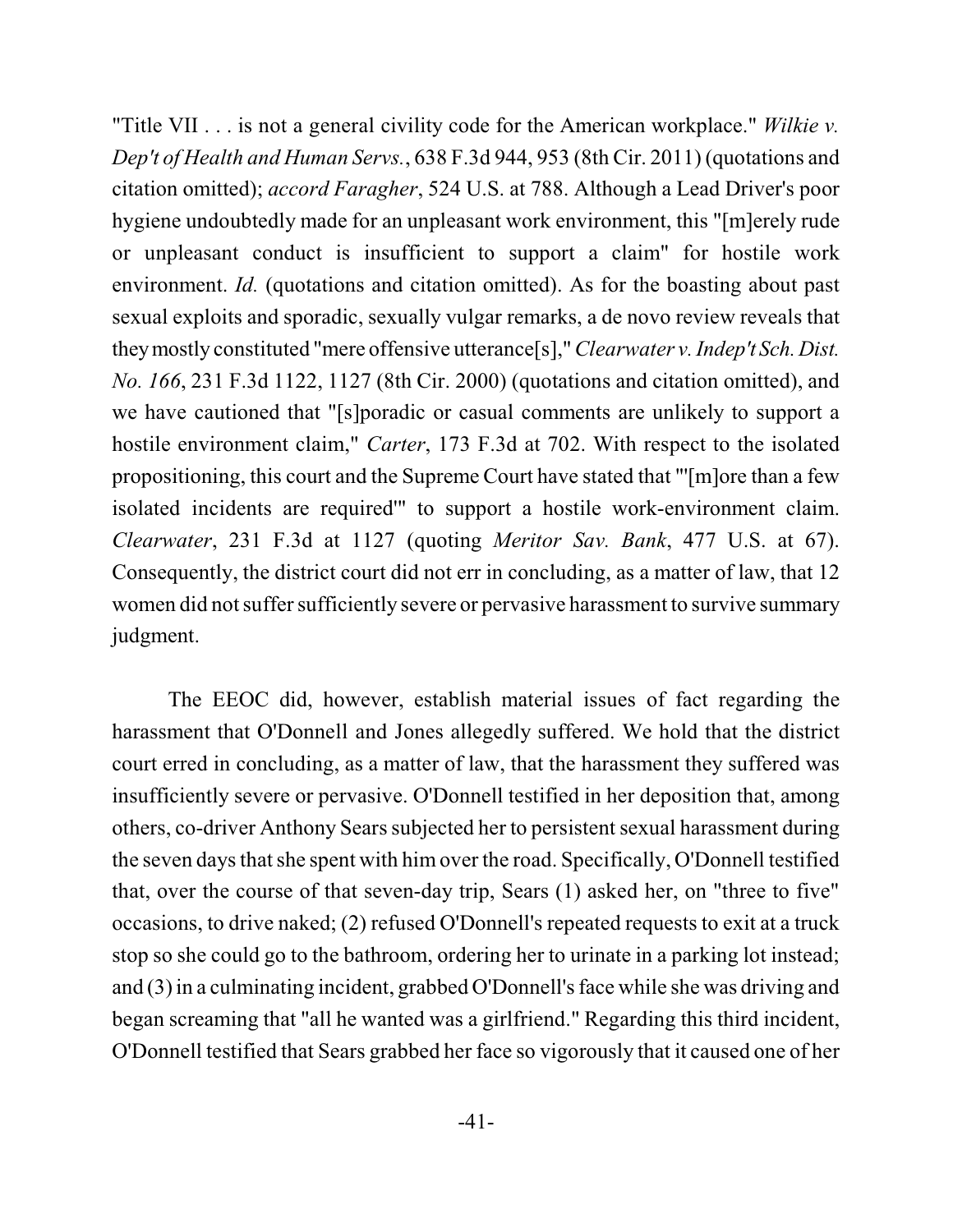teeth to lacerate her lip. Viewing all facts and drawing all inferences therefrom in the light most favorable to the EEOC, as we must, *Mayer*, 647 F.3d at 791, this testimony creates a genuine fact issue as to the severity of the harassment that O'Donnell allegedly suffered. Given that Sears allegedly perpetrated all of these acts in a week's time, the conduct was frequent. *See Carter*, 173 F.3d at 702. Sears's directive that O'Donnell publicly urinate in a parking lot is a patent attempt at humiliation. *See Id.* (citation omitted). Moreover, Sears's act of grabbing O'Donnell's face, was, by its very nature, "physically threatening." *Id.* Finally, upon assessing these characteristics of Sears's alleged conduct in light of O'Donnell's physical proximity to Sears and the absence of other people, we must conclude that the EEOC has produced enough evidence of severity of O'Donnell's alleged harassment to make it a question for the jury. *See Sheriff*, 619 F.3d at 931 ("Once there is evidence of improper conduct and subjective offense, the determination of whether the conduct rose to the level of abuse is largely in the hands of the jury." $)^{20}$ 

The district court erred in concluding, as a matter of law, that Tillie Jones suffered harassment that was neither sufficiently severe nor pervasive. Jones testified that, on three or four occasions over the course of a two-week training trip, her Lead Driver, James Simmons, entered the cab wearing only his underwear and rubbed the back of her head, despite repeated requests by Jones that he stop. Jones also testified that, "everyday," Simmons entered the cab in his underwear while she was driving. Additionally, according to Jones, Simmons called her "his bitch" five or six times, including on one occasion when, in response to Jones's complaints about his slovenly habits, he ordered Jones to clean up the truck, declaring "that's what you're on the truck for, you're my bitch. I ain't your bitch. Shut up and clean it up." Finally, Jones testified that, like many of CRST's Lead Drivers, Simmons routinely urinated in

<sup>&</sup>lt;sup>20</sup>Still, as we explain in Part II.C.3 *infra*, the district court did not err in granting summary judgment on the EEOC's claim on O'Donnell's behalf because CRST took prompt and effective remedial action when O'Donnell complained about Sears's conduct.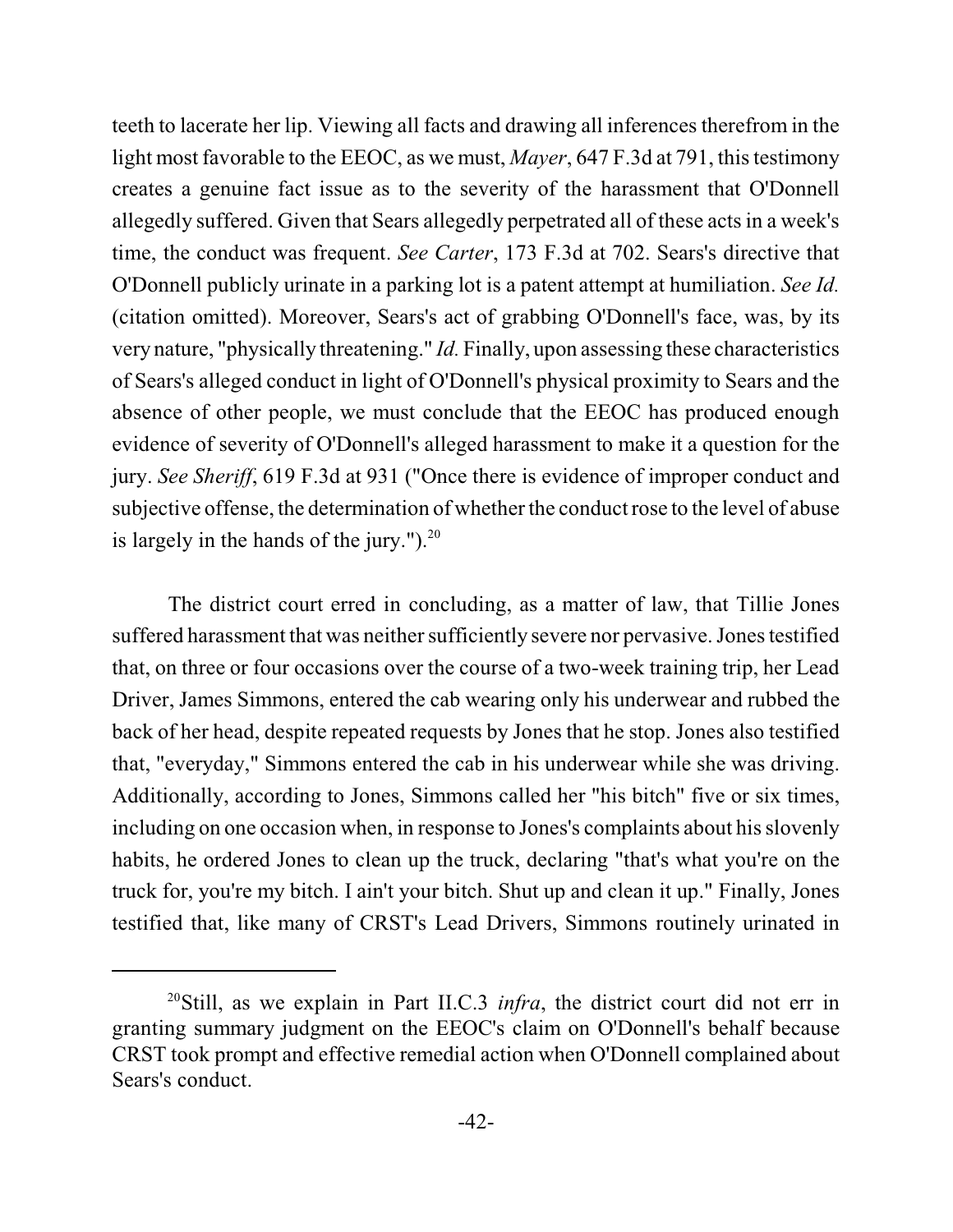plastic bottles and ziplock bags while in transit. However, Jones testified that Simmons would leave his urine receptacles about the truck's cab and that when Jones implored Simmons to gather them, Simmons ordered her to "shut up and clean it up." No overt physical threat or contact was present, but the evidence suffices to create a genuine issue of material fact concerning the severity or pervasiveness of the harassment which the EEOC alleges that Jones suffered.

In sum, we affirm the district court's summary judgment, in CRST's favor, on the EEOC's hostile work-environment claims on behalf of 12 women, $21$  concurring in the district court's conclusion that, as a matter of law, the alleged harassment was neither sufficiently severe nor pervasive. However, we reverse the district court's grant of summary judgment as to the EEOC's claims on behalf of Tillie Jones. We conclude that the EEOC created a genuine issue of material fact as to the severity or pervasiveness of the harassment that Jones allegedly suffered. Finally, although we also conclude that the EEOC has created a genuine fact issue as to the severity or pervasiveness of the harassment that Sherry O'Donnell allegedly suffered, for the reasons stated in Part II.C.3. *infra*, we affirm the district court's grant of summary judgment on the EEOC's claims on her behalf.

### 3. *CRST's Notice and/or Remedying of the Alleged Harassment*

The EEOC also appeals the district court's grant of summary judgment on its claims as to 34 women<sup>22</sup> who, according to the district court, either (1) allege

 $^{21}$ Dorothy Dockery, Debra Hindes, Victoria Holmes, Tracy Hughes, January Jackson, Patricia Marzett, Virginia Mason, Lucinda McBlair, Christina Payne, Peggy Pratt, Jonne Shepler, and Linda Skaggs.

<sup>&</sup>lt;sup>22</sup> Antoinette Baldwin, Bonnie Batyik, Mary Beaton, Bethany Broeker, Kim Chisholm, Catherine Coronado, Samantha Cunningham, Denise Desonier, Dorothy Dockery, Maybi Fernandez-Fabre, Catherine (Granofsky)-Fletcher, Debra Hindes, Tracy Hughes, January Jackson, Ginger Laudermilk, Patricia Marzett, Virginia Mason, Lucinda McBlair, Verona McIver, Bonnie Moesch, Sherry O'Donnell, Tammi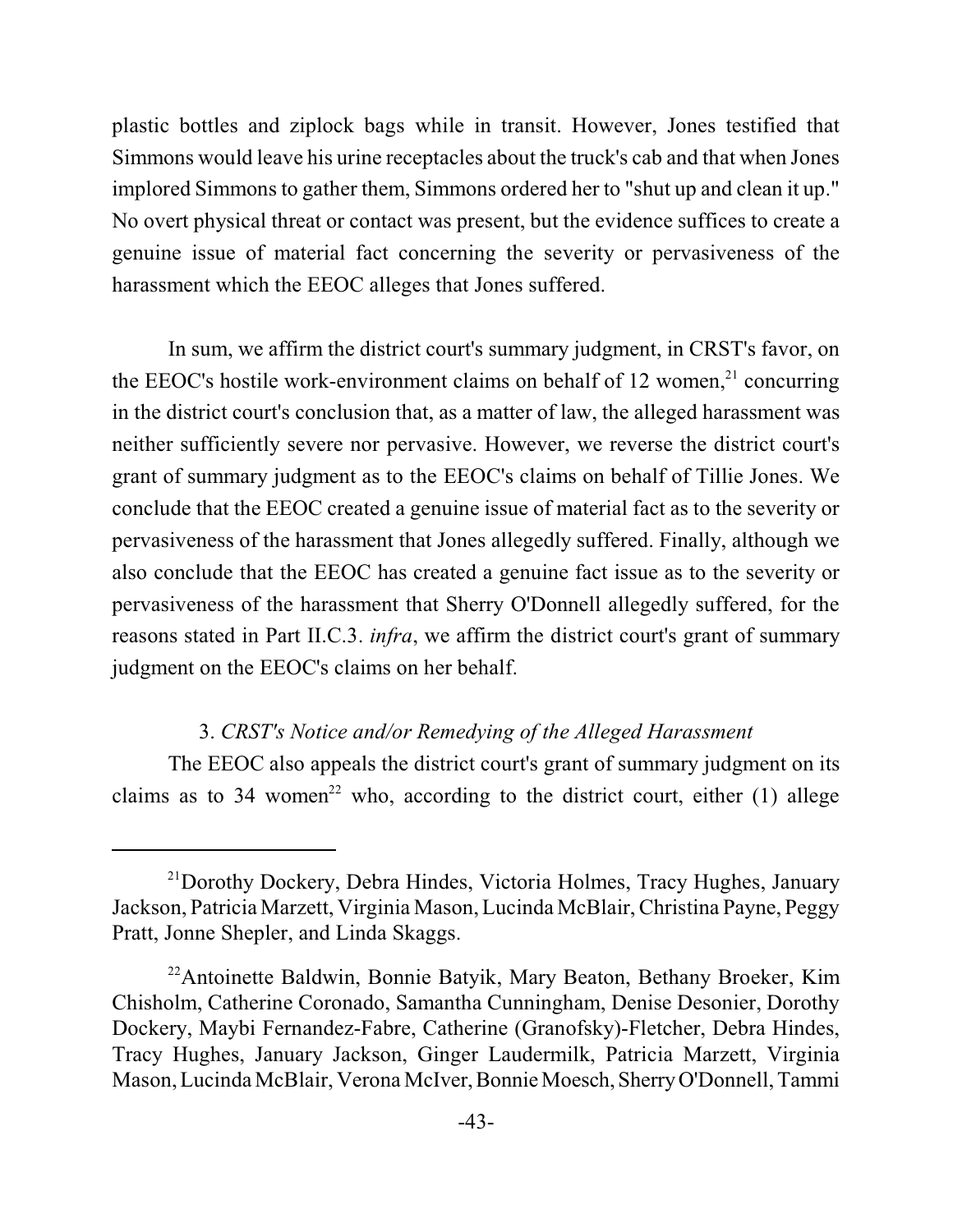harassment that CRST neither knew nor should have known about or (2) allege harassment that CRST, upon being notified of, promptly and effectively remedied. Specifically, the district court granted summary judgment on the EEOC's claims concerning 11 women, *see supra* n.5, and some days later granted summary judgment as to 22 more. Additionally, in its order granting CRST summary judgment on the EEOC's claims on behalf of January Jackson for insufficient severity or pervasiveness, the district court alternatively concluded that CRST neither knew nor should have known about her harassment.

We have already affirmed the district court's grant of summary judgment affecting nine<sup>23</sup> of these 34 women based on its alternative conclusion that their alleged harassment was not sufficiently severe or pervasive. *See supra* Part II.C.2. Therefore, we need not address whether CRST knew orshould have known about the harassment that those nine women suffered. *See Alvarez*, 626 F.3d at 419 ("When an employee complains about inappropriate conduct that does not rise to the level of a violation of law, . . . there is no liability for a failure to respond.").

As to the remaining 25 women,  $24$  we conducted a de novo review of all record evidence. Based on that review we hold that the EEOC failed, as a matter of law, to

Pile, Sharon Pinchem, Peggy Pratt, Danette Quintanilla, Kathleen Seymour, Faith Shadden, Jonne Shepler, Mary "Emily" Smith, Jennifer Susson, Robin Timmons, Rachel Tucker, Diana Vance, and Betsy Ybarra.

<sup>&</sup>lt;sup>23</sup> Dorothy Dockery, Debra Hindes, Tracy Hughes, January Jackson, Patricia Marzett, Virginia Mason, Lucinda McBlair, Peggy Pratt, and Jonne Shepler.

<sup>&</sup>lt;sup>24</sup> Antoinette Baldwin, Bonnie Batyik, Mary Beaton, Bethany Broeker, Kim Chisholm, Catherine Coronado, Samantha Cunningham, Denise Desonier, Maybi Fernandez-Fabre, Catherine (Granofsky)-Fletcher, Ginger Laudermilk, Verona McIver, Bonnie Moesch, Sherry O'Donnell, Tammi Pile, Sharon Pinchem, Danette Quintanilla,Kathleen Seymour, Faith Shadden, Mary "Emily" Smith,Jennifer Susson, Robin Timmons, Rachel Tucker, Diana Vance, and Betsy Ybarra.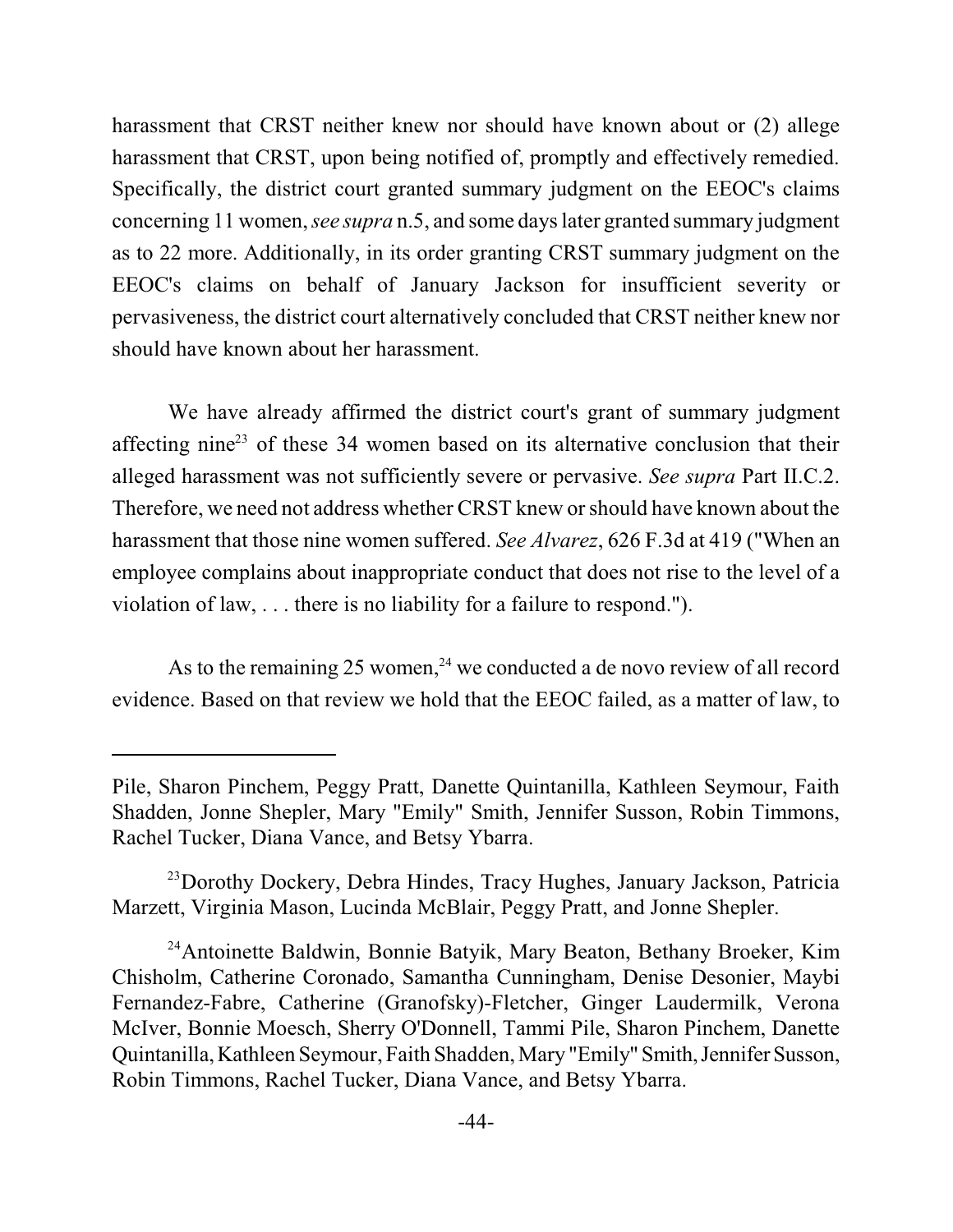investigate and/or conciliate its claims on behalf of four of them—Bonnie Batyik, Bethany Broeker, Verona McIver, and Diana Vance. Specifically, each woman complains of harassment that CRST allegedly perpetrated after the filing of the instant lawsuit on September 27, 2007.<sup>25</sup> We reserve the right to affirm a district court's grant of summary judgment on any ground that the summary-judgment record supports. *W3i Mobile, LLC v. Westchester Fire Ins. Co.*, 632 F.3d 432, 436 (8th Cir. 2011). Accordingly, as to these four women, we will affirm the district court's grant of summary judgment on the alternative ground that the EEOC failed to discharge its pre-suit duties under Title VII to investigate and conciliate these claims, as they did not even accrue until after the EEOC had instituted the action. *See supra* Part III.A.2.

Regarding the remaining 21 women, because the women's Lead Drivers and codrivers were their coworkers rather than their supervisors, *see supra* Part II.C.1., the EEOC must, as part of its burden on summary judgment, create a genuine issue of material fact as to whether CRST  $"[(1)]$  knew or should have known of the harassment *and* [(2)] failed to take prompt and effective remedial action."*Carter*, 173 F.3d at 693 (emphasis added). Stated another way, "[CRST] may be directly liable for its employees' actions that violate Title VII if the company knows or should have known of the conduct, *unless* it can show that it took immediate action and appropriate corrective action."*Alvarez*, 626 F.3d at 419 (emphasis added)(quotations

 $^{25}$ In her deposition, Batyik admitted that she did not even begin working at CRST until January 24, 2008, and alleges that Lead Driver David Buckner sexually harassed her for four weeks from January 27, 2008, until February 25, 2008. Similarly, Broeker concedes she did not commence employment with CRST until August 4, 2008, and that the EEOC's claims on her behalf stem from harassment that she allegedly suffered at the hands of Lead Driver Sean Pourfahm, from August 13, 2008, until August 15, 2008. McIver began her second stint of employment with CRST in November 2007 and alleges that Lead Driver Henry Nei sexually harassed her from February 15, 2008, until February 22, 2008. Finally, Diana Vance began her employment on June 11, 2008, and alleges sporadic harassment throughout her employment until her termination on August 6, 2008.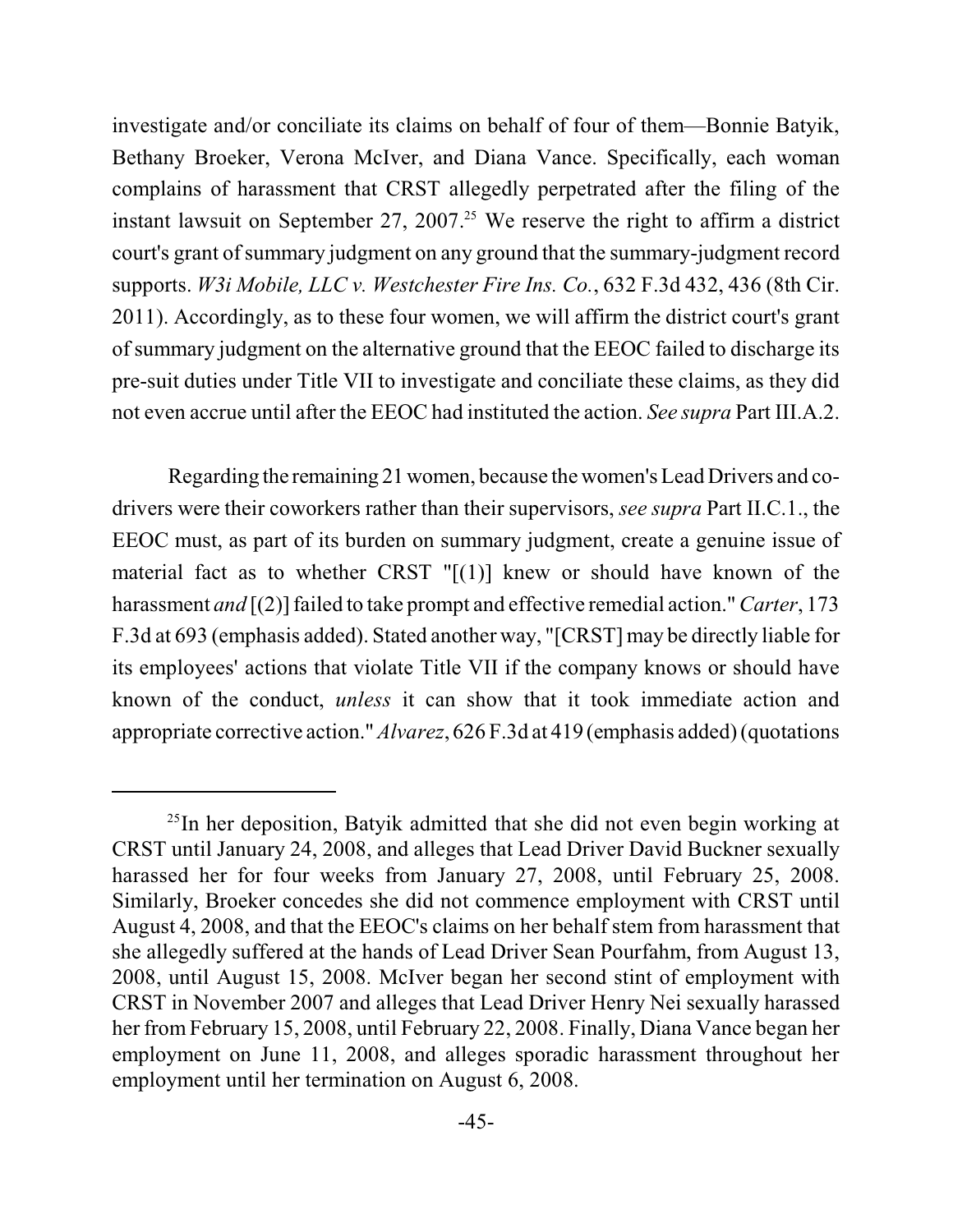and citation omitted). Regarding the 25 women in question, our de novo review of the EEOC's claims concerning each woman confirms the district court's conclusion that no fact issue remained because (1) CRST neither knew nor should have known about the alleged harassment to remedy it because the woman failed to report it soon enough, or at all; or (2) the woman timely reported the harassment, and CRST promptly and effectively remedied it.

With respect to CRST's knowledge, we have stated that either an employer's actual or constructive notice of ongoing coworker-on-coworker harassment may subject the employer to direct liability for that harassment unless the employer takes prompt corrective action. *Sandoval v. Am. Bldg. Maint. Indus., Inc.*, 578 F.3d 787, 801 (8th Cir. 2009). "An employer has actual notice of harassment when sufficient information either comes to the attention of someone who has the power to terminate the harassment, or it comes to someone who can reasonably be expected to report or refer a complaint to someone who can put an end to it." *Id.* at 802 (citation omitted). Simply put, "[i]n the context of sexual harassment claims, '[a]ctual notice is established by proof that management *knew* of the harassment." *Id.* (second alteration in original) (quoting *Watson v. Blue Circle, Inc.*, 324 F.3d 1252, 1259 (11th Cir. 2003)). Constructive notice is established in the following circumstances:  $"[(1)]$ where an employee provides management level personnel with enough information to raise a probability of sexual harassment in the mind of a reasonable employer, or  $[(2)]$  where the harassment is so pervasive and open that a reasonable employer would have had to be aware of it." *Id.* (quoting *Kunin v. Sears Roebuck and Co.*, 175 F.3d 289, 294 (3d Cir. 1999)).

Of the remaining 21 women, we conclude, as a matter of law, thatCRST lacked *actual* notice as to ten of them.<sup>26</sup> Specifically, each of these ten women either never

<sup>&</sup>lt;sup>26</sup> Antoinette Baldwin, Kim Chisholm, Catherine Coronado, Maybi Fernandez-Fabre, Catherine (Granofsky)-Fletcher, Bonnie Moesch, Tammi Pile, Sharon Pinchem, Rachel Tucker, and Betsy Ybarra.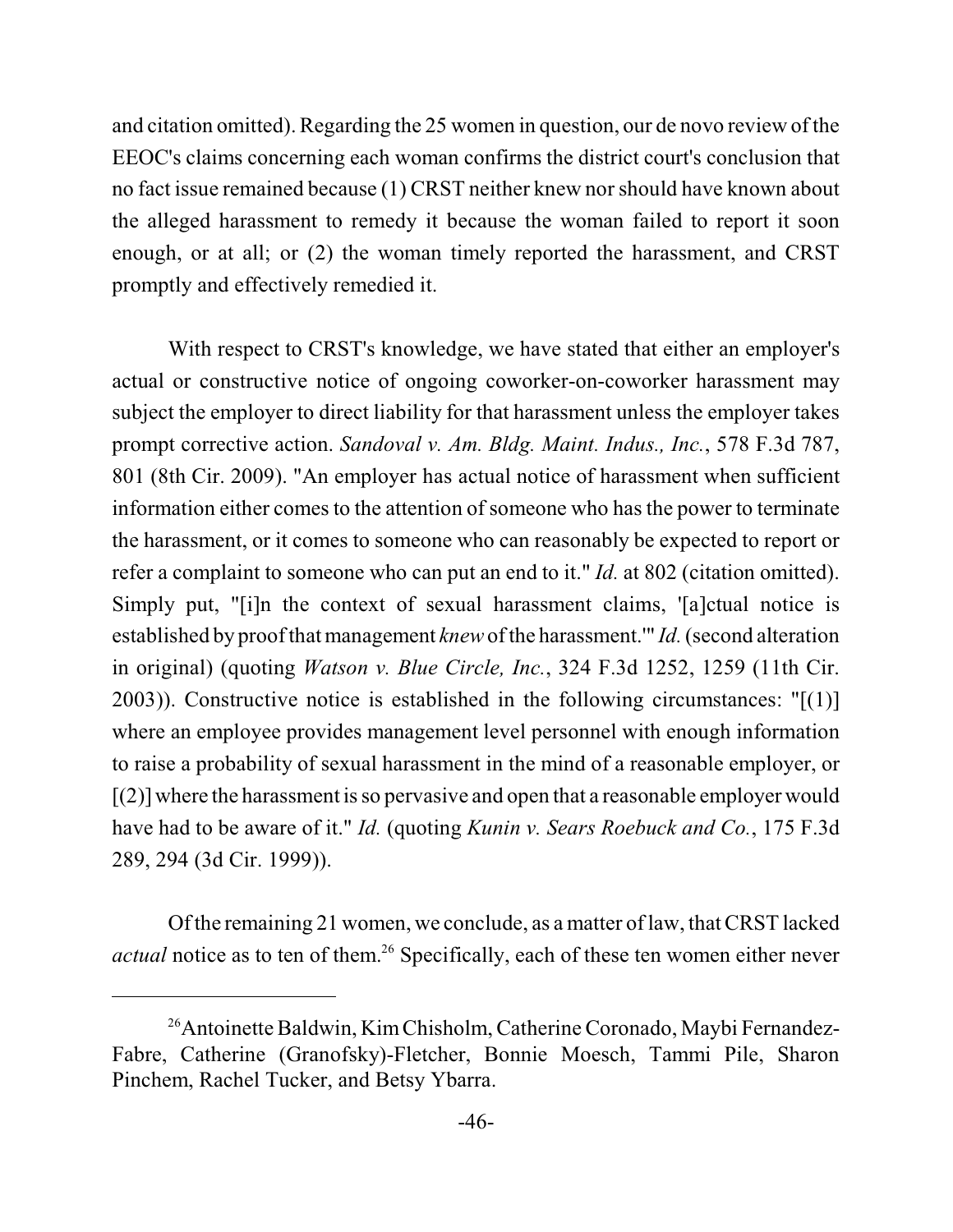reported the alleged sexual harassment to CRST or reported it too late to afford CRST a reasonable opportunity to promptly and effectively address it. We note that, "[i]n some cases, . . . an employee may be excused for a delay in reporting harassment, if the employee can demonstrate a truly credible threat ofretaliation." *Alvarez*, 626 F.3d at 422 (quotations and citation omitted). However, a thorough review of each woman's deposition testimony confirms that the EEOC has failed to demonstrate that any of these ten women faced such a credible threat.<sup>27</sup> Thus, CRST lacked actual notice because the EEOC has produced no evidence "that management *knew* of the harassment." *Sandoval*, 578 F.3d at 802. (quotations and citation omitted)

Furthermore, on the present record, we must also conclude, as a matter of law, that CRST lacked constructive knowledge of any harassment that the ten women allegedly suffered. The EEOC's argument to the contrary is linked to its separate contention that the district court abused its discretion in excluding documentary evidence pertaining to the 99 women for whom the district court precluded the EEOC from seeking relief. Specifically, as a discovery sanction for the EEOC's failure to present these 99 women to CRST for deposition, the district court—as it had forewarned in a prior order—precluded each woman from testifying at trial and barred the EEOC from seeking relief on her behalf in the instant case. However, in opposing CRST's motion for summary judgment concerning the company's constructive notice of harassment, the EEOC included records of these 99 women's harassment complaints to CRST, their Qualcomm messages, and other documentary

 $27$ In fact, the only woman before us whose record demonstrates such a credible threat is Bonnie Batyik, who testified in her deposition that her harasser, Lead Driver Phillip Buckner, threatened that "if [she] told Bill, the dispatch, or anyone, basically, that [the harassment] would go to another level and that it wouldn't be good for [her] so [she] should keep [her] mouth shut." This is the type of "credible threat" that we recognize as excusing an employee's failure to promptly report harassment by a coworker. Nevertheless, as already noted, summary judgment on the EEOC's clams concerning Batyik is appropriate because the EEOC failed to investigate and conciliate them as Title VII requires. *See supra* Part III.C.3 & n.20.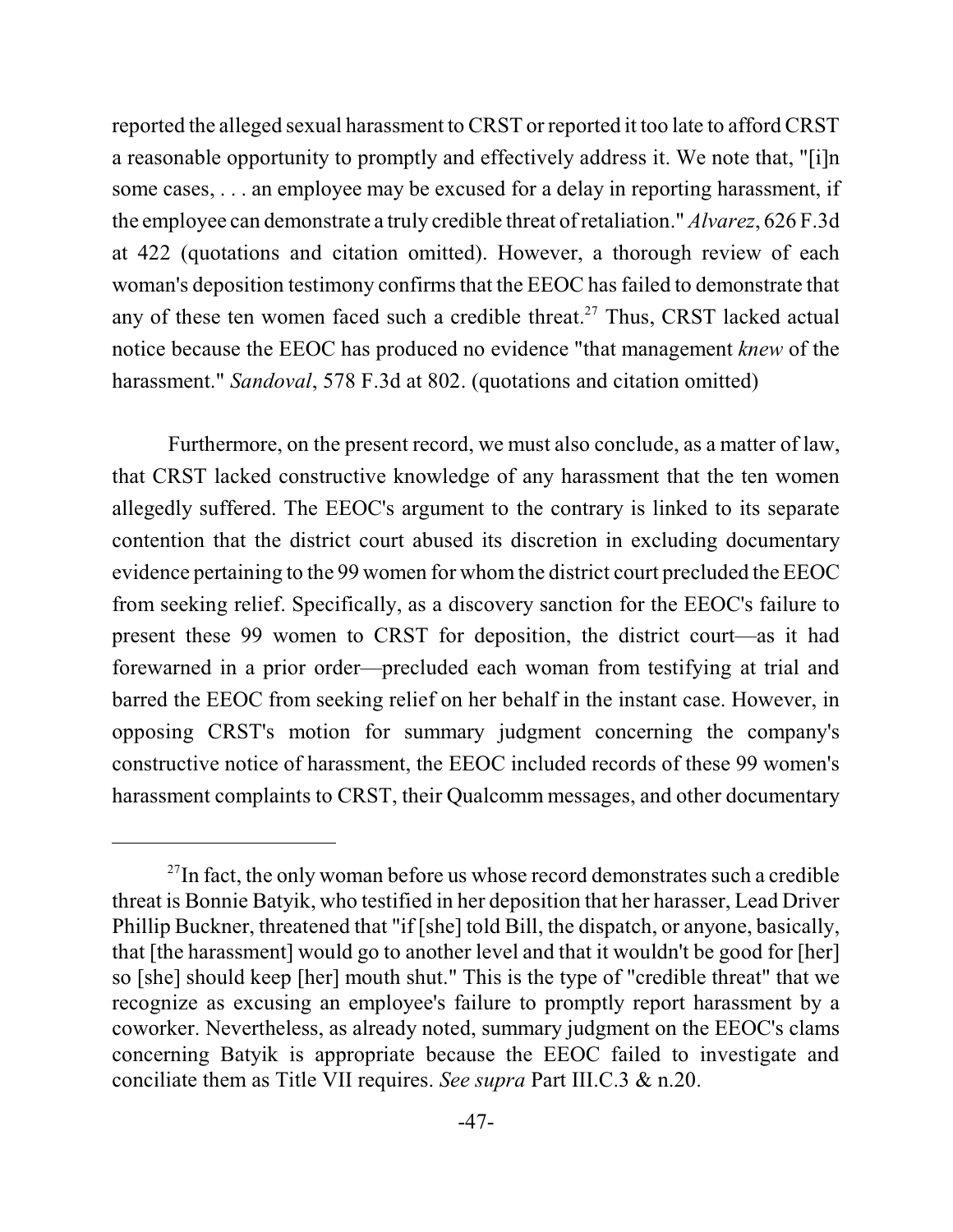evidence. CRST moved to strike this evidence from the summary-judgment record, citing the district court's discovery sanction. The district court subsequently granted the motion, concurring with CRST that permitting the EEOC to introduce evidence of the 99 women's complaints would amount to an "end-run" around its discovery sanction precluding the EEOC's relief on their behalf. *CRST Van Expedited, Inc.*, 2009 WL 2524402, at \*16. On appeal, the EEOC maintains that (1) the district court abused its discretion by excluding this evidence pursuant to its prior discovery sanction, and (2) should we reverse the district court and order the inclusion of the evidence in the summary-judgment record, that we also reverse the district court's grant of summary judgment in light of the new evidence—evidence that the EEOC avers is relevant to whether CRST possessed constructive knowledge of allegedly rampant harassment in its training program. *See Sandoval*, 578 F.3d at 802–03 (concluding that, in light of plaintiffs' allegations that the employer "was aware of nearly one hundred similar [sexual-harassment] complaints made during the time plaintiffs were employed," "the district court erred in disregarding," on summary judgment, "the evidence of widespread sexual harassment," as such evidence is "highly relevant to prove the sexual harassment was severe and pervasive and that [the employer] had constructive notice").

Although we review the district court's grant of summary judgment de novo, *Mayer*, 647 F.3d at 791, "[w]e review the district court's imposition of discovery sanctions for abuse of discretion," *Sentis Grp., Inc. v. Shell Oil Co.*, 559 F.3d 888, 898 (8th Cir. 2009) (quotations and citation omitted). The undisputed record reflects that, after protracted discovery, the district court ordered the EEOC, by a certain date, to present for deposition all allegedly aggrieved women. Moreover, the district court directed that "[i]f the EEOC fails to make a woman available, as a discovery sanction *the court will not permit her to testify at trial* and will bar the EEOC from seeking relief on her behalf in this case." *EEOC v. CRST Van Expedited, Inc.*, 257 F.R.D. 513, 519 (N.D. Iowa 2008) (emphasis added). The EEOC concedesthat it failed to present for deposition the 99 women. In response to a party's failure to obey such a discovery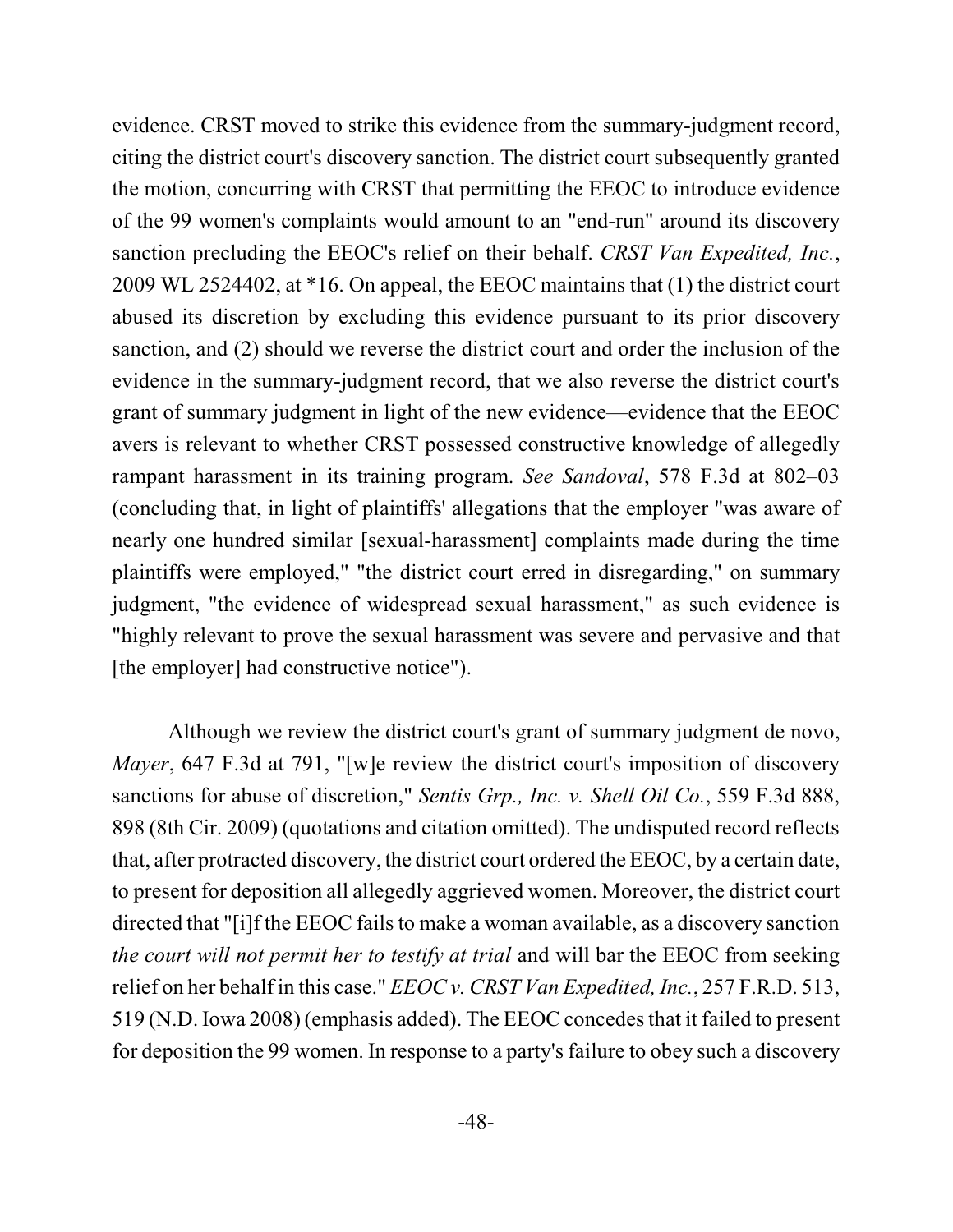order, the Federal Rules of Civil Procedure plainly authorizes a district court to "prohibit the disobedient party from supporting or opposing designated claims or defenses, *or from introducing designated matters in evidence*." Fed. R. Civ. P. 37(b)(2)(A)(ii) (emphasis added). Notably, the EEOC does *not* appeal the propriety of the discovery sanction *itself*, but only the district court's enforcement of it. Citing our decision in *Sandoval*, 578 F.3d at 802–03, the EEOC emphasizes the excluded evidence's purported relevance to the question of whether CRST was on constructive notice of the alleged harassment. However, the EEOC offers no direct support for its contention that, by enforcing its own discovery sanction—whose propriety the EEOC does *not* appeal—the district court abused its discretion. Likewise, on thisrecord, we find no evidence that the district court abused its discretion by enforcing its own valid discovery sanction.

Consequently, in granting summary judgment based on its conclusion that, as a matter of law, CRST lacked constructive notice as to the ten women presently at issue, the district court did not premise its ruling on an incomplete summaryjudgment record. Moreover, our de novo review of this record reveals no fact issue as to CRST's constructive notice. Specifically, the EEOC has failed to adduce sufficient evidence to create a fact issue as to whether "the harassment was so broad in scope, and so permeated the workplace, *that it must have come to the attention of someone authorized to do something about it*." *Id.* at 802 (quotations and citation omitted).

With respect to the remaining  $11$  women,<sup>28</sup> we affirm the district court's grant of summary judgment based on its conclusion that, as a matter of law, CRST promptly and effectively remedied the sexual harassment once it became aware of it. "If an employer responds to harassment with promptremedial action calculated to end

<sup>&</sup>lt;sup>28</sup> Mary Beaton, Samantha Cunningham, Denise Desonier, Ginger Laudermilk, Sherry O'Donnell, Danette Quintanilla, Kathleen M. Seymour, Faith Shadden, Mary Smith, Jennifer Susson, and Robin Timmons.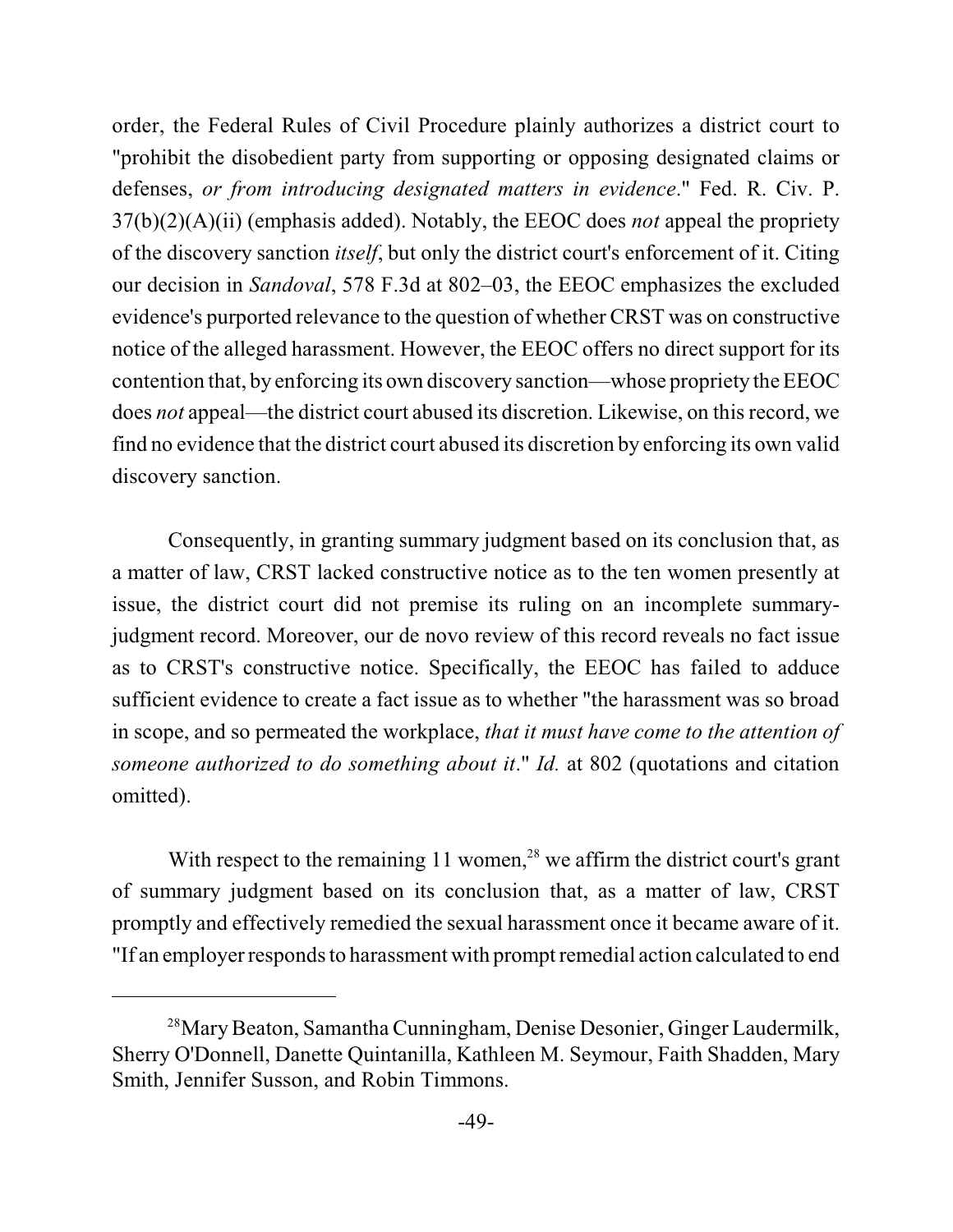it, then the employer is not liable for the harassment." *Alvarez*, 626 F.3d at 421. In assessing the reasonableness of an employer's remedial action, the factors to be considered "include the amount of time that elapsed between the notice and remedial action, the options available to the employer, . . . and whether or not the measures ended the harassment." *Id.* (alteration in original, quotations and citation omitted). After reviewing the record pertaining to these 11 women in the light most favorable to the EEOC, we hold that CRST effectively and promptly remedied the harassment once the women reported it.

The record reflects that CRST addressed reported harassment by (1) removing the woman from the truck as soon as practicable, arranging overnight lodging at a motel and subsequent transportation to a CRST terminal at the company's expense; (2) requesting a written statement from the woman; (3) relieving the woman from future assignments with the alleged harasser; and (4) reprimanding the alleged harasser and barring him from team-driving with women indefinitely. These actions, not necessarily in combination, constitute the type of prompt and effective remedial action that our precedents prescribe. When considering the "[remedial] options available to the employer," we have included "employee training sessions, *transferring the harassers*, *written warnings*, *reprimands in personnel files*, or termination," as acceptable options, depending on the particulars of the case. *Carter*, 173 F.3d at 702 (emphasis added). In each of the 11 women's cases, CRST removed the woman from the alleged harasser's truck within 24 hours of the harassment being reported, and often much sooner. *See Alvarez*, 626 F.3d at 421 ("Employees often must tolerate some delay . . . so that an employer can gauge the credibility of the complainant and the seriousness of the situation.") (quotations and citation omitted). Moreover, each woman confirmed that they did not suffer any harassment subsequent to their removal.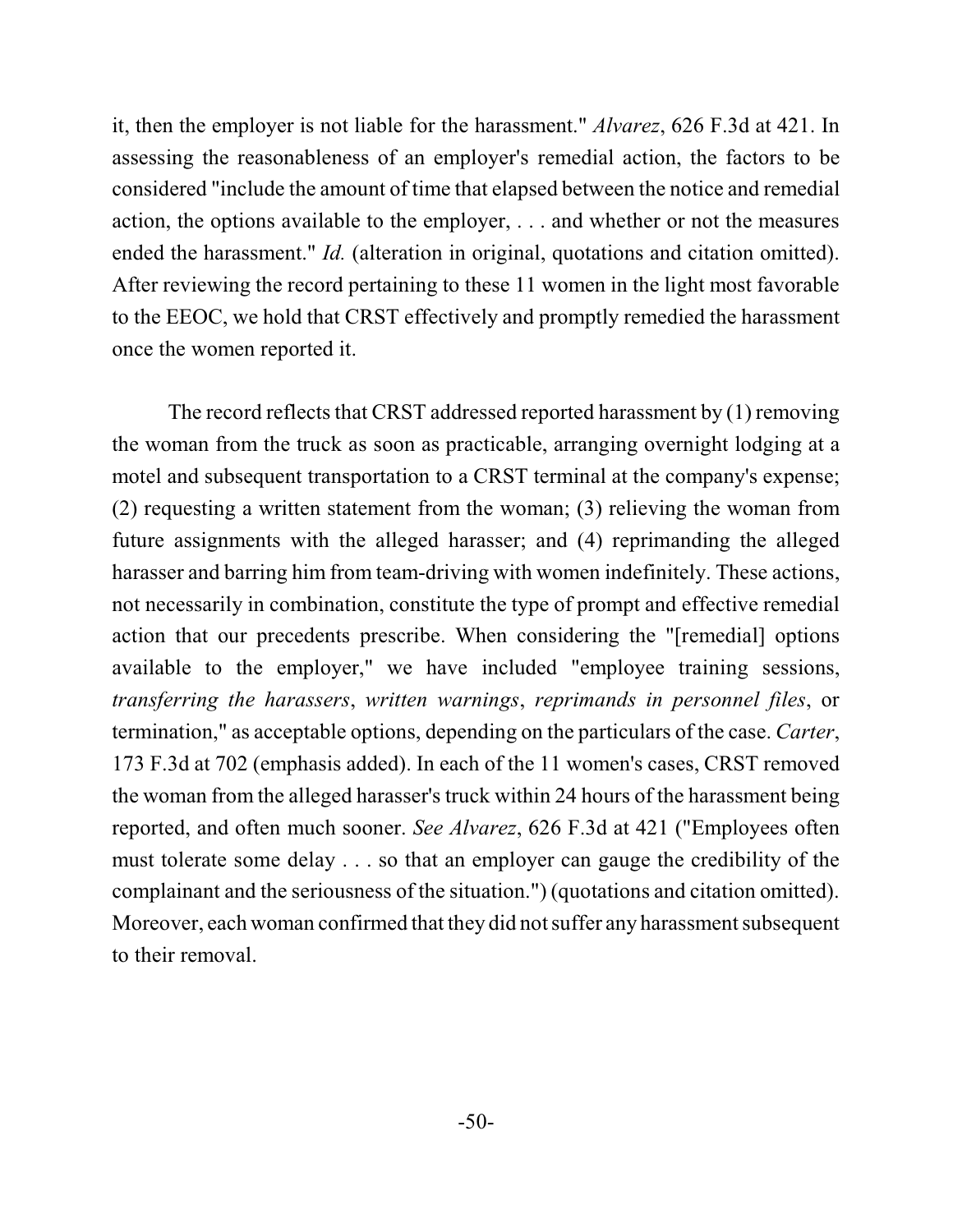Accordingly, we affirm the district court's summary judgment as to the remaining 11 women, concurring in its conclusion that, as a matter of law, CRST promptly and effectively remedied any alleged harassment that the women reported.

### D. *Intervener Peeples's Claims*

Peeples appeals the district court's grant of summary judgment to CRST on her hostile work-environment and retaliation claims under Title VII, as well as her statelaw claim under the Iowa Civil Rights Act (ICRA). "Consistent with our precedent, the district court concluded that the [ICRA] is interpreted in the same way as Title VII." *Alvarez*, 626 F.3d at 416 n.2. The district court correctly concluded that Peeples's Title VII and ICRA hostile work-environment claims failed as a matter of law "because she did not report the sexual harassment to CRST in a timely manner." *CRST Van Expedited, Inc.*, 2009 WL 1586193, at \*15. Peeples delayed reporting the alleged sexual harassment until after she voluntarily left her harasser's truck. Additionally, for the reasons stated in Part II.C.3 *supra*, the district court properly concluded that there is insufficient evidence in the record to create a fact issue concerning CRST's constructive notice.

We also conclude that the district court *did not* err in granting summary judgment on Peeples's Title VII and ICRA retaliation claims. "This court analyzes ICRA retaliation claims under the same method as federal retaliation claims." *Young*-*Losee v. Graphic Packaging Int'l, Inc.*, 631 F.3d 909, 912 (8th Cir. 2011) (quotations and citation omitted). The district court concluded that "[a] reasonable jury could not find a causal connection between Ms. Peeples's complaint about [her harasser's] conduct and any adverse employment action." *CRST Van Expedited, Inc.*, 2009 WL 1586193, at \*15. We agree with the district court's conclusion. "Title VII makes it unlawful for an employer to discriminate against an employee because she has 'opposed any practice made an unlawful employment practice,' or has made a charge or participated in an investigation or proceeding under the statute." *Alvarez*, 626 F.3d at 416 (quoting 42 U.S.C. § 2000e-3(a)). Specifically, Peeples must demonstrate that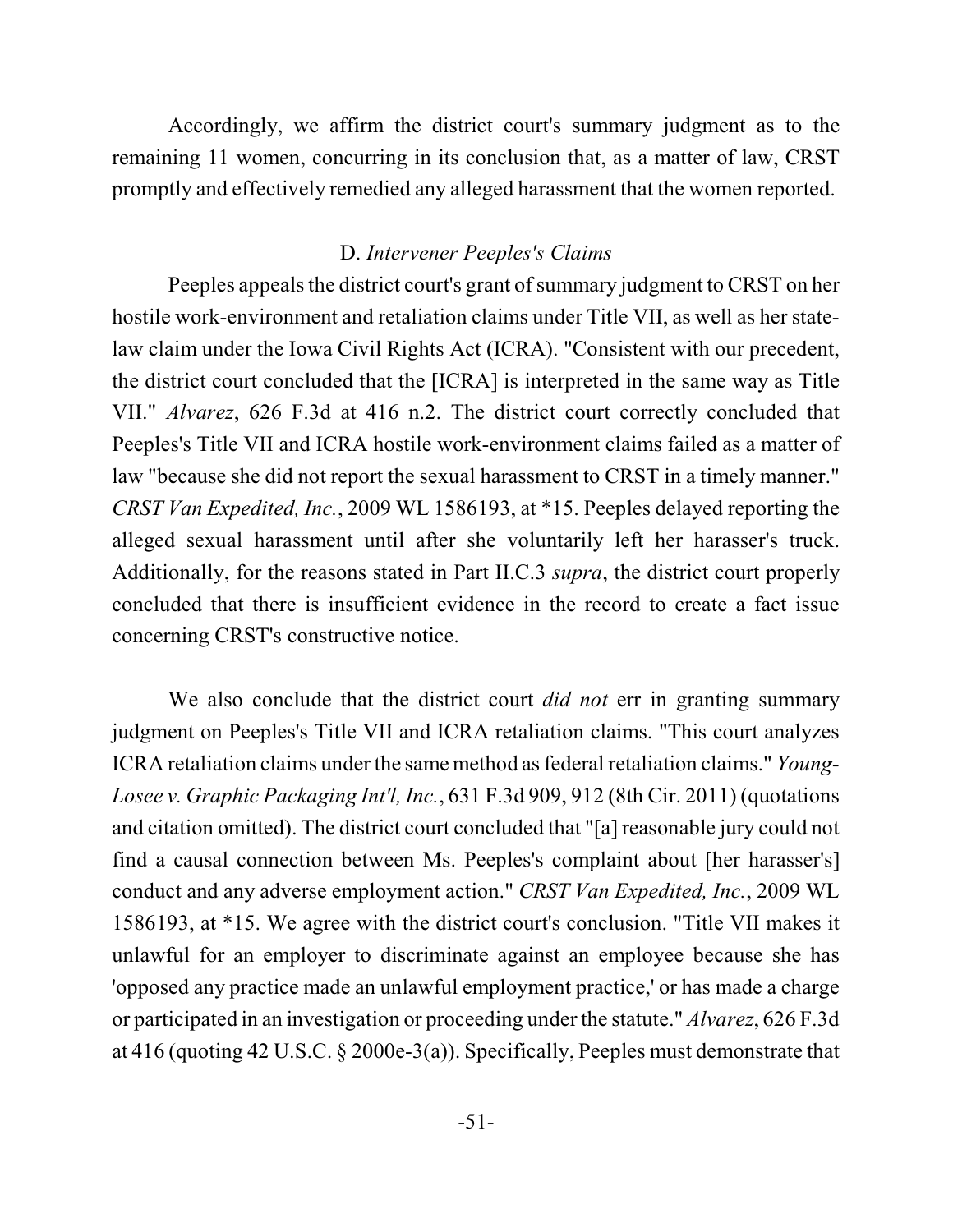the protected conduct in which she engaged "was a determinative factor in the employer's materially adverse employment action." *Id.* "Because the factual record was fully developed in connection with the motion for summary judgment, we address directly whether [Peeples] has presented a genuine issue of material fact for trial on the ultimate question of discrimination *vel non*." *Id.* Thus, "[t]he key question here is whether [Peeples] presented sufficient evidence to support a conclusion that [CRST's] proffered reason for [terminating] her was pretext for a retaliatory motive." *Id.*

Peeples failed to establish a fact issue that CRST's proffered reason for her termination was pretextual. CRST asserts that it discharged Peeples because newly diagnosed cervical cancer prevented her from working. The undisputed record reflects that she was unable to operate her truck under CRST's demanding teamdriving regimen because of her frequent cervical bleeding and subsequent chemotherapy and radiation treatments. As support for her claim that CRST's reason was pretextual, she relies on a comment by Robin Knight, the replacement Lead Driver, that referred to Peeples as "his problem child." Additionally, Peeples relies on the temporal proximity of her discharge to her complaint, noting that CRST terminated her approximately one month after her complaint. This evidence supports mere speculation not a reasonable conclusion of pretext. With respect to the temporal proximity, we note that within a few days of Peeples leaving her harasser's truck, CRST granted her request for a female Lead Driver and immediately put her back out on the road. It is undisputed that on September 20, 2005, a Texas doctor issued a second opinion that her proper diagnosis was cervical cancer.

On these facts, the district court properly concluded that a reasonable jury could not conclude that CRST's proffered reason for terminating Peeples's employment was pretextual. Accordingly, we affirm the district court's grant of summary judgment on her Title VII and ICRA retaliation claims.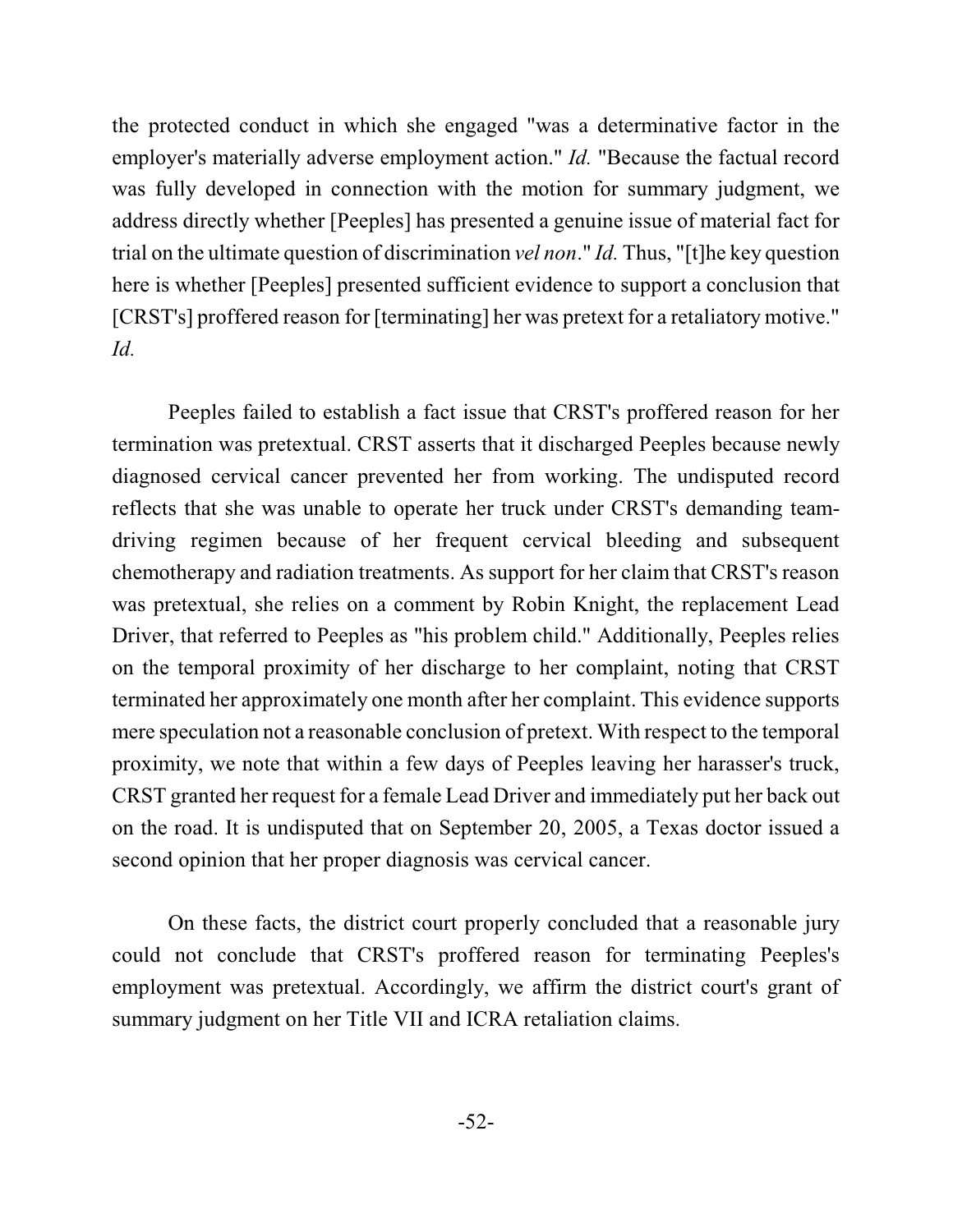#### E. *Attorneys' Fees*

Finally, the EEOC contends on appeal that the district court abused its discretion byawarding CRST \$4,467,442.90 in attorneys' fees and expenses, pursuant to 42 U.S.C. § 2000e-5(k) and 28 U.S.C. § 1920. "A *prevailing* defendant in a discrimination suit under Title VII of the Civil Rights Act of 1964 may recover attorneys' fees if the plaintiff's case was frivolous, unreasonable, or without foundation." *EEOC v. Kenneth Balk & Assocs., Inc.*, 813 F.2d 197, 198 (8th Cir. 1987) (citing *Christianburg Garment Co. v. EEOC*, 434 U.S. 412, 421–22 (1978). "[W]e will grant prevailing party status to a Title VII defendant only in very narrow circumstances." *Marquart v. Lodge 837, Int'l Ass'n of Machinists & Aerospace Workers*, 26 F.3d 842, 852 (8th Cir. 1994). In light of our reversals of a couple of the district court's summary-judgment orders, CRST is no longer a "prevailing" defendant because the EEOC still asserts live claims against it. *See id.* ("Where there are disputed issues of fact, it is necessarily impossible to prove that a plaintiff's case is meritless shy of a full-blown trial on the merits which might reveal that the plaintiff's case was 'without foundation.'"). Accordingly, we will vacate, without prejudice, the district court's award of attorneys' fees and expenses pursuant to 42 U.S.C. § 2000e- $5(k)$ .

#### III. *Conclusion*

Based on the foregoing, we affirm in part, reverse in part, and remand for further proceedings consistent with this opinion. Specifically, we reverse the district court's grant of summary judgment on the EEOC's claims as to Monika Starke because the EEOC, suing as a plaintiff in its own name under § 706, may not be judicially estopped because of Starke's independent conduct.<sup>29</sup> Additionally, we reverse the district court's grant of summary judgment on the EEOC's claims on behalf of Tillie Jones because the EEOC has produced sufficient evidence to create a genuine fact issue as to the severity or pervasiveness of harassment that she

<sup>&</sup>lt;sup>29</sup>See *supra* n. 17 regarding our ultimate affirmance of the district court's grant of summary judgment to CRST as to Payne's and Timmon's claims.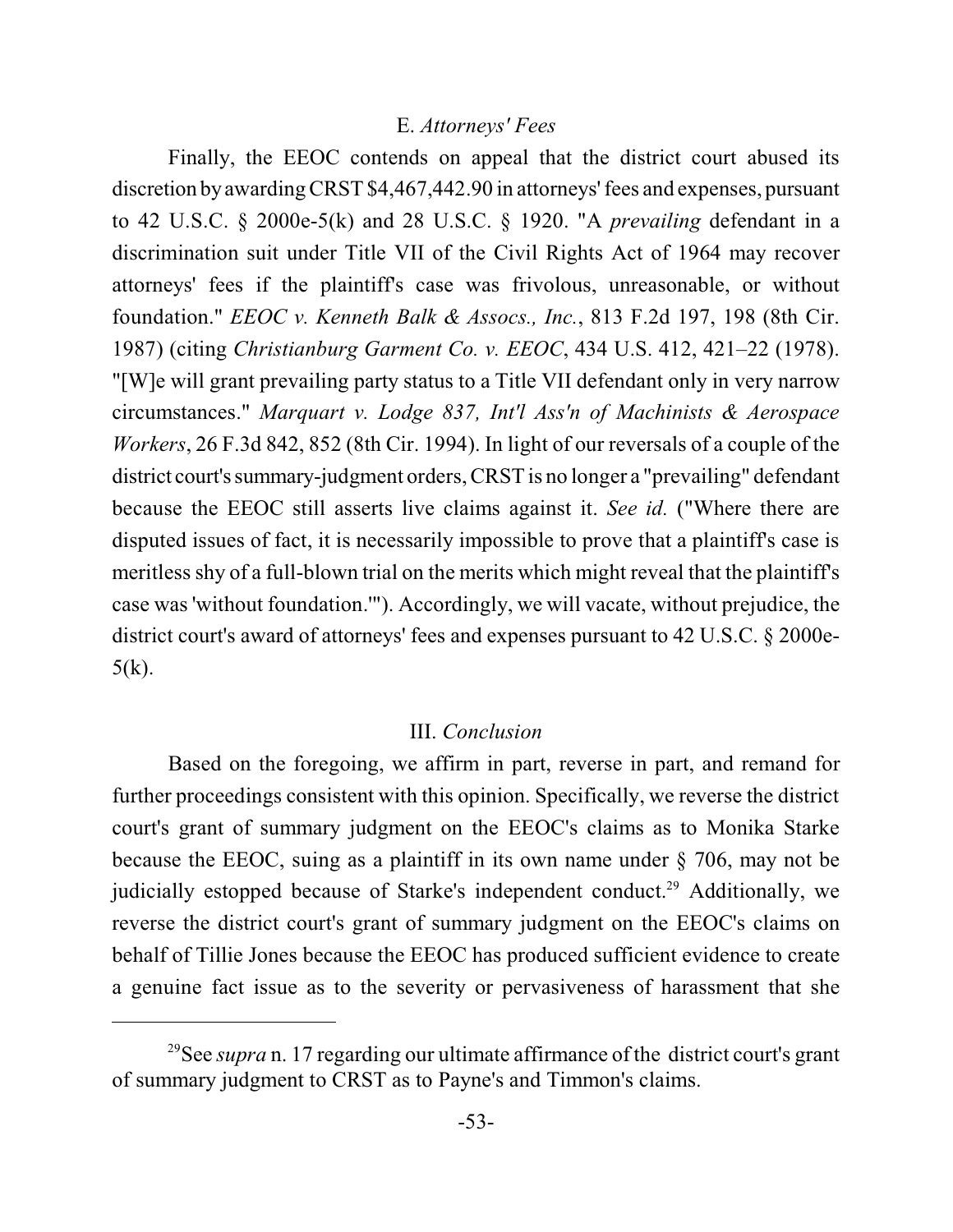allegedly suffered. Finally, we vacate, without prejudice, the district court's award of attorneys' fees to CRST because, in light of these aforementioned rulings, CRST is no longer a "prevailing" defendant under 42 U.S.C. § 2000e-5(k). We affirm the remainder of the district court's orders and remand for further proceedings consistent with this opinion.

MURPHY, Circuit Judge, concurring in part and dissenting in part.

I respectfully dissent from the majority's conclusion that the EEOC failed to fulfill its litigation prerequisites in this case and the resulting dismissal of trial worthy sexual harassment claims. The majority imposes a new requirement that the EEOC must complete its presuit duties for each individual alleged victim of discrimination when pursuing a class claim. This rule places unprecedented obligations on the EEOC and in effect rewards CRST for withholding information from the Commission. In addition I dissent from the holding that CRST's lead drivers are not supervisors of the women trainees assigned to their long haul trips. In other respects I join in the majority opinion.

The EEOC was drawn into this case by Monika Starke's charge that she was sexually harassed while employed by CRST. The Commission then asked CRST "whether any other individual has complained" about sexual harassment at the company. Although many women had reported harassment by trainers or codrivers during long haul trips, CRST furnished to the Commission only two names. The EEOC eventually discovered that several hundred women employees claimed severe sexual harassment by CRST male trainers or driving partners during extended over the road trips. Their allegations against the truck drivers included claims of sexual propositioning, sexual assault, and rape. As the EEOC's investigation continued, it learned that CRST had originally taken minimal action in response to the women's reports of harassment.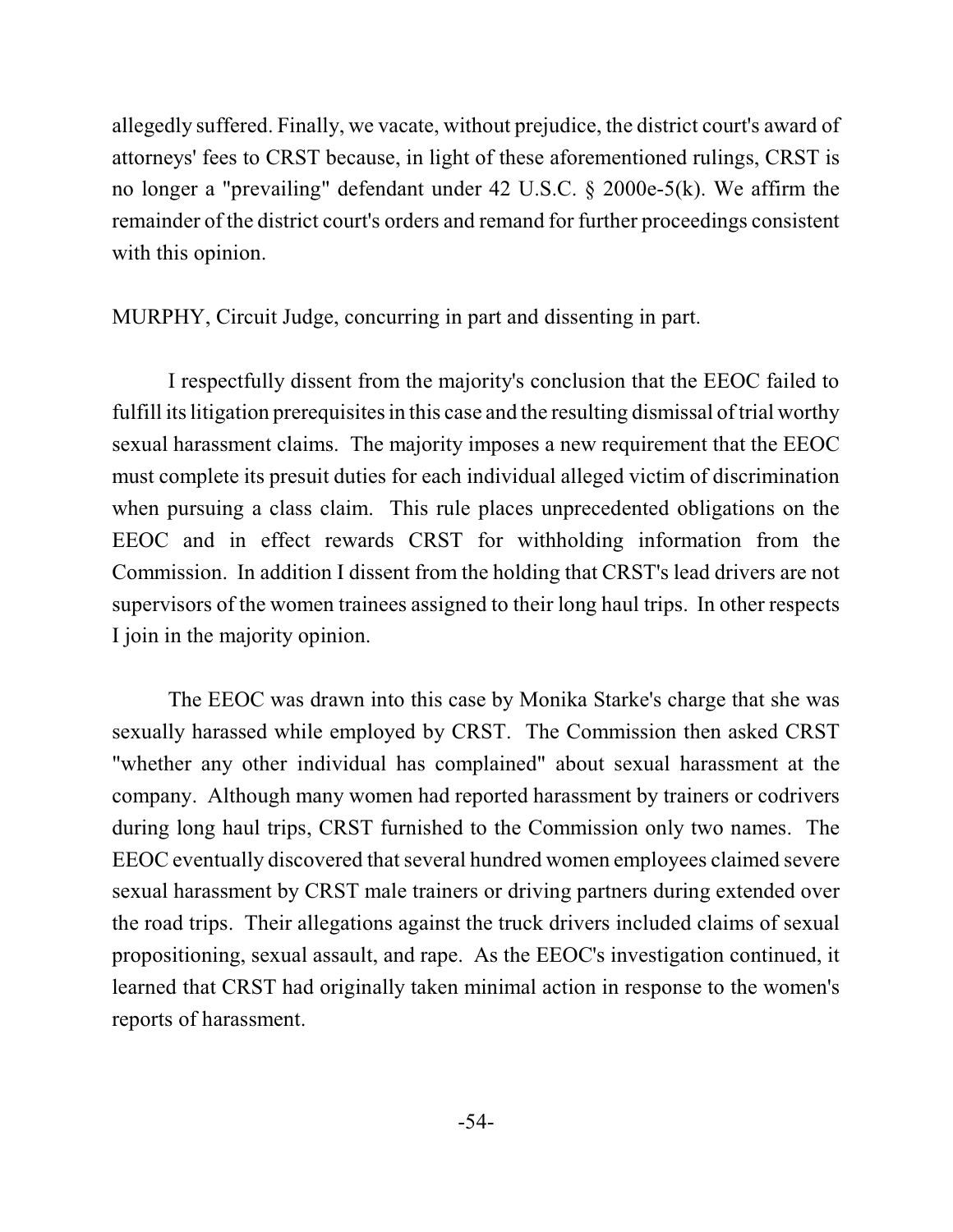During the course of the Title VII prelitigation process, the EEOC put CRST on notice that it was investigating a class of women employees and requested the company's help in identifying class members. See 29 C.F.R. § 1601.15 (explaining EEOC's investigative authority). The Commission informed CRST that it had found "reasonable cause to believe that [the company had] subjected a class of employees and prospective employees to sexual harassment." See 42 U.S.C. § 2000e-5(b) (directing Commission to issue reasonable cause determination after investigation). Subsequently the EEOC gave CRST an opportunity to achieve voluntary compliance despite the company's late response to the Commission's invitation to conciliate. See id. (stating that the Commission "shall endeavor to eliminate any . . . alleged unlawful employment practice by informal methods of conference, conciliation, and persuasion"). During the conciliation process the EEOC informed CRST that it did not have access to the number of class members or their names and needed the company's help to identify these individuals. CRST rejected this proposal, responding that the damage amount sought by Monika Starke made it "confident that conciliation will not result in a resolution of this matter." Thus unable to obtain cooperation from CRST, the EEOC proceeded with this lawsuit.

Neither Title VII nor our prior cases require that the EEOC conduct its presuit obligations for each complainant individually when litigating a class claim. Rather, we have required that the EEOC perform these duties for each *type* of Title VII violation alleged by the complainant. EEOC v. Delight Wholesale Co., 973 F.2d 664, 668–69 (8th Cir. 1992). Other circuit courts have similarly held that the "nature and extent" of the EEOC's investigation is beyond the scope of judicial review and that the EEOC need not separately conciliate individual class members when pursuing a class based sexual discrimination claim. EEOC v. Keco Indus., Inc., 748 F.2d 1097, 1100–01 (6th Cir. 1984); see also EEOC v. Rhone-Poulenc, Inc., 876 F.2d 16, 17 (3d Cir. 1989) (noting in ADEA case that EEOC need not conciliate individual class members); Dinkins v. Charoen Pokphand USA, Inc., 133 F. Supp. 2d 1237, 1245–46 (M.D. Ala. 2001) (noting that "[w]hat matters is that EEOC served [the employer]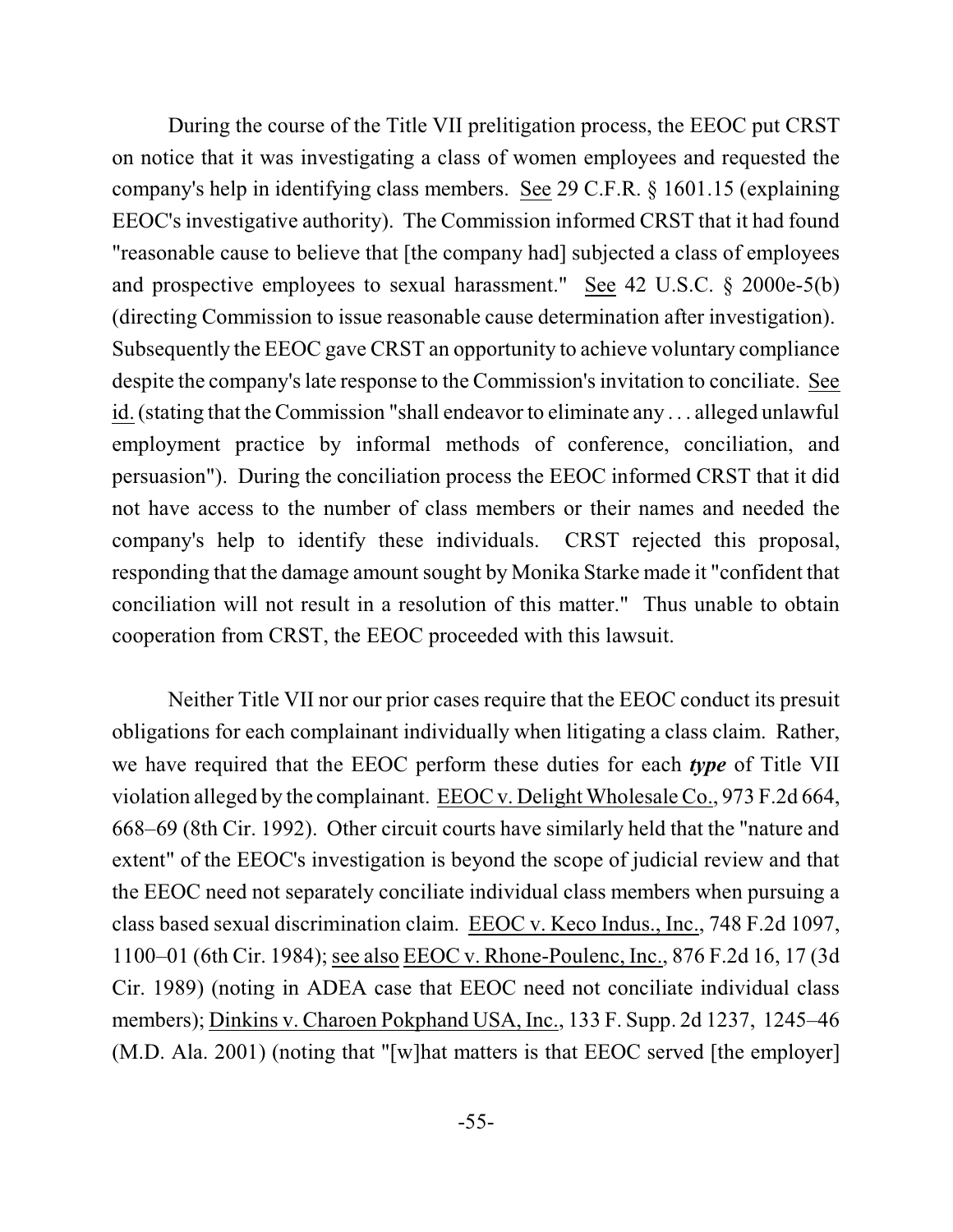notice that it was investigating possible discrimination against a class of women" and that the EEOC need not "conciliate each individual's Title VII claim separately").

The cases relied on by the majority are not to the contrary. They require only that the EEOC give the employer notice during the administrative process of the nature and scope of the claim, not of the names of each potential class member. For example, in EEOC v. Jillian's of Indianapolis, Inc., the court allowed the EEOC to proceed on behalf of a local class even though it had not named each individual in the reasonable cause determination or conciliated individual class members because the employer had notice that the EEOC was investigating a local class. 279 F. Supp. 2d 974, 983 (S.D. Ind. 2003). It dismissed the nationwide class claims however because the employer had not had notice that the EEOC's investigation was national in scope. Id. Similarly, the court in EEOC v. Dillard's Inc. stated that the EEOC "is not required to identify every potential class member" before filing suit but permitted the EEOC to litigate only local class members' claims because the "scope of its prelitigation efforts [was] limited" to one store location. No. 08-1780, 2011 WL 2784516, at \*6–8 (S.D. Cal. 2011).

The majority's new requirement that the EEOC separately investigate and conciliate each alleged *victim* of discrimination is inconsistent with the purpose of Title VII. Under this standard employers can avoid disclosure to the EEOC of complaining workers while the Commission is conducting its investigation and conciliation,then reveal the names during court ordered discovery, and seek dismissal of the entire case on the ground of inadequate presuit efforts by the EEOC. This punishesthe EEOC for employer recalcitrance and weakens its ability to enforce Title VII effectively. It also frustrates the underlying goal of the 1972 amendments intended to strengthen the EEOC's enforcement powers. See Gen. Tel. Co. of the Nw., Inc. v. EEOC, 446 U.S. 318, 325 (1980). The undesirable effects of a rule requiring the EEOC to investigate and conciliate each victim are illustrated in this case. The dismissal of scores of women claimants with apparent trial worthy claims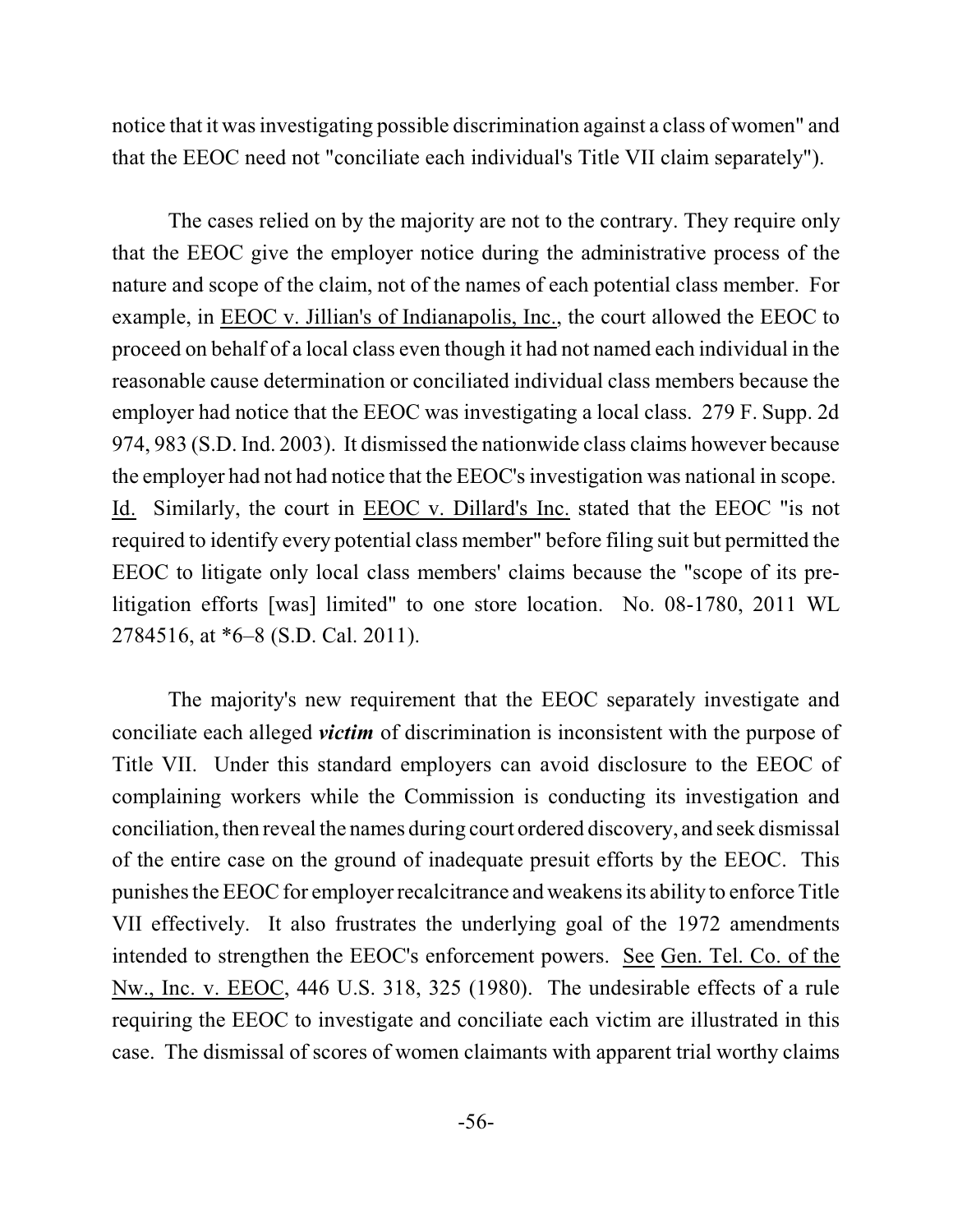is affirmed by the majority even though it was CRST which ended the conciliation process and even though the EEOC made substantial efforts to investigate and conciliate prior to filing its lawsuit.

While the majority justifies the dismissal by citing Title VII's emphasis on administrative resolution of disputes, here the EEOC made genuine efforts to resolve the dispute administratively and it was CRST that thwarted administrative resolution by providing the EEOC with incomplete information and rejecting its conciliation proposal. Given the EEOC's substantial presuit efforts, the district court's dismissal of trial worthy claims on the ground that the EEOC failed to complete its statutory duties should be reversed. At most, the case might have been stayed for further conciliation. Cf. EEOC v. Klingler Elec. Corp., 636 F.2d 104, 107 (5th Cir. 1981) (finding summary judgment "far too harsh a sanction to impose on the EEOC even if the court should ultimately find that conciliation efforts were prematurely aborted").

Finally, I respectfully disagree with the conclusion that the company's long haul trainers are not supervisors of the women trainees. In Faragher v. City of Boca Raton, the Supreme Court assumed that two employees were supervisors where they had been "granted virtually unchecked authority over their subordinates, directly controlling and supervising all aspects of[the alleged victim's] day-to-day activities." 524 U.S. 775, 808 (1998) (internal quotations and punctuation omitted). It observed that the alleged victim had been "completely isolated" from her employer's higher management. Id. (citation omitted). Like the supervisors in Faragher, the CRST long haul trainers controlled almost all of a trainee's day to day activities, including when she was permitted to drive, when she could stop to use the bathroom, and when she could use the truck's satellite device to communicate with the outside world. The trainees were often confined in a truck for 28 consecutive days with their trainer who had authority to evaluate their progress and whose pass/fail rating was relied on by CRST in determining whether trainees would be promoted to full driver status. This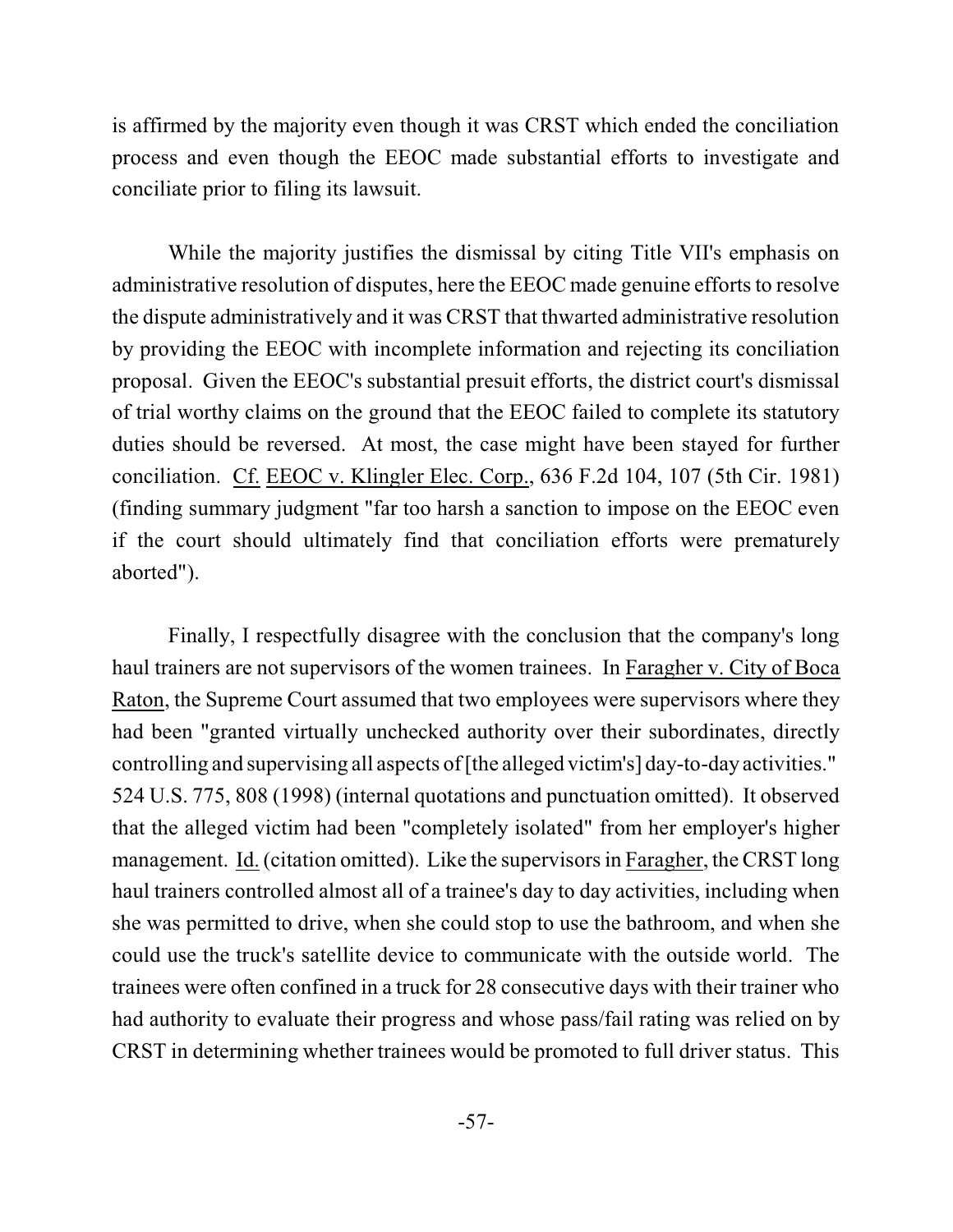unique environment facilitated the ability of certain trainers to make sexual propositions and demand sexual favors.

The tangible employment action cases cited by the majority involve situations where the harassers exercised less control over employment decisions than the trainers did in this case. See Cheshewalla v. Rand & Son Const. Co., 415 F.3d 847, 851 (8th Cir. 2005) (harasser "may have consulted" with management on tangible employment action); Weyers v. Lear Operations Corp., 359 F.3d 1049, 1057 (8th Cir. 2004) (termination decision based "in part" on alleged harasser's performance evaluation). Here, the lead drivers' pass/fail evaluations were relied on almost exclusively in deciding whether to promote a particular trainee. The fact that their promotion recommendations were nearly always followed weighs in favor of characterizing them as supervisors. See Burlington Indus., Inc. v. Ellerth, 524 U.S. 742, 747 (1998)(assuming harasser wassupervisor although his hiring and promotion decisions were "subject to the approval of his supervisor, who signed the paperwork"). The record reveals that even CRST's human resources director characterized the trainers as "really no different than . . . supervisors."

The district court's analysis overlooked the practical reality created by the relationship between the trainer and the trainee in living and working together in the confined space of a truck over long routes and by the unusual level of control the trainers exercised over every aspect of the trainees' existence while on the road. The isolated work environment, trainees' extended time alone with the trainer, the lack of oversight from company management, the trainers' near total control over trainees' daily lives, and the trainers' substantial control over trainees' promotion chances are sufficient to categorize the trainers as supervisors. The cases cited by the majority on thissubject dealt with quite different factual circumstances not relevant to the unique factors present here. I would reverse the district court's ruling that none of the trainers were supervisors and the resulting dismissal of certain trainees' claims and